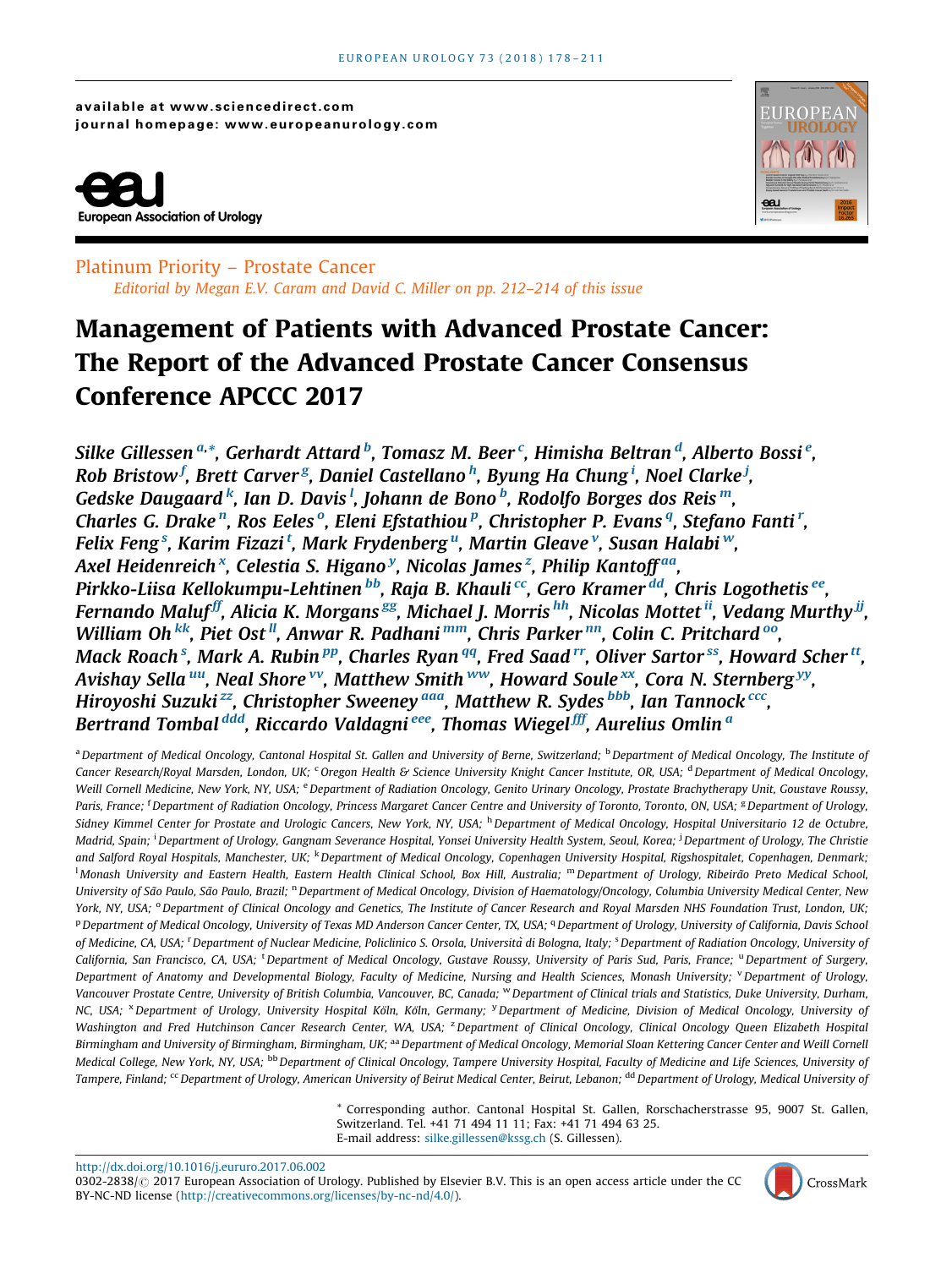Vienna, Vienna, Austria; <sup>ee</sup> Department of Genitourinary Medical Oncology, MD Anderson Cancer Centre, Houston, TX, USA; <sup>ff</sup> Department of Medical Oncology Hospital Israelita Albert Einstein and Department of Medical Oncology Beneficência Portuguesa de São Paulo; <sup>gg</sup> Department of Medical Oncology and Epidemiology, Vanderbilt University Medical Center, Division of Hematology/Oncology, Nashville, TN, USA; hh Department of Medical Oncology, Memorial Sloan Kettering Cancer Center, New York, NY, USA; <sup>ii</sup> Department of Urology, University Hospital Nord St. Etienne, St. Etienne, France; <sup>jj</sup> Department of Radiation Oncology, Tata Memorial Centre, Mumbai, India; kk Department of Medical Oncology, Division of Hematology and Medical Oncology, Icahn School of Medicine at Mount Sinai, The Tisch Cancer Institute, New York, NY, USA; <sup>11</sup> Department of Radiation Oncology, Ghent University Hospital, Ghent, Belgium; mm Department of Radiology, Mount Vernon Cancer Centre and Institute of Cancer Research, London, UK; nn Department of Clinical Oncology, Royal Marsden NHS Foundation Trust, Sutton, UK; <sup>oo</sup> Department of Pathology, University of Washington, WA, USA; <sup>pp</sup> Department of Pathology, University of Bern and the Inselspital, Bern (CH); <sup>qq</sup> Department of Medical Oncology, Clinical Medicine and Urology at the Helen Diller Family Comprehensive Cancer Center at the University of, California, San Francisco, CA, USA; <sup>rr</sup>Department of Urology, Centre Hospitalier de l'Université de Montréal, Montreal, QC, Canada; <sup>ss</sup> Department of Medical Oncology, Tulane Cancer Center, New Orleans, LA, USA; <sup>tt</sup> Department of Medical Oncology, Genitourinary Oncology Service, Memorial Sloan Kettering Cancer Centre, New York, NY, USA; uuDepartment of Medical Oncology, Department of Oncology, Assaf Harofeh Medical Centre, Tel-Aviv University, Sackler School of Medicine, Zerifin, Israel; <sup>vv</sup> Department of Urology, Carolina Urologic Research Center, Myrtle Beach, SC, USA; ww Department of Medical Oncology, Massachusetts General Hospital Cancer Centre, Boston, MA, USA; xx Prostate Cancer Foundation, Santa Monica, CA, USA; yy Department of Medical Oncology, San Camillo Forlanini Hospital, Rome, Italy; <sup>zz</sup> Department of Urology, Toho University Sakura Medical Center, Japan; <sup>aaa</sup> Department of Medical Oncology, Dana-Farber Cancer Institute and Brigham and Women's Hospital, Harvard Medical School, Boston, MA, USA; <sup>bbb</sup> MRC Clinical Trials Unit at UCL, Institute of Clinical Trials and Methodology, University College London, London, UK; <sup>ccc</sup> Department of Medical Oncology, Princess Margaret Cancer Centre and University of Toronto, Toronto, ON, Canada; <sup>ddd</sup> Department of Urology, Cliniques Universitaires Saint Luc, Brussels, Belgium; eee Department of Oncology and Haemato-oncology, Università degli Studi di Milano. Radiation Oncology 1, Prostate Cancer Program, Fondazione IRCCS Istituto Nazionale dei Tumori, Milan, Italy; <sup>fff</sup> Department of Radiation Oncology, Klinik für Strahlentherapie und Radioonkologie des Universitätsklinikum Ulm, Albert-Einstein-Allee, Ulm, Germany

## Article info

Article history: Accepted June 1, 2017

Associate Editor: James Catto

#### Keywords:

Advanced and high-risk localized prostate cancer Castration-naive and castrationresistant prostate cancer Therapeutics Consensus Oligometastatic prostate cancer

## **EU \* ACME**

www.eu-acme.org/ europeanurology

automatically.

Please visit www.eu-acme.org/ europeanurology to read and answer questions on-line. The EU-ACME credits will then be attributed

#### Abstract

Background: In advanced prostate cancer (APC), successful drug development as well as advances in imaging and molecular characterisation have resulted in multiple areas where there is lack of evidence or low level of evidence. The Advanced Prostate Cancer Consensus Conference (APCCC) 2017 addressed some of these topics.

Objective: To present the report of APCCC 2017.

Design, setting, and participants: Ten important areas of controversy in APC management were identified: high-risk localised and locally advanced prostate cancer; ''oligometastatic" prostate cancer; castration-naïve and castration-resistant prostate cancer; the role of imaging in APC; osteoclast-targeted therapy; molecular characterisation of blood and tissue; genetic counselling/testing; side effects of systemic treatment(s); global access to prostate cancer drugs. A panel of 60 international prostate cancer experts developed the program and the consensus questions.

Outcome measurements and statistical analysis: The panel voted publicly but anonymously on 150 predefined questions, which have been developed following a modified Delphi process.

Results and limitations: Voting is based on panellist opinion, and thus is not based on a standard literature review or meta-analysis. The outcomes of the voting had varying degrees of support, as reflected in the wording of this article, as well as in the detailed voting results recorded in Supplementary data.

Conclusions: The presented expert voting results can be used for support in areas of management of men with APC where there is no high-level evidence, but individualised treatment decisions should as always be based on all of the data available, including disease extent and location, prior therapies regardless of type, host factors including comorbidities, as well as patient preferences, current and emerging evidence, and logistical and economic constraints. Inclusion of men with APC in clinical trials should be strongly encouraged. Importantly, APCCC 2017 again identified important areas in need of trials specifically designed to address them.

Patient summary: The second Advanced Prostate Cancer Consensus Conference APCCC 2017 did provide a forum for discussion and debates on current treatment options for men with advanced prostate cancer. The aim of the conference is to bring the expertise of world experts to care givers around the world who see less patients with prostate cancer. The conference concluded with a discussion and voting of the expert panel on predefined consensus questions, targeting areas of primary clinical relevance. The results of these expert opinion votes are embedded in the clinical context of current treatment of men with advanced prostate cancer and provide a practical guide to clinicians to assist in the discussions with men with prostate cancer as part of a shared and multidisciplinary decision-making process.

 $\odot$  2017 European Association of Urology. Published by Elsevier B.V. This is an open access article under the CC BY-NC-ND license (http://creativecommons.org/licenses/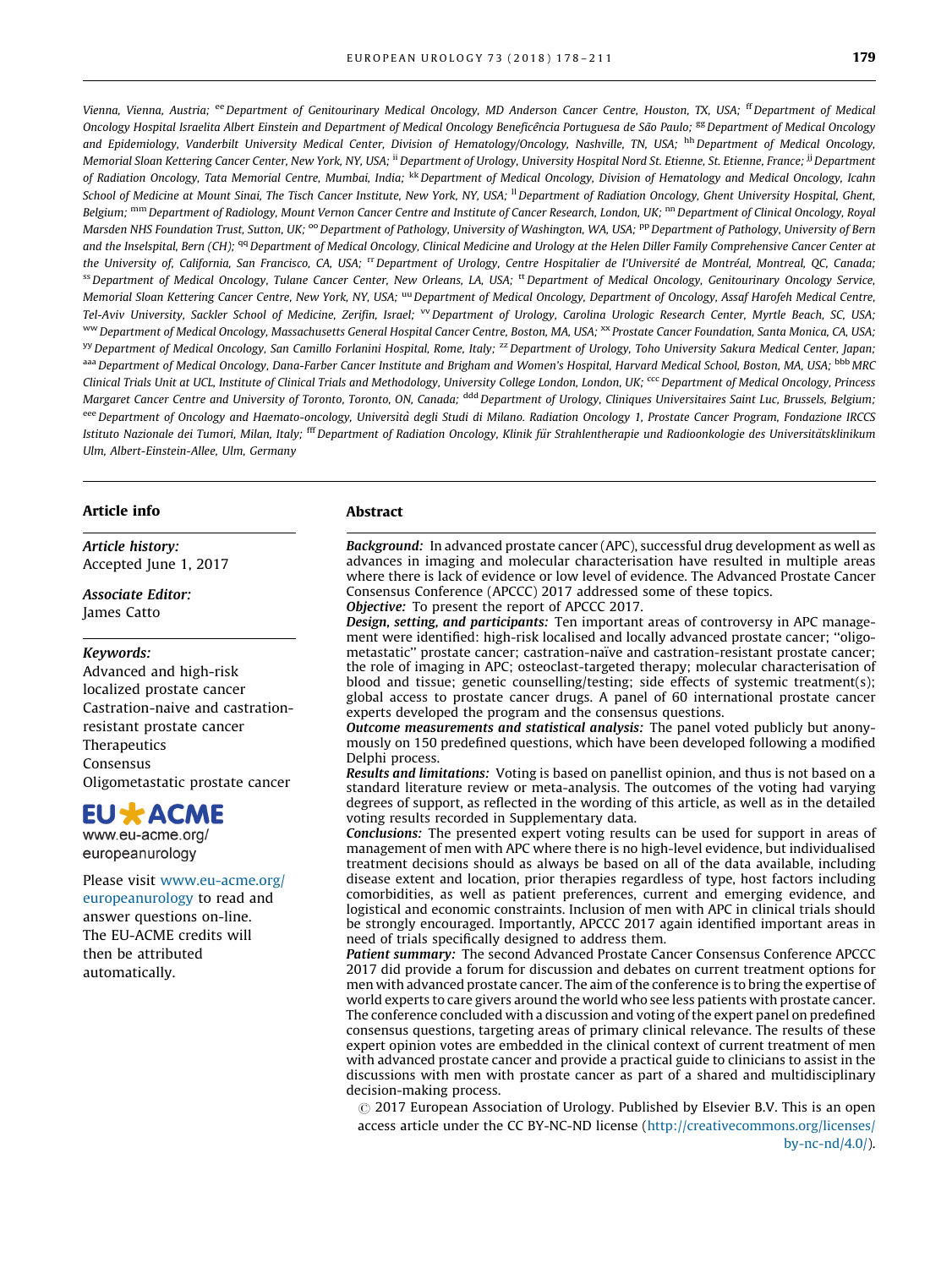## 1. Introduction

The panel for the 2017 Advanced Prostate Cancer Consensus Conference (APCCC 2017) consisted of 61 multidisciplinary cancer physicians and scientists from 21 countries selected based on their academic track record and involvement in clinical or translational research in the field advanced prostate cancer (APC; Table 1).

For discussion, 10 controversial areas related to the management of men with APC that were judged to be most important for discussion were identified:

- 1. Management of high-risk localised and locally advanced prostate cancer
- 2. ''Oligometastatic'' prostate cancer
- 3. Management of castration-sensitive/naïve prostate cancer (CNCP)
- 4. Management of castration-resistant prostate cancer (CRPC)
- 5. Imaging in APC
- 6. Use of osteoclast-targeted therapy for skeletal related events (SRE)/symptomatic skeletal events (SSE) prevention for metastatic CRPC (mCRPC; not for osteoporosis/bone loss)
- 7. Molecular characterisation
- 8. Genetic counselling/testing
- 9. Side effects of systemic treatment: prevention, management, and supportive care
- 10. Global access to prostate cancer drugs and treatment in countries with limited resources

The consensus development process followed the procedures previously described (Supplementary data) [1]. The conference was organised around state-of-the-art lectures and presentations and debates by panellists who reviewed and discussed the evidence relevant to the above selected topics. On the last day of the conference, 150 previously agreed-upon questions were presented with options for answers in amultiple-choice format see Supplementary data. The questions were voted on publicly but anonymously.

For all questions, unless stated otherwise, responses were based on the idealised assumptions that all diagnostic procedures and treatments (including expertise in their interpretation and application) mentioned were readily available; there were no treatment contraindications and no option to include the patient in a clinical trial.

In addition, voting answers apply only to fit patients without limiting comorbidities and for patients with prostate adenocarcinoma (unless stated otherwise). When metastases were mentioned, they were detected by bone scintigraphy and/or cross-sectional imaging with computed tomography (CT) and/or magnetic resonance imaging (MRI), if not stated otherwise. Importantly, in an effort to address questions from an evidence-based and clinical utility perspective, panellists were specifically instructed not to consider cost, reimbursement, and access as factors in their deliberations, unless otherwise stated, although clearly these are critical factors in the decision making for the physician and individual patient.

| Table 1 – Pallet members by country and specially |                     |                                                           |
|---------------------------------------------------|---------------------|-----------------------------------------------------------|
| Name                                              | <b>First name</b>   | Speciality                                                |
| Attard                                            | Gert                | <b>Medical Oncology</b>                                   |
| Beer                                              | Tomasz M.           | Medical Oncology                                          |
| Beltran                                           | Himisha             | Medical Oncology                                          |
| <b>Bossi</b>                                      | Alberto             | Radiation Oncology,                                       |
|                                                   |                     | nonvoting (absence                                        |
| <b>Bristow</b>                                    | Rob                 | during voting)<br>Radiation Oncology                      |
| Carver                                            | <b>Brett</b>        | Urology                                                   |
| Castellano                                        | Daniel              | <b>Medical Oncology</b>                                   |
| Chung                                             | Byung Ha            | Urology                                                   |
| Clarke                                            | Noel                | Urology                                                   |
| Daugaard                                          | Gedske              | <b>Medical Oncology</b>                                   |
| Davis                                             | Ian D.              | Medical Oncology                                          |
| de Bono                                           | Johann              | <b>Medical Oncology</b>                                   |
| Borges dos Reis                                   | Rodolfo             | Urology                                                   |
| <b>Drake</b>                                      | Charles G.          | <b>Medical Oncology</b>                                   |
| Eeles<br>Efstathiou                               | Ros<br>Eleni        | Clinical Oncology and Genetics<br><b>Medical Oncology</b> |
| Evans                                             | Christopher P.      | Urology                                                   |
| Fanti                                             | Stefano             | Nuclear Medicine,                                         |
|                                                   |                     | nonvoting member                                          |
| Feng                                              | Felix               | Radiation Oncology                                        |
| Fizazi                                            | Karim               | <b>Medical Oncology</b>                                   |
| Frydenberg                                        | Mark                | Urology                                                   |
| Gleave                                            | Martin              | Urology                                                   |
| Gillessen                                         | Silke               | Medical Oncology                                          |
| Halabi                                            | Susan               | Clinical Trials and Statistics,                           |
|                                                   |                     | nonvoting member                                          |
| Heidenreich                                       | Axel<br>Celestia S. | Urology                                                   |
| Higano<br>James                                   | <b>Nicolas</b>      | <b>Medical Oncology</b><br>Clinical Oncology              |
| Kantoff                                           | Philip              | Medical Oncology                                          |
| Kellokumpu-Lehtinen                               | Pirkko-Liisa        | Clinical Oncology                                         |
| Khauli                                            | Raja B.             | Urology                                                   |
| Kramer                                            | Gero                | Urology                                                   |
| Logothetis                                        | Chris               | <b>Medical Oncology</b>                                   |
| Maluf                                             | Fernando            | Medical Oncology                                          |
| Morgans                                           | Alicia K.           | Medical Oncology                                          |
| Morris                                            | Michael J.          | and Epidemiology<br>Medical Oncology                      |
| Mottet                                            | <b>Nicolas</b>      | Urology                                                   |
| Murthy                                            | Vedang              | Radiation Oncology                                        |
| Oh                                                | William             | <b>Medical Oncology</b>                                   |
| Omlin                                             | Aurelius            | Medical Oncology,                                         |
|                                                   |                     | nonvoting member                                          |
| Ost                                               | Piet                | <b>Radiation Oncology</b>                                 |
| Padhani                                           | Anwar R.            | Radiology, nonvoting member                               |
| Parker                                            | Chris               | Clinical Oncology                                         |
| Pritchard<br>Roach                                | Colin C.<br>Mack    | Pathology, nonvoting member<br><b>Radiation Oncology</b>  |
| Rubin                                             | Mark A.             | Pathology, nonvoting member                               |
| Ryan                                              | Charles             | <b>Medical Oncology</b>                                   |
| Saad                                              | Fred                | Urology                                                   |
| Sartor                                            | Oliver              | <b>Medical Oncology</b>                                   |
| Scher                                             | Howard              | <b>Medical Oncology</b>                                   |
| Sella                                             | Avishay             | <b>Medical Oncology</b>                                   |
| Shore                                             | Neal                | Urology                                                   |
| Smith                                             | Matthew             | <b>Medical Oncology</b>                                   |
| Soule                                             | Howard              | Prostate Cancer Foundation,<br>nonvoting member           |
| Sternberg                                         | Cora N.             | <b>Medical Oncology</b>                                   |
| Suzuki                                            | Hiroyoshi           | Urology                                                   |
| Sweeney                                           | Christopher         | <b>Medical Oncology</b>                                   |
| Sydes                                             | Matthew R.          | Clinical Trials and Statistics,                           |
|                                                   |                     | nonvoting member                                          |
| Tannock                                           | Ian                 | <b>Medical Oncology</b>                                   |
| Tombal                                            | Bertrand            | Urology                                                   |
| Valdagni                                          | Riccardo            | Radiation Oncology                                        |
| Wiegel                                            | Thomas              | Radiation Oncology                                        |

## Table 1 – Panel members by country and specialty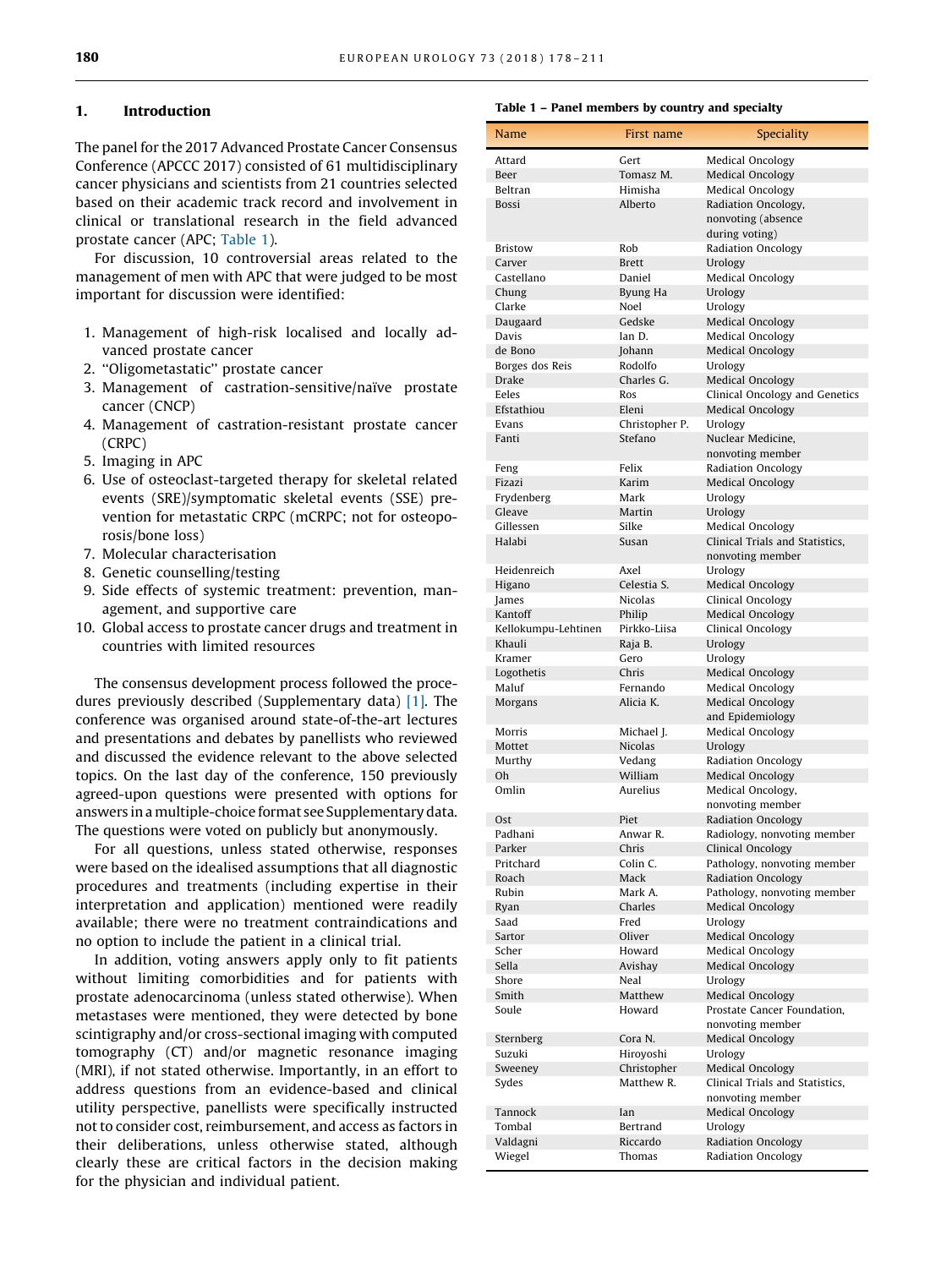The results are intended to serve only as a guide to clinicians to assist in the discussions with patients as part of a shared and multidisciplinary decision-making process. For the definitions used for APCCC 2017 please refer to Supplementary data.

The panel consisted of voting (52) and nonvoting members (9). The nonvoting members were panellists, for example, radiologists, pathologists, and statisticians who are not involved in clinical management decision making, and one clinical expert who was not present during the voting. The option ''unqualified to answer'' (short form ''unqualified'') should have been chosen if a panellist lacked experience for a specific question; the ''abstain'' option should have been chosen if a panellist felt unable to vote for a best choice for any reason or had prohibitory conflicts of interest. The conference also included an explicit approach to management of conflicts of interest (Supplementary data).

Detailed voting records for each of the questions brought to the panel are provided in the Supplementary data. The denominator was based on the number of panel members who voted on the particular question, excluding those who voted ''unqualified to answer.'' In case of questions related to a topic of a previous question where only a subset of the panellists had voted for a specific answer option the votes of panel members who voted ''abstain'' and ''unqualified to answer'' were excluded.

Consensus was declared if  $\geq$ 75% of the panellists who did not vote for ''unqualified'' or ''abstain'' chose the same option [2]. Throughout, the percentage of voting panellists who gave a particular response are reported, the number of voters, and the number of panellists for each answer are provided in the Supplementary data. All panellists have contributed to the designing of the questions, editing the manuscript, and have approved the final document.

Importantly, this process was uniquely able to highlight areas of disagreement and identified priorities for future clinical research, meaning areas where additional data acquisition is warranted.

## 2. High-risk localised and locally advanced prostate cancer

The panellists noted that there is lack of precision in the use of the term ''high risk'' in localised prostate cancer that is in part influenced by a discipline specific perspective. The commonly used definitions of high-risk localised patients by various societies plus the definitions used in the STAMPEDE trial are summarised in Supplementary data. High-risk localised patients have relatively good long-term outcomes [3,4]. For the APCCC 2017 conference, the European Association of Urology (EAU) guideline definition was used [5].

#### 2.1. Pathology in locally advanced prostate cancer

Pathology reporting for radical prostatectomies (RP) should adhere to the recently published American Joint Committee on Cancer eighth edition cancer staging manual [6]. The new guidelines include the adoption of Prognostic Gleason Groups along with Gleason scores, the collapsing of pT2 to one single group, and the use of elevated prostate-specific antigen (PSA) to increase clinical staging. RP reports should comment on tumour Gleason scores using the International Society of Urological Pathology guidelines [7,8].

In men with positive lymph nodes, the total number of nodes with metastases, the tumour volume within the lymph node, and extracapsular nodal extension are poor prognostic factors [9].

In tissue from patients who have previously been treated with androgen deprivation therapy (ADT) and/or other systemic treatment or radiation therapy (RT) no Gleason score should be reported.

The panel unanimously agreed (100%) that apart from morphology and tumour stage, the following factors should be reported from a RP sample: (1) seminal vesicle involvement, (2) extraprostatic extension, (3) positive surgical margins (number, length and location, grade at margin), (4) Gleason score, and (5) grade group. There was also consensus that the following factors should be reported: (1) extent of prostatic involvement (96%), (2) number and anatomic region of resected lymph nodes and number and location of involved lymph nodes (94%), (3) tertiary Gleason grade (94%), and (4) micrometastases versus macrometastases in involved lymph nodes (81%), extranodal extension (81%), and metastatic deposits in perinodal fat tissue (79%; Table 2).

Current guidelines (EAU, National Comprehensive Cancer Network [NCCN]) recommend performing extended pelvic lymph node dissection for men with high-risk and locally APC treated by RP particularly if the risk for lymph node metastases based on available nomograms is estimated to be  $\geq$ 5% despite the fact that there are no data from randomised prospective trials supporting an improvement in outcome with lymph node dissection [10– 12]. The impact of minimal template versus extended lymph node dissection is not known and the pathological processing and reporting of the dissected material is not well defined.

There was a consensus (84%) that a lymph node dissection should be performed in the majority of men with cN0 cM0 highrisk prostate cancer undergoing RP whereas 9% voted for a lymph node dissection in a minority of selected patients and 5% did not vote for a lymph node dissection.

Regarding the minimum number of lymph nodes to constitute an adequate dissection in the majority of men with cN0 cM0 high-risk prostate cancer 76% of the panellists voted for a minimum of  $\geq$ 11 lymph nodes (49% for 11–19 lymph nodes and 27% for  $\geq$ 20 lymph nodes); 15% of the panellists voted for five to 10 lymph nodes, 9% abstained.

Regarding the template of lymph node dissection in men with high-risk and locally advanced prostate cancer, there was a consensus that the obturator region (98%), internal iliac region (90%), and external iliac region (85%) should be dissected. Regarding the presacral lymph nodes, 51% of the panellists voted against and 46% in favour of dissection, similarly for common iliac lymph nodes 52% of the panellists voted against and 45% in favour of dissection. There was a consensus (95%) against routine dissection of para-aortic lymph nodes (Table 3).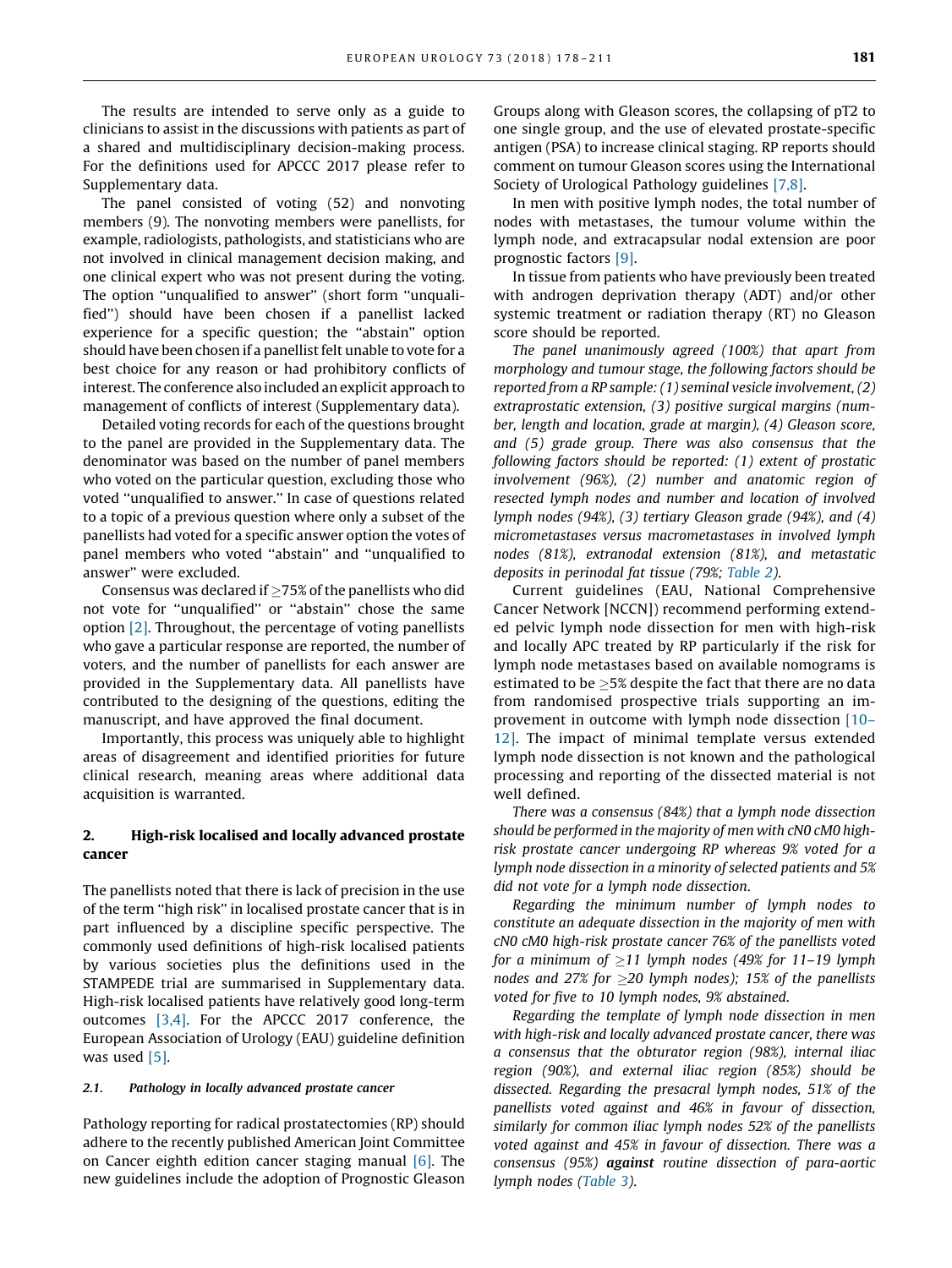| Factor                                                                                                                                    | Yes, useful test for majority<br>of patients (influences your<br>management decision; %) | Only for minority<br>of selected<br>patients (%) | No(%)    | Abstain (%) |
|-------------------------------------------------------------------------------------------------------------------------------------------|------------------------------------------------------------------------------------------|--------------------------------------------------|----------|-------------|
| Seminal vesicle invasion                                                                                                                  | 100                                                                                      | $\Omega$                                         | $\Omega$ | n           |
| Extraprostatic extension                                                                                                                  | 100                                                                                      | $\Omega$                                         | $\Omega$ | $\Omega$    |
| Positive surgical margins: number, length and<br>location as well as grade at margin                                                      | 100                                                                                      | 0                                                | $\Omega$ | o           |
| Gleason score and grade group                                                                                                             | 100                                                                                      | $\Omega$                                         | $\Omega$ | $\Omega$    |
| Extent of prostatic involvement                                                                                                           | 96                                                                                       |                                                  |          |             |
| If lymphadenectomy is performed: number and<br>anatomic region of resected lymph nodes and<br>number and location of involved lymph nodes | 94                                                                                       | 6                                                | $\Omega$ | 0           |
| Tertiary Gleason score                                                                                                                    | 94                                                                                       | 4                                                |          | o           |
| In any involved lymph nodes: micro- vs macrometastases                                                                                    | 81                                                                                       | 9                                                | 10       | 0           |
| In any involved lymph nodes: extranodal extension                                                                                         | 81                                                                                       | 9                                                | 10       |             |
| In any involved lymph nodes: metastatic deposits<br>in perinodal fat tissue                                                               | 79                                                                                       | 15                                               | 6        | O           |
| Cribriform growth pattern and intraductal tumour spread                                                                                   | 73                                                                                       | 14                                               | 13       | U           |
| Lymphovascular invasion                                                                                                                   | 68                                                                                       | 18                                               | 14       | $\Omega$    |
| Intraductal carcinoma                                                                                                                     | 67                                                                                       | 21                                               | 12       |             |
| Markers of inflammation (eg, inflammation within<br>prostate cancer tissue, tumour infiltrating lymphocytes)                              | 23                                                                                       | 24                                               | 53       | O           |

Table 2 – Prostatectomy pathology reporting (as clinicians, which factors do you want to be reported from a prostatectomy specimen in men with locally-advanced prostate cancer apart from morphology and tumour stage?)

#### 2.2. Adjuvant radiation therapy after RP

Adjuvant radiation therapy (ART) is largely considered as the administration of external beam RT in the postoperative phase in absence of objective evidence that disease has recurred or persisted. In the case of prostate cancer this would mean delivering RT when the PSA is ''undetectable.'' Interestingly, the definition of ''undetectable'' has varied over the past 25 yr by nearly 100 fold from <0.3 ng/ml into the pg/ml range more recently  $[13]$ .

Three randomised controlled trials have demonstrated that ART in case of unfavourable pathological features (eg, pT3b, R1) after RP delays PSA recurrence free survival; in one of these trials metastases-free survival and overall survival (OS) were also improved. Interpretation of those results is generally biased by the inclusion of men with persistent disease evidenced by low but detectable PSA levels [14–16]. Thus, in fact many of these patients treated on the ART arm should be described as receiving early salvage radiation therapy (SRT) [17,18].

Because several retrospective studies have shown that SRT, offered at PSA recurrence, may be efficient and since this approach may save some men the application of ART, many physicians defer treatment until there is evidence of recurrent disease. Unfortunately there is no prospective

Table 3 – Lymph node (LN) dissection in localised prostate cancer (which LN regions should be sampled [minimal requirement] in men with cN0 cM0 high-risk prostate cancer?)

| LN region      | Yes $(\%)$ | No(%) | Abstain (%) |
|----------------|------------|-------|-------------|
| Obturator      | 98         |       |             |
| Internal iliac | 90         | 10    | 0           |
| External iliac | 85         | 15    | O           |
| Presacral      | 46         | 51    | 3           |
| Common iliac   | 45         | 52    |             |
| Para-aortic    | 5          | 95    | 0           |

randomised trial comparing ''pure'' ART at undetectable PSA levels as currently defined versus SRT at ''appropriately'' low PSA levels.

#### 2.2.1. ART for high risk localised prostate cancer pN0

The topic of ART was addressed in men post-RP without lymph node involvement on surgical pathology (pN0), with undetectable postoperative PSA, and who have recovered urinary continence.

There was no consensus on ART in high-risk localised prostate cancer patients. Forty-eight percent of the panellists voted for ART for any positive surgical margins, whilst 27% of the panel voted for ART only in case of multifocal or extensive margins. Twenty-one percent of the panel did not vote for ART in this setting.

In the presence of seminal vesicle involvement alone 38% of the panel voted for ART in the majority of patients, 32% of the panel voted for ART only if combined with positive surgical margins. Twenty-six percent of the panel did not vote for ART at all in this setting.

Fifty-five percent of panellists did not vote for ART in the case of Gleason 8–10 (Gleason Grade Group 4 or 5) as the only adverse factor, 20% of the panel voted for ART in case of Gleason 8–10 (Gleason Grade Group 4 or 5) alone for the majority of patients, and 23% in a minority of selected patients.

Regarding radiation field, 51% of the subset of panellists who voted for ART voted for treatment of the whole pelvis and prostatic bed, while 41% voted for treating only the prostatic bed.

Thirty-six percent of the subset of panellists who voted for ART voted for adding ADT in the majority of patients, 32% in a minority of selected patients, and 32% did not vote for the addition of ADT at all. From the subset of panellists who voted for addition of ADT to ART, 69% voted for this combined treatment in men with either  $pT$  stage  $\geq$ 3b and/or Gleason score  $\geq$ 8 (Grade group 4–5); 28% voted for combined treatment in men with pT stage  $\geq$ 3b alone independent of Gleason score;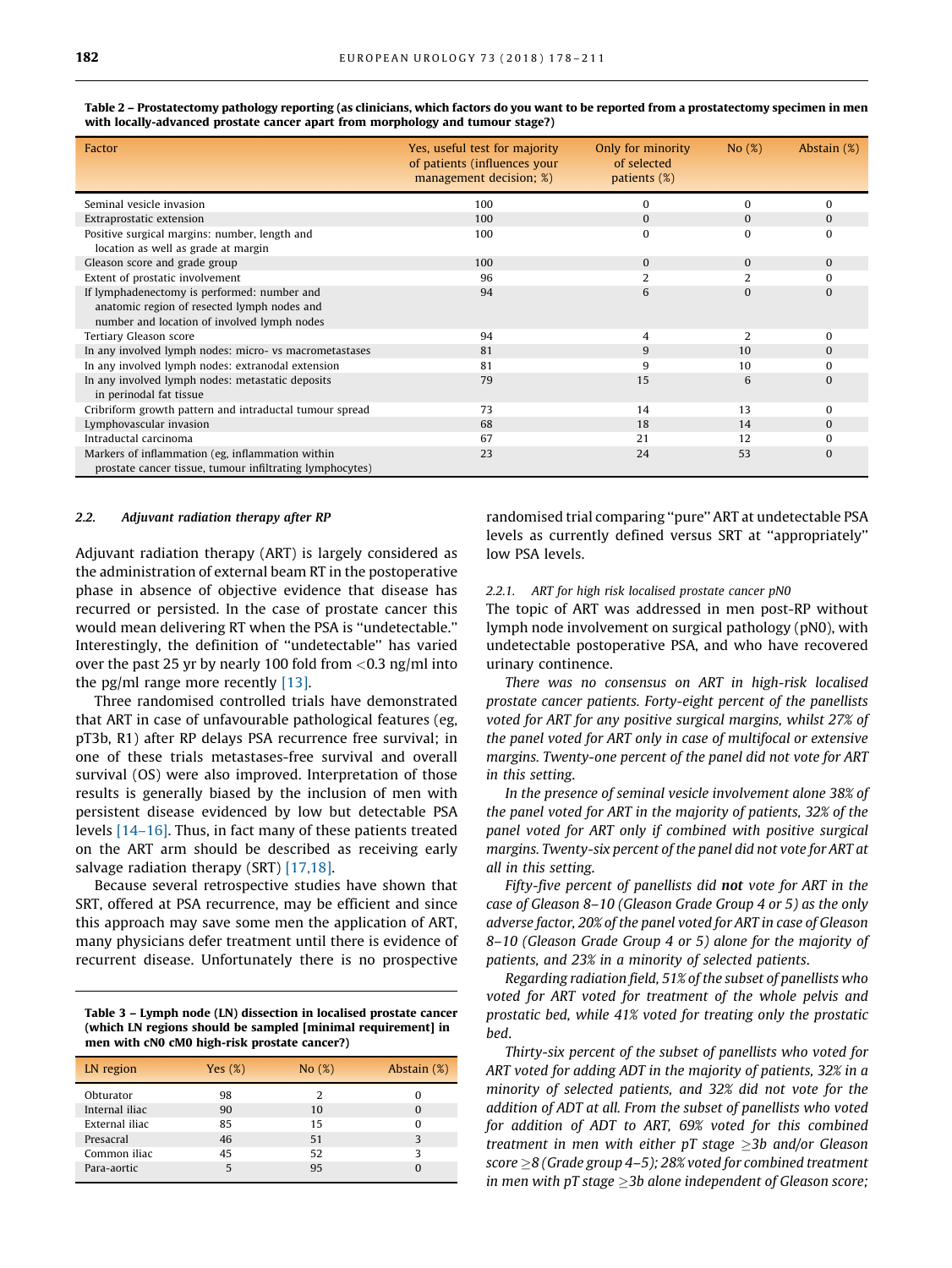and 3% voted for combined treatment in men with Gleason 8– 10 (Gleason Grade Group 4 or 5) alone. Regarding the form of ADT 61% of the subset of panellists voted for a luteinizing hormone-releasing hormone (LHRH) agonist/antagonist, 24% for combined ADT, and 15% for an androgen receptor antagonist monotherapy. Regarding duration of ADT, 39% of the subset of panellists voted for 3–6 mo, 43% for 6–12 mo, and 18% for 18–36 mo of ADT.

#### 2.2.2. ART for pN1 prostate cancer

For men with prostate cancer and lymph node involvement, cancer mortality rises significantly when >2 positive lymph nodes are present [19].

The question of ART in men with pN1 disease (assuming adequate lymph node sampling, section 2.1) and no local adverse factors (no pT3b, no R1) and undetectable postoperative PSA and who have recovered urinary continence was addressed by the consensus panel.

There was no consensus on ART in pN1 disease. Twenty-six percent of the panel voted for ART in men with pN1 disease in a majority of patients, 29% voted for ART in a minority of selected patients, while 43% of the panel did not vote for ART in this setting.

Regarding radiation field, 97% of the subset of panellists who voted for ART voted for the whole pelvis plus prostatic bed as radiation field.

The subset of panellists who voted for ART also voted on factors that influenced their decision to recommend ART: 62% voted for taking both the number and location of positive lymph nodes into consideration when recommending ART, 33% based their decision only on the number of involved lymph nodes, and 5% only on the location of involved lymph nodes. Fifty percent of this subset of panellists voted for ART in men with one or two positive lymph nodes in the presence of intermediate- or high-grade, nonorgan-confined disease and in those with three to four lymph nodes irrespective of grade and T-stage, 17% voted for ART in all patients, 15% voted for ART in patients with  $\leq$ 2 positive lymph nodes independent of grade and T-stage, and 15% in patients with  $\leq$ 4 positive lymph nodes independent of grade and T-stage.

Of the panellists who voted for ART for pN1 disease, 100% voted for adding ADT to ART. Regarding the duration of ADT in this situation, 18–36 mo was voted for by 57% of these panellists, 6–12 mo by 30%; 11% voted for 3–6 mo, while 2% voted for life-long ADT.

#### 2.3. Salvage radiation therapy after RP

While RP generally yields excellent results in patients with localised prostate cancer, the recurrence rates after RP for high-risk prostate cancer may rise as high as 50–80% [15]. In the case of recurrence, SRT is a treatment option [20].

The appropriate PSA level at which to initiate SRT is still unclear. European guidelines recommend initiating SRT before the post-RP PSA level exceeds 0.5 ng/ml, whilst NCCN guidelines recommend SRT in patients with confirmed increasing PSA [21,22].

Two multi-institutional retrospective studies showed an improved freedom from biochemical progression and distant metastases following very early SRT at a PSA  $\langle 0.2 \text{ ng/ml}$  as opposed to patients in which SRT was initiated at a PSA level of 0.2–0.5 ng/ml versus higher PSA values [23,24]. Such analyses are confounded by lead-time and length-time bias and the topic remains an area of uncertainty.

According to the current EAU guidelines, the SRT dose should be at least 66 Gy but the optimal dose may be higher; the optimal dose and fractionation is unclear and is being addressed in several ongoing trials.

Combining SRT with ADT may be an option, particularly in men with high-risk disease. In the GETUG-AFU 16 trial, the 5-yr freedom from biochemical progression was 80% with SRT plus 6 mo of ADT versus 62% with SRT alone [25]. In the RTOG 9601 trial, OS was improved with SRT plus 2 yr of high-dose bicalutamide (150 mg daily) compared with SRT plus placebo but a significant proportion of included men had PSA levels  $\geq$ 0.7 ng/ml [26].

Regarding the confirmed PSA level at which to initiate SRT, 44% of the panel voted for 0.2 ng/ml, whilst 38% voted for 0.1 ng/ml, 10% voted for 0.5 ng/ml, and  $4%$  for <0.1 ng/ml.

The panel reached no consensus regarding a level of PSA above which SRT would not be recommended. Twenty-five percent of the panellists considered 2 ng/ml the maximum value, 19% considered 1 ng/ml the maximum value, 11% chose 0.5 ng/ml as a maximum value, and 19% of the panel voted that there should be no maximal upper limit of PSA.

The subset of panellists who voted for SRT also voted on the addition of ADT. Sixty-one percent voted for ADT in the majority of men, 29% in a minority of selected patients, for example, based on PSA level and PSA doubling-time, and 10% of these panellists did not vote for the addition of ADT. Regarding the duration of ADT in combination with SRT, 34% of these panellists who opted for the addition of ADT voted for 3–6 mo, 41% for 6–12 mo, and 25% for 18–36 mo of ADT.

## 2.4. Discussion of high-risk localised and locally advanced prostate cancer

The consensus questions focused on men undergoing RP and the topics of ART and SRT. The choice of primary treatment of high-risk and locally advanced prostate cancer is also an area of controversy, but was not addressed at this conference.

The votes of the panel showed a consensus on the required information for pathology reporting in men undergoing a RP.

There was a lack of consensus regarding the role of ART and SRT reflecting the many uncertainties and multiple unanswered questions in both topics. One of the reasons for uncertainty is that the ART trials did not have an early SRT arm as a comparator and as such are not comparable to current practice. Another weakness of these trials is the relatively high PSA at which ''adjuvant'' RT was started, again not comparable to current practice.

As with any adjuvant treatment, ART bears the risk of overtreatment and can result in acute side effects as well as deleterious effects on long-term functional outcome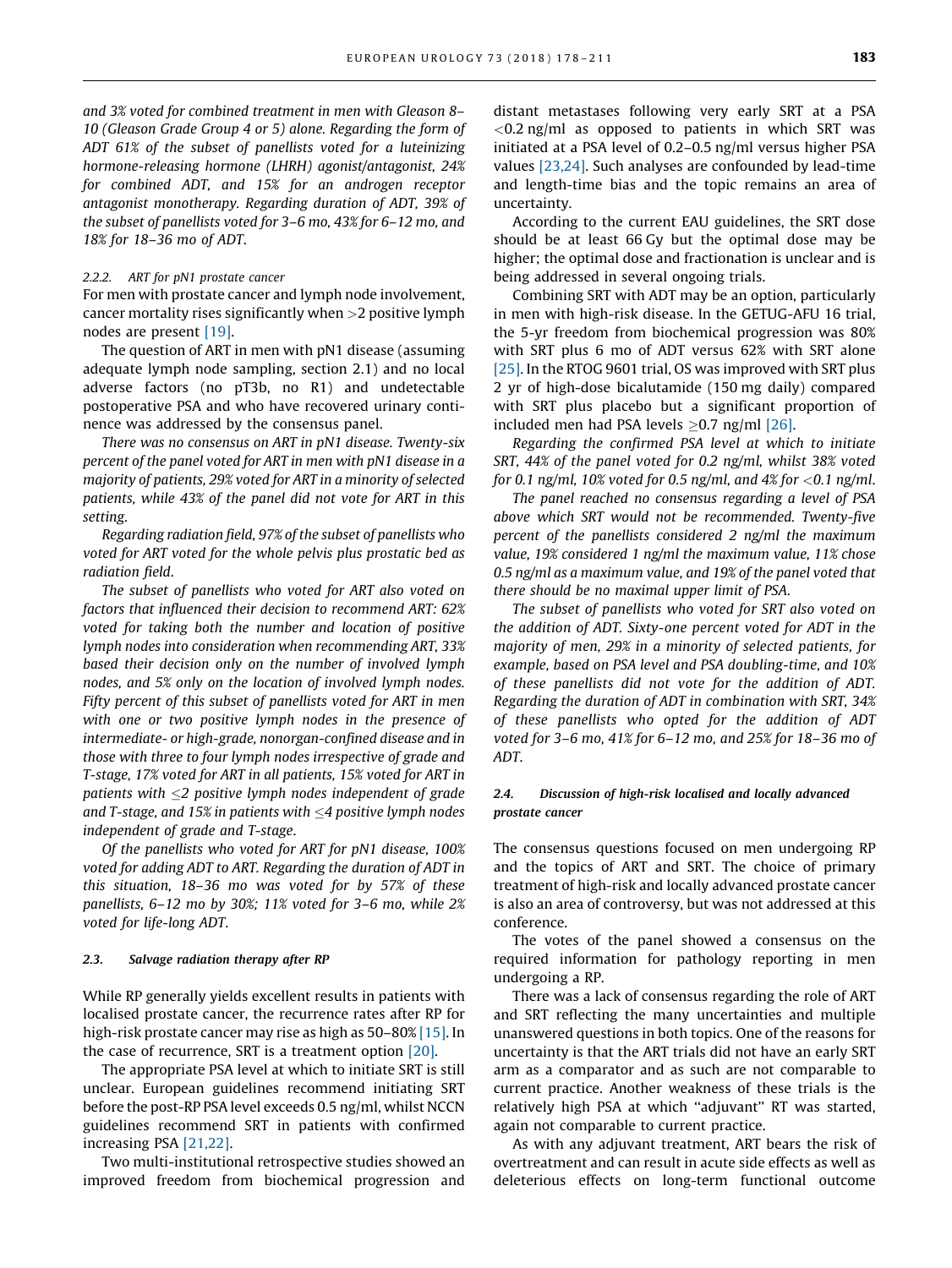(eg, potency, continence) but such potential risks must be balanced against the potential benefits, namely improved oncological outcomes [18,27,28].

The quest to define ''unnecessary'' RT and how to select which patients really require ART and for which patients SRT is appropriate is currently ongoing. Several wellpowered phase 3 trials (RADICALS, RAVES, and GETUG-17) will provide evidence on which to base updated discussions.

In the meantime, regarding SRT, recent retrospective studies suggest that initiating SRT at lower PSA values (< 0.2 ng/ml) improves biochemical progression free survival as compared with using the traditional recommended confirmed value of 0.2 ng/ml and rising for definition of biochemical relapse (BCR) [23,24]. These data were reflected by the votes of the panel wherein a significant proportion of panellists would initiate SRT below the PSA threshold recommended by current guidelines.

The addition of ADT to RT as primary treatment of the prostate is a well-established concept [29–33]. But the addition, timing, and duration of ADT, specifically for ART but also for SRT, are less well examined [26]. Accordingly, there was no consensus regarding the role of adding ADT to ART and SRT.

Prospectively validated prognostic and predictive molecular biomarkers are required that will improve the performance of clinical and pathological features but this can only be determined in the context of large phase 3 randomised trials with adequate long-term follow-up. Additionally, the increasing use of next-generation imaging methods in combination with more sensitive PSA assays may also alter treatment approaches in the future.

#### 3. Oligometastatic prostate cancer

#### 3.1. Definition of oligometastatic prostate cancer

Hellman and Weichselbaum [34] proposed the term ''oligometastases'' in 1995 for defining a disease stage with a limited number of clinically detectable metastases.

The biological definition of oligometastatic prostate cancer is open to interpretation as is the entire concept that this is a prognostic and therapeutically distinct subset of patients that falls somewhere in-between localised and metastatic disease. No formal cut-off for ''oligo'' has been defined in the literature [35]. Some definitions incorporate both the site of metastases in addition to the number of lesions to define the oligometastatic state [35,36]. Variables to include in the description of men with oligometastatic disease include: the distinction of synchronous versus metachronous metastases, the number and site of lesions, and whether the patient is castration-naïve or castrationresistant [36]. Of importance is also the imaging method used to define oligometastatic disease. Newer imaging techniques will detect more metastases in many patients classified as ''oligometastatic'' by conventional imaging (CT and bone scintigraphy). Many patients considered as M0 on conventional imaging may turn out to have oligometastatic disease especially when imaging is performed at lower PSA levels than in the past.

The panel did not reach consensus on what constituted the definition of oligometastatic disease. Sixty-one percent of the panellists voted for a limited number of bone and/or lymph nodes as a clinically meaningful definition of oligometastatic prostate cancer that influences treatment decisions (local ablative treatment of all lesions  $\pm$  systemic therapy), 10% of the panellists voted for an oligometastatic definition which includes only patients with a limited number of lymph node metastases, 13% voted for patients with a limited number of metastases at any location (including visceral disease), and 10% of the panellists did not believe that oligometastatic prostate cancer exists as a clinically meaningful entity.

The subset of panellists who believed in the concept of oligometastatic prostate cancer voted on the number of lesions. Regarding the cut-off for the number of metastases to consider a prostate cancer patient as oligometastatic 14% voted for  $\leq$ 2 metastases,  $66\%$  for  $\leq$ 3 metastases, and 20% of these panellists voted for  $\leq$ 5 metastases as a cut-off. Of the panellists believing in the oligometastatic concept, 52% voted for a biopsy (if feasible) of an oligometastatic lesion for diagnostic purposes in a minority of selected patients, while 34% voted for biopsy in the majority of patients and 14% of these panellists did not vote for a biopsy.

## 3.2. Synchronous ''oligometastatic'' castration-naive prostate cancer

This section addresses patients diagnosed with de novo apparent oligometastatic disease in the castration-naïve state, that is, they present with synchronous oligometastases and an untreated primary. In such patients, no prospective randomised data are available to show a benefit for ablative treatment of all lesions including the primary either with or without systemic therapy.

For men who present with de novo oligometastatic disease, a total of 25% of the panellists voted for lifelong ADT  $\pm$  six cycles of docetaxel without local ablative treatment. Eight percent of panellists voted for local ablative treatment of all lesions including the primary (surgery or RT) without any systemic treatment, 22% of panellists voted for local ablative treatment with a short course (6-12 mo) of ADT  $\pm$  docetaxel, 31% of panellists voted for local ablative treatment and an intermediate long course (24–36 mo) of ADT  $\pm$  docetaxel, 8% of panellists voted for local ablative treatment and life-long  $ADT \pm docetaxel$ .

Among the panellists who voted for local ablative treatment plus ADT in men with de-novo oligometastatic prostate cancer and an untreated primary, 28% voted for the addition of docetaxel in the majority of patients, 39% voted for the addition of docetaxel in a minority of selected patients; 33% of these panellists did not vote for the addition of docetaxel in this situation. If they voted for treatment of the primary tumour in this situation, 45% voted for RT, 22% voted for surgery, and 31% voted for either RT or surgery.

## 3.3. Metachronous oligometastatic castration-naive prostate cancer

This section addresses men who present with recurrent apparent oligometastatic prostate cancer in the castration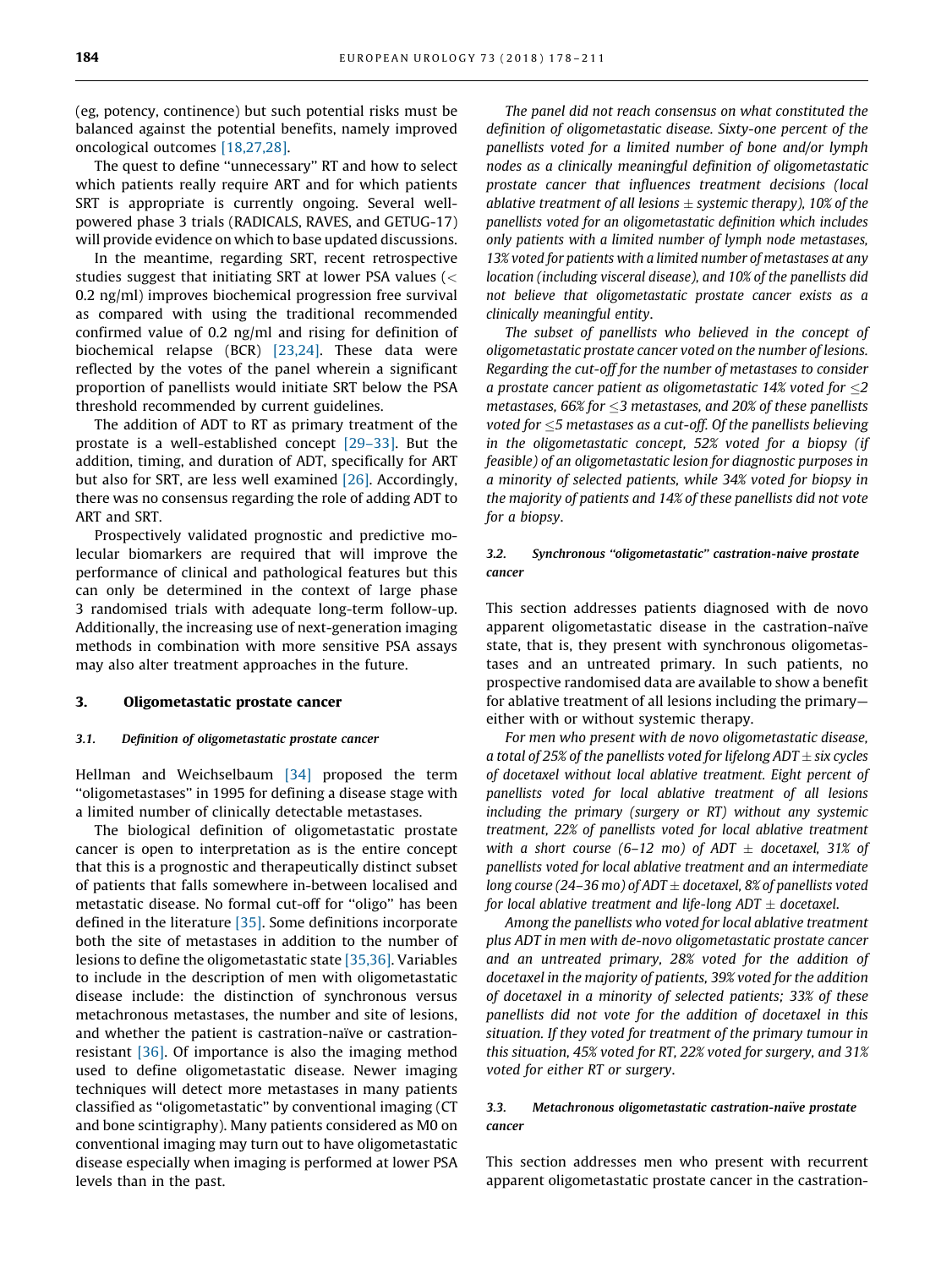naïve state; that is, they present with metachronous metastases after local treatment of the primary. No prospective randomised data are available to show a benefit for radical ablative treatment of all lesions with or without systemic therapy as compared with standard of care (ADT  $\pm$ docetaxel) [37]. A meta-analysis of 20 small studies of local lymph node only recurrence after primary treatment suggested that, despite a lack of high-level evidence, ablative node-directed therapy may yield in good short-term oncologic outcomes and may defer the need for systemic treatment [38].

There was no consensus on treatment options. For treatment of men with asymptomatic oligometastatic recurrent CNPC 32% of the panel voted for systemic therapy with lifelong  $ADT \pm$  docetaxel without local ablative therapy of the metastases. Twelve percent voted for local ablative therapy of the metastases without additional systemic therapy, while 30% voted for local ablative therapy with a short course (6–12 mo) of ADT  $\pm$ docetaxel, 18% for local ablative therapy with a longer course (24–36 mo) of ADT  $\pm$  docetaxel, and 4% voted for local ablative therapy and lifelong  $ADT \pm docetaxel$ .

Among the panellists who voted for local ablative treatment in men with oligometastatic recurrent CNPC limited to lymph node metastases in the pelvis, 23% voted for salvage lymph node dissection, 19% for salvage lymph node dissection plus RT to the pelvis (if no prior whole-pelvis RT), 16% of these panellists voted for focal RT, and 42% for whole pelvis RT (if no prior whole-pelvis RT)  $\pm$  a boost to the suspicious nodes.

#### 3.4. Rising PSA on ADT (mCRPC) and oligometastatic disease

This section addresses patients diagnosed with oligometastatic disease progression in the castration resistant state. No prospective randomised data are available demonstrating a benefit for local radical treatment of all lesions in addition to ADT, compared with standard of care, that is, the addition of a new systemic treatment to ADT.

Among the panellists who believed that oligometastatic mCRPC is a meaningful entity there was no consensus on treatment options. Forty-four percent of these panellists voted for continuation of ADT and adding additional systemic therapy, 29% for local ablative treatment of all lesions in combination with ongoing ADT and addition of systemic treatment, 25% for local ablative treatment of all lesions while continuing ADT without addition of systemic treatment and 2% voted for local ablative treatment of all lesions and the cessation of ADT.

#### 3.5. Discussion of oligometastatic prostate cancer

In addition to prostate cancer, the oligometastatic state is of interest in a growing number of other cancer types, for example, breast, renal cell, colorectal, gastric, and non-small cell lung cancer. Like in prostate cancer, in these diseases the majority of data are retrospective in nature and therefore difficult to interpret. In some cases, treatment of local disease appears to be associated with long-term survival. Prospective trials are ongoing in several of these entities.

The concept of oligometastases implies that a local therapy directed at the primary cancer and/or metastases might improve survival though there is no strong evidence to support this. There was no consensus on treatment options, but from the voting it seems that the enthusiasm for the topic exceeds the evidence reported to date. The available data are not prospective, are subject to selection bias, and thus require validation in prospective randomised controlled trials. Such trials should focus on OS as an endpoint, since earlier endpoints such as progression-free survival (PFS) or time to systemic therapy are not well defined and their clinical importance is less clear. Distinguishing between synchronous and metachronous lesions, and separating pelvic nodal relapse from M1 disease is also likely to be important. Studies of patients with oligometastatic disease are of increasing importance, since more sensitive imaging techniques are anticipated to increase the proportion of men with radiographically detected lesions. At the very least, until randomised clinical trial data are available, large collaborative national and international registries of men treated for oligometastatic prostate cancer should be initiated to prospectively collect data on consecutively treated patients.

#### 4. Castration-naive prostate cancer

There was inconsistent use in discussions of the terms castration-naïve or castration-sensitive, to designate prostate cancer either not previously treated with ADT, or cancers demonstrating ongoing sensitivity to ADT. The term castration-naïve is used in this manuscript for simplicity to cover both clinical scenarios.

#### 4.1. When to start ADT (post-RP  $\pm$  RT or post RT)

The optimal timing of initiation of ADT, duration, specific ADT modality, and the indications for initiating ADT are not well defined. For patients presenting with metastases with impending complications and especially if symptomatic, an initial short course of AR antagonist treatment to prevent the unwanted clinical consequences of testosterone surge is recommended when LHRH agonists are initiated.

For patients with BCR, the decision to initiate ADT will likely depend upon several parameters including life expectancy, time to PSA relapse after local therapy, PSA kinetics, absolute PSA level, age, sexual function, baseline fatigue, cardiovascular risk, and neurologic and cognitive status. For patients with BCR without overt metastatic disease, the decision to proceed with intermittent ADT versus continuous ADT should also be considered.

In men with nonmetastatic disease and confirmed rising PSA (postlocal therapy  $\pm$  SRT), 65% of the panellists voted for the initiation of ADT only in a minority of selected men, for example, in case of a PSA  $\geq$ 4 ng/ml and rising with doubling time less than 6 mo or a PSA  $\geq$ 20 ng/ml (STAMPEDE inclusion criteria). Twentyone percent voted for starting ADT in the majority of men irrespective of these factors and 12% voted for starting ADT only after detection of metastases.

#### 4.1.1. Monitoring of testosterone

Current data do not provide clarity regarding the optimal level of testosterone suppression to be achieved in men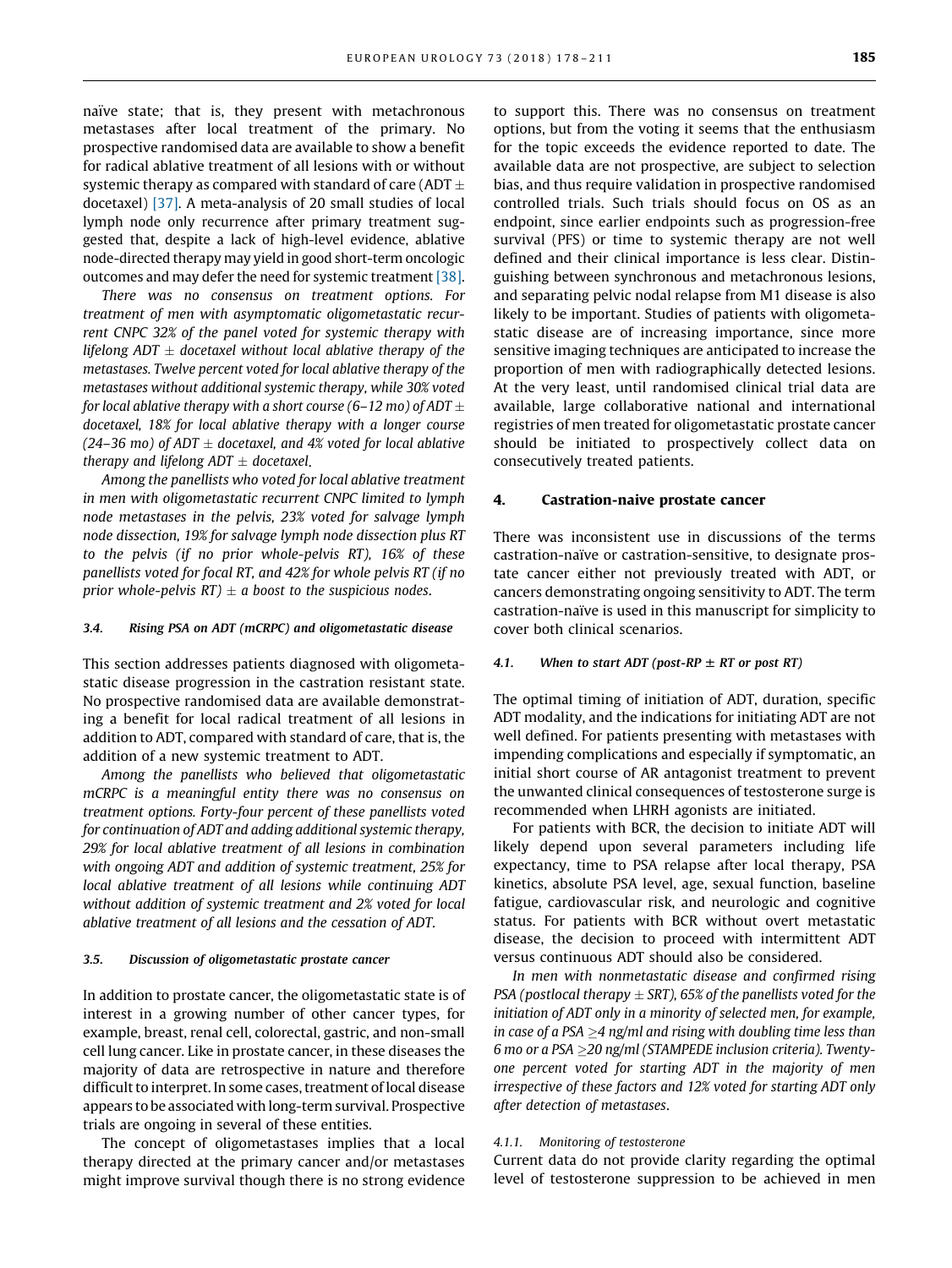with advanced prostate cancer on ADT. The regulatoryapproved level of less than 50 ng/dl, per Food and Drug Administration and European Medicines Agency, was based upon the initial leuprolide registration trial and 50 ng/dl was the lowest limit of detection of the radioimmunoassay used at that time [39]. Ensuing trials have suggested that reaching a testosterone level of  $\leq$ 20 ng/dl may achieve a delay in time toward the development of castration resistance; however, this threshold, as well as the interval at which to measure serum testosterone levels remains uncertain [40].

In men with prostate cancer responding to ADT, 44% of the panel voted for regular monitoring of testosterone levels (apart from measuring testosterone at biochemical progression) and 34% of the panellists voted for measuring testosterone in a minority of selected patients (eg, failure to achieve PSA nadir  $<$ 0.2 ng/ml), 22% of the panel did not vote for regular testosterone measurement in responding patients.

Fifty-four percent of the panel voted for a testosterone level  $<$  50 ng/dl ( $<$  1.73 nmol/l) as appropriate for men on ADT, 36% voted for a testosterone level  $<$ 20 ng/dl ( $<$  0.69 nmol/l), while 10% abstained.

There was no consensus on the therapeutic approach to men with rising PSA on a LHRH agonist whose testosterone level is confirmed as being noncastrate (apart from ruling out application errors and/or poor compliance). Despite the lack of evidence, 36% of the panel voted for a change to a LHRH antagonist, 26% for addition of a first-generation AR antagonist, 20% for a change to an alternative LHRH agonist, and 14% voted for orchiectomy.

## 4.2. Chemotherapy in castration-naive nonmetastatic prostate cancer

There is some evidence to support combination treatment as an upfront alternative to single-modality therapy for men who present with high-risk localised prostate cancer. Such approaches generally combine ADT with RT and docetaxelbased chemotherapy. A total of three randomised trials in such patients have been reported. The GETUG-12 trial showed an improvement in failure-free survival (FFS) with four cycles of docetaxel and estramustine plus ADT as compared with ADT alone  $[41, 42]$ . The second trial, RTOG 0521, so far only presented as an abstract, examined the combination of six cycles of adjuvant docetaxel postradical RT with ADT for 24 mo (NCT00288080). The STAMPEDE trial allowed inclusion of high-risk localised as well as biochemical recurrent and metastatic patients. The number of events for definitive interpretation of survival of M0 patients in the docetaxel arm of STAMPEDE is too low and no conclusions regarding the effect of addition of docetaxel on OS in this trial can be drawn [43].

A meta-analysis reported a consistent effect on FFS for chemo-hormonal therapy in the M0 subgroup as opposed to ADT alone [44]. Data for OS are not yet mature.

For men with N1 M0 CNPC, 71% of the panel did not vote for the addition of docetaxel to ADT, 25% voted for the addition in a minority of minority of selected patients, and 4% for the majority of patients.

For men with biochemical relapse only, there was a consensus (90%) for not adding docetaxel to ADT.

#### 4.3. Castration-naive prostate cancer M1 (metastatic)

Testosterone suppression alone has long been the standard treatment for patients with metastatic prostate cancer commencing systemic treatment [45]. Although the majority of men with mCNPC experience a PSA decline with ADT, the median FFS in a cohort of newly diagnosed mCNPC was approximately approximately 1 yr, with a wide range [46]. Subgroup analyses from recent clinical trials showed that higher volume of metastases and presentation with de novo metastatic disease are risk factors associated with a shorter OS with ADT alone. Other purported poor prognostic clinical factors include higher Gleason score, pain, and elevated alkaline phosphatase [45,47,48].

Docetaxel given at the start of ADT was the first drug shown to improve the OS of men with mCNPC in two large trials [43,49]. The first phase 3 study of docetaxel in mCNPC, GETUG 15, showed an improvement in PFS but not OS [47].

There is ongoing discussion on the definition of ''highvolume'' disease and whether there is a definition that is prognostically relevant or predictive of treatment benefit.

For a definition of high-volume disease, 74% of the panellists voted for the definition, as used in CHAARTED (visceral [lung or liver] and/or  $\geq 4$  bone metastases, at least one beyond pelvis and vertebral column), either with standard imaging (59%) or with any imaging (15%), 6% voted for the high-volume definition developed by SWOG (visceral [lung or liver] and/ or any appendicular skeletal involvement) and 6% voted for a simplified version of high-volume of visceral and/or  $\geq$ 4 bone lesions regardless of distribution and imaging used. Fourteen percent of the panellists had the opinion that high-volume disease is not a clinically meaningful entity.

For men with high-volume mCNPC, 68% of the panellists voted for continuous ADT using a LHRH agonist (plus a short course of first-generation AR antagonist to prevent testosterone surge) as their preferred hormone therapy, another 10% for starting with an LHRH antagonist (no flare-up prevention needed) and switching to an LHRH agonist in the course of treatment. Continuous LHRH antagonist treatment was voted for by 6%, orchiectomy by 2%, and continuous combined ADT by 14% of the panellists. None of the panellists voted for any form of intermittent ADT or AR-antagonist monotherapy in the highvolume M1 setting.

Not all men are suitable for chemotherapy with docetaxel and the criteria rendering a patient ''unsuitable'' for docetaxel are not well defined.

The panel voted on factors they would consider rendering a man ''unfit'' for docetaxel.

There was a consensus for severe hepatic impairment (96%), neuropathy grade  $\geq$  (82%), and platelets  $<$  50  $\times$  10<sup>9</sup>/l and/or neutrophils  $<$  1.0  $\times$  10<sup>9</sup>/l (81%). For the other proposed factors alone there was no consensus (Table 4).

In the original publication of the CHAARTED trial, the subgroup of men with high-volume disease showed a clinically significant survival benefit and the point estimate for the low volume patients was the same in that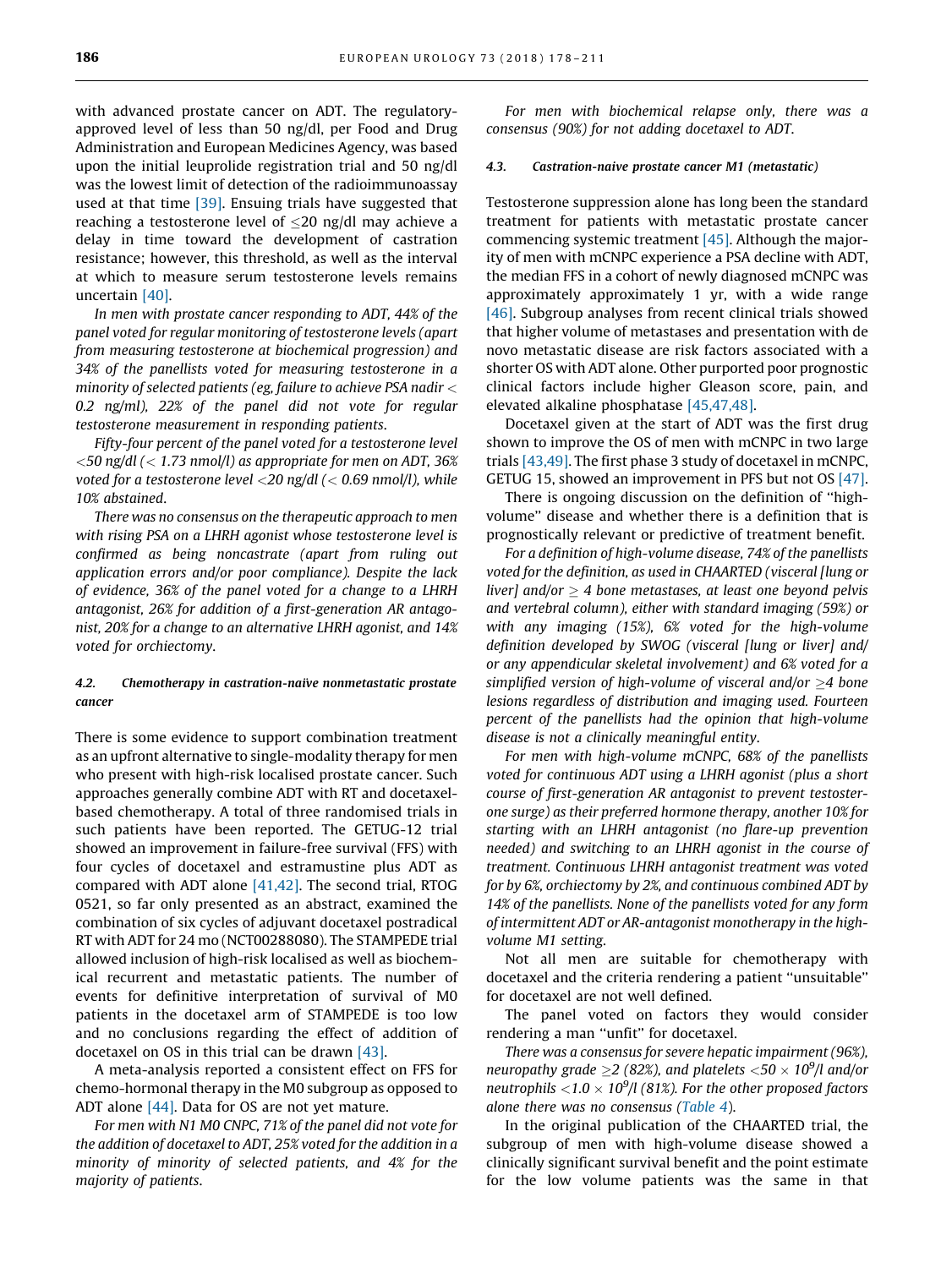| What are meaningful definitions "not being suitable<br>Only in combination<br>Yes $(\%)$<br>No(%)<br>Abstain (%)<br>for docetaxel", apart from allergy to the substance<br>with other factors $(\%)$<br>("docetaxel ineligible")?<br>Severe hepatic impairment (eg, $ALT/AST > 5 \times ULN$<br>96<br>and/or bilirubin $>$ 3 $\times$ ULN)<br>Neuropathy grade $>2$<br>82<br>18<br>$\Omega$<br>Platelets $\langle 50 \times 10^9/1 \rangle$ and/or neutrophils $\langle 1.0 \times 10^9/1 \rangle$<br>15<br>81<br>Frailty assessed by geriatric or other health status evaluation<br>29<br>69<br>Performance status $>2$ for reasons other than cancer<br>62<br>32<br>Moderate hepatic impairment (eg, $ALT/AST > 3-5 \times ULN$<br>52<br>48<br>and/or bilirubin $> 1.5-3 \times ULN$ )<br>$ALT =$ alanine transaminase; $AST =$ aspartate transaminase; $ULN =$ upper limit of normal. |  |  |  |
|------------------------------------------------------------------------------------------------------------------------------------------------------------------------------------------------------------------------------------------------------------------------------------------------------------------------------------------------------------------------------------------------------------------------------------------------------------------------------------------------------------------------------------------------------------------------------------------------------------------------------------------------------------------------------------------------------------------------------------------------------------------------------------------------------------------------------------------------------------------------------------------|--|--|--|
|                                                                                                                                                                                                                                                                                                                                                                                                                                                                                                                                                                                                                                                                                                                                                                                                                                                                                          |  |  |  |
|                                                                                                                                                                                                                                                                                                                                                                                                                                                                                                                                                                                                                                                                                                                                                                                                                                                                                          |  |  |  |
|                                                                                                                                                                                                                                                                                                                                                                                                                                                                                                                                                                                                                                                                                                                                                                                                                                                                                          |  |  |  |
|                                                                                                                                                                                                                                                                                                                                                                                                                                                                                                                                                                                                                                                                                                                                                                                                                                                                                          |  |  |  |
|                                                                                                                                                                                                                                                                                                                                                                                                                                                                                                                                                                                                                                                                                                                                                                                                                                                                                          |  |  |  |
|                                                                                                                                                                                                                                                                                                                                                                                                                                                                                                                                                                                                                                                                                                                                                                                                                                                                                          |  |  |  |
|                                                                                                                                                                                                                                                                                                                                                                                                                                                                                                                                                                                                                                                                                                                                                                                                                                                                                          |  |  |  |
|                                                                                                                                                                                                                                                                                                                                                                                                                                                                                                                                                                                                                                                                                                                                                                                                                                                                                          |  |  |  |

#### Table 4 – Definition ''unfit'' for docetaxel

publication, albeit with much wider confidence intervals [49]. No OS benefit has yet been demonstrated for early docetaxel use with longer-term follow-up in subgroup analyses performed in both the low-volume mCNPC cohorts of the GETUG 15 (posthoc) or CHAARTED (prespecified) trials [49,50]. Further subgroup analyses for men with de novo metastatic prostate cancer (majority of included patients) versus men with relapse after local treatment were presented but have not yet been published (European Society for Medical Oncology 2016 and GU-ASCO 2017).

The large STAMPEDE trial included both M0 and M1 patients and no heterogeneity of treatment effect was observed.

For men who are suitable for chemotherapy and have de novo mCNPC and high-volume disease as defined by CHAARTED, there was a consensus (96%) for addition of docetaxel to ADT in the majority of patients, 4% voted for docetaxel in a minority of these men. For the other subgroups of mCNPC there was no consensus (Table 5). There was consensus that men with biochemical relapse (N0M0) should not receive docetaxel in addition to ADT.

If chemo-hormonal treatment is used in men with mCNPC there was consensus (78%) that docetaxel should be started within 3 mo of starting ADT and 20% of these panellists voted for starting even within 2–4 wk. Within 4 mo was considered sufficient for another 18% of the panellists.

In the subset of panellists who voted for chemo-hormonal therapy there was also consensus (96% of the panel) for the 3-weekly regimen of docetaxel with  $75 \text{ mg/m}^2$ . Only  $4\%$  of the panel voted for the use of the 2-weekly regimen with 50 mg/m<sup>2</sup>.

Docetaxel in the 3-weekly regimen does not bear a high risk (>20%) of febrile neutropenia; however, according to existing guidelines (NCCN, ESMO, ASCO), primary granulocyte-colony stimulating factor prophylaxis should be considered in men with risk factors namely prior chemoor RT, bone marrow involvement by tumour, renal dysfunction (creatinine clearance  $<$  50 ml/min), or age >65 yr, and receiving full chemotherapy dose and intensity. It is not uncommon that such risk factors are present in men with APC. Of note, there is preclinical data suggesting that myeloid-derived suppressor cells, which may play a role in

| Table 5 – Chemo-hormonal therapy with docetaxel                                                                                                                                                                                 |                                         |                                           |          |                |                                        |
|---------------------------------------------------------------------------------------------------------------------------------------------------------------------------------------------------------------------------------|-----------------------------------------|-------------------------------------------|----------|----------------|----------------------------------------|
| Do you recommend docetaxel in addition to ADT:                                                                                                                                                                                  | Yes, in the majority of<br>patients (%) | In a minority of<br>selected patients (%) | No(%)    | Abstain (%)    | <b>Unqualified</b><br>to answer $(\%)$ |
| In men with de novo metastatic castration-naive<br>prostate cancer and high-volume disease as<br>defined by CHAARTED (visceral metastases<br>and/or $\geq$ 4 bone lesions with $\geq$ 1 beyond<br>vertebral bodies and pelvis)? | 96                                      | 4                                         | $\Omega$ | $\mathbf{0}$   | $\Omega$                               |
| In men with de novo metastatic castration-naive<br>and low-volume disease as per CHAARTED?                                                                                                                                      | 29                                      | 65                                        | 9        | $\mathbf{0}$   | $\mathbf{0}$                           |
| In men with metastatic castration-sensitive/naive<br>disease relapsing after prior treatment for<br>localised prostate cancer and with high-volume<br>disease as per CHAARTED?                                                  | 74                                      | 24                                        | 2        | $\mathbf{0}$   | $\mathbf{0}$                           |
| In men with metastatic castration-sensitive/naive<br>disease relapsing after prior treatment for<br>localised prostate cancer with low-volume bone<br>metastases as per CHAARTED criteria?                                      | 19                                      | 54                                        | 25       | $\overline{2}$ | $\mathbf{0}$                           |
| In men with castration-sensitive/naive N1 M0<br>prostate cancer?                                                                                                                                                                | 4                                       | 25                                        | 71       | $\bf{0}$       | $\mathbf{0}$                           |
| In men with castration-sensitive/naive N0 M0<br>(nonmetastatic) prostate cancer with<br>biochemical relapse?                                                                                                                    | $\mathbf{0}$                            | 10                                        | 90       | $\Omega$       | $\Omega$                               |
| ADT = androgen deprivation therapy.                                                                                                                                                                                             |                                         |                                           |          |                |                                        |

#### Table 5 – Chemo-hormonal therapy with docetaxel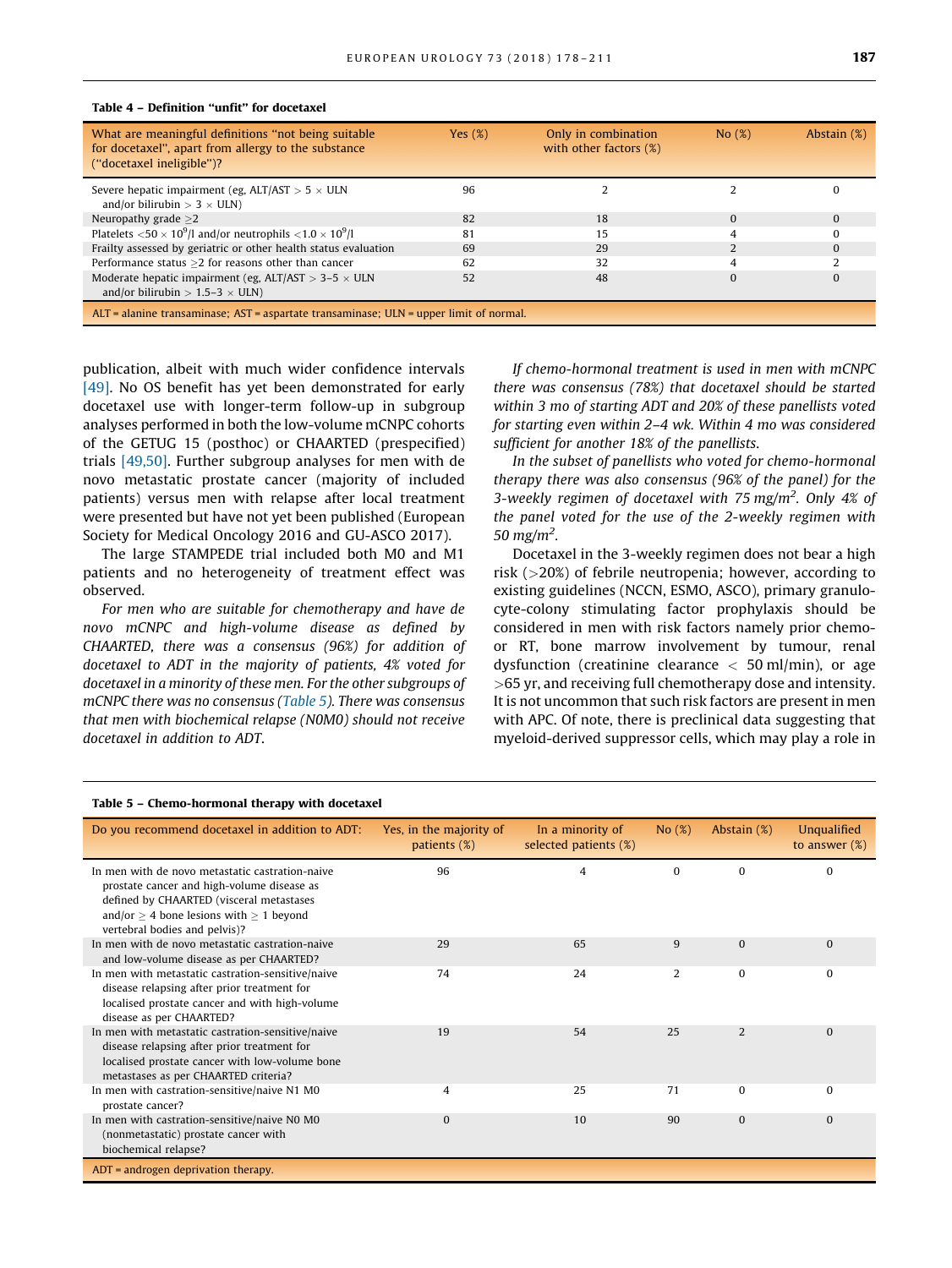cancer progression can be influenced by granulocyte-colony stimulating factor [51–53].

In the subset of panellists who voted for chemo-hormonal therapy, 6% voted for white blood cell (WBC) growth factors from start of therapy in the majority of patients, 50% for a minority of selected patients. Forty-four percent of these panellists did not vote for WBC growth factors from start of therapy.

Regarding concomitant steroid dosing the CHAARTED and GETUG-15 trials did not require daily steroids, whereas STAMPEDE required prednisone (10 mg) daily.

In the subset of panellists who voted for chemo-hormonal therapy, 58% voted for prescribing the 3-weekly docetaxel regimen with no daily steroid in the chemo-hormonal setting and 38% with 10 mg prednisone daily.

#### 4.4. Local therapy in men with mCNPC

The current standard of care for patients presenting with de novo metastatic prostate cancer is ADT with or without docetaxel (section 4.3). Transurethral resection of the prostate may be used to palliate local symptoms. The rationale for potentially using a local ablative treatment (external beam RT or RP) in these patients is based on several considerations. Significant morbidity related to local symptoms including pain, obstructive urinary symptoms, and haematuria can occur in these men, either when the cancer is diagnosed or when it progresses later in the disease course [54]. A local ablative treatment used upfront may prevent these adverse events, as suggested in a retrospective analysis [55]. Local treatment, however, can add considerable toxicity.

In men with mCNPC, there is no randomised prospective data to support local ablative treatment of the primary. Retrospective studies based on registries, while biased by design, suggest a survival benefit when a local treatment is applied upfront [56–58]. Similar findings were reported in men with nodal disease treated locally with either RT or RP [38,59,60]. These results have to be interpreted with caution and treatment of the primary for this specific disease state should only be done in the context of a clinical trial.

Fifty-two percent of the panel was **against** treating the primary tumour in addition to systemic therapy in men with de novo high-volume mCNPC who are not symptomatic from their primary, 38% voted for treating the primary in a minority of patients, 10% in the majority of patients in this situation.

In the subset of panellists who voted for treatment of the primary in this situation, 71% voted for RT, 26% voted for a RP; 3% voted for other treatments.

#### 4.5. Discussion of CNPC

In summary, although docetaxel-based CNPC studies have provided evidence that some patients benefit from early docetaxel, the field is rapidly evolving and a number of unanswered questions have emerged [44]. Less than a third of the panel recommended addition of docetaxel to ADT in the majority of patients with low-volume metastatic

disease despite the fact that use of data from subgroups has limitations and is considered hypothesis generating. Importantly, there is probably significant overlap between patients called ''low-volume'' metastatic and ''oligometastatic.'' The panel seemed more conservative in relation to addition of docetaxel than in relation to local ablative treatment.

Additional studies are needed to focus on identifying more accurate biomarkers and better understanding of the underlying mechanisms of resistance to ADT to define a more precise therapeutic strategy for a given biological driver for a given cancer and therefore the biological basis for the benefit of AR targeting and cytotoxic treatment of their prostate cancer [61–63]. Moreover, since the studies of ADT plus abiraterone in the mCNPC setting have shown an overall survival benefit, further work will be required to determine the role of docetaxel either with ADT alone or with ADT plus abiraterone [64,65]. Further studies with other AR targeted agents including the combination with chemotherapy are ongoing in the same setting.

Despite the lack of prospective data from randomised trials, a rather high percentage of the panel would consider treatment of the primary tumour in some men with metastatic disease. Applying such a local ablative treatment to men with metastases in a nonresearch setting could be "excessive" in terms of treatment burden and is unproven but some panellists have voted for this approach, not only in the oligometastatic setting, but also in the general metastatic setting, and this seems to be done in clinical practice all over the world.

This "try it because you believe it" approach is wellintentioned but may result in adverse consequences for patients, in some cases on a large scale, as in the gross overtreatment of low-risk localised prostate cancer. In the era of evidence-based medicine, this approach is disappointing and we, as a scientific community, should do everything we can to avoid having this happen again. It is worth remembering that in other malignancies, for example, in metastatic breast cancer, retrospective data and even a meta-analysis had similarly suggested an OS benefit with locoregional treatment in metastatic disease that was not confirmed in a randomised prospective study [66]. Despite a large percentage of the panel considering treatment of the primary in the metastatic setting, there is still an overwhelming recommendation that this question for prostate cancer has to be answered in prospective randomized trials before being widely adopted in clinical practice. Several such trials are currently testing whether a local definitive treatment directed to the prostate primary cancer can improve patient outcome in men with mCNPC (eg, NCT00268476, NCT01957436, NCT02454543; ISRCTN06890529).

#### 5. Castration-resistant prostate cancer

#### 5.1. Sequencing and combinations in mCRPC

The field of prostate cancer drug development has seen remarkable progress in the past 10 yr. However, this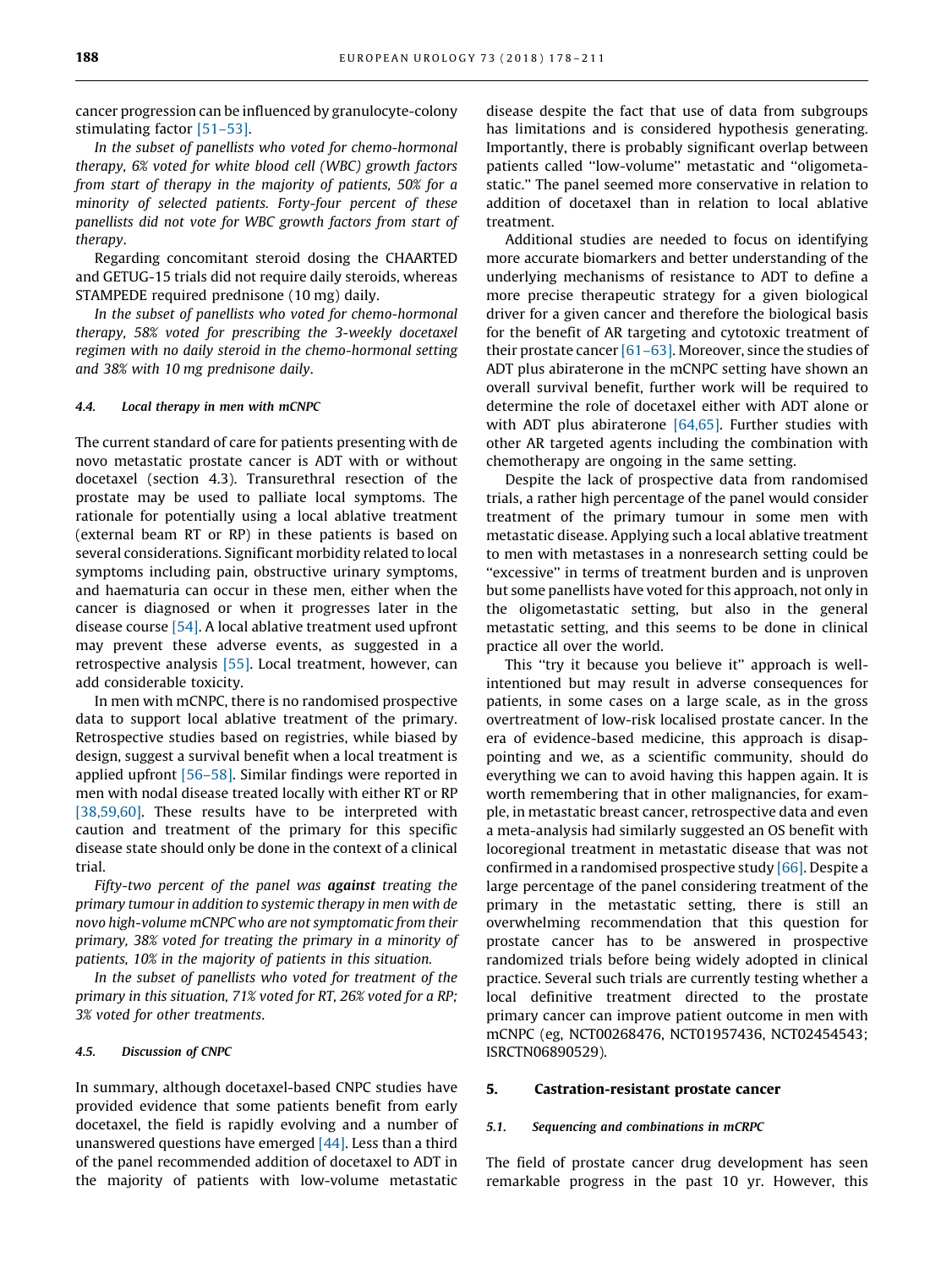progress is largely based on registration studies conducted by a ''one size fits all'' approach in a regulatory framework that focused on prior therapy with ADT and docetaxel exposure rather than one defined by individual patient biology. With current knowledge about heterogeneity in prostate cancer, future registration trials will need to have more specific eligibility criteria related to the mechanism of action of the drug being studied.

Because the registration trials for each of these agents were conducted contemporaneously, the question of sequencing of the available treatment options is still relevant. The earlier inclusion of docetaxel as part of a chemo-hormonal therapy regimen in CNPC (section 4.2 and 4.3) may have implications on subsequent treatment choices. None of the registration trials for agents in the CRPC setting included such patients.

#### 5.1.1. First-line treatment for men with mCRPC

Several prospective randomised phase 3 trials showed an OS benefit for first-line treatment in men with mCRPC. None of the control arms used in these trials is currently considered standard of care. Abiraterone, enzalutamide, and sipuleucel-T were evaluated as first-line agents in asymptomatic patients, docetaxel in both symptomatic and asymptomatic patients, and radium-223 dichloride (radium-223) in symptomatic patients with bone metastases [67–72]. Sipuleucel-T is only available in the USA.

Another first-line trial testing cabazitaxel in two different doses versus docetaxel has been reported and failed to show superiority of cabazitaxel, but has not yet been published (NCT01308567, ASCO 2016).

There was consensus that asymptomatic men with mCRPC should receive abiraterone or enzalutamide as first-line treatment. This recommendation was independent of whether they had received ADT alone (86%) or ADT plus docetaxel (90%) in the castration-naive setting.

In case of progression within 6 mo after completion of docetaxel in the castration-naive setting in an asymptomatic man, 77% of the panellists voted for abiraterone or enzalutamide as first-line mCRPC treatment, 17% voted for cabazitaxel, and 2% each docetaxel or platinum-based chemotherapy (Table 6).

#### 5.1.2. Second-line treatment for men with mCRPC

There are only prospective randomised data for second-line treatment in men who have received docetaxel as first-line treatment for mCRPC. In this setting, abiraterone, cabazitaxel, enzalutamide, and radium-223 (about half of the patients included were pretreated with docetaxel) have shown an OS benefit [72–75]. Currently, most patients are treated with abiraterone or enzalutamide in the first-line setting and there is not a lot of prospective data on secondor further-line treatment in these men.

In symptomatic men who had primary resistance to firstline treatment with abiraterone or enzalutamide there was a consensus (96% of the panel) for treatment with a taxane.

In symptomatic men who had acquired resistance to firstline abiraterone or enzalutamide there was a consensus (90% of the panellists) for a taxane, 8% voted for radium-223, and 2% had no preferred option.

| What is your preferred first-line mCRPC<br>treatment option:                                                                                                                          | $\mathscr{L}$<br>Abiraterone or<br>enzalutamide ( | Cabazitaxel<br>(%) | <b>Docetaxel</b><br>(%) | Platinum-based<br>chemotherapy $(\%)$ | Radium-223<br>$(\%)$ | Sipuleucel-T No preferred<br>$(\%)$ | option (%) | Abstain<br>(%) | to answer $(%)$<br>Unqualified |
|---------------------------------------------------------------------------------------------------------------------------------------------------------------------------------------|---------------------------------------------------|--------------------|-------------------------|---------------------------------------|----------------------|-------------------------------------|------------|----------------|--------------------------------|
| receive docetaxel in the castration-naive setting?<br>in the majority of asymptomatic men who did not                                                                                 | 86                                                |                    | G                       |                                       |                      | $\infty$                            |            |                |                                |
| receive docetaxel in the castration-naive setting?<br>in the majority of symptomatic men who did not                                                                                  | 52                                                |                    | 46                      |                                       |                      |                                     |            |                |                                |
| receive docetaxel in the castration-naive setting?<br>In the majority of asymptomatic men who did                                                                                     | 8                                                 |                    |                         |                                       |                      |                                     |            |                |                                |
| receive docetaxel in the castration-naive setting?<br>n the majority of symptomatic men who did                                                                                       | 73                                                | $\overline{19}$    | G                       |                                       |                      |                                     |            |                |                                |
| In the majority of asymptomatic men who received<br>chemo-hormonal therapy and who progressed<br>within $\leq$ 6 mo after completion of docetaxel<br>in the castration-naive setting? | 77                                                |                    |                         |                                       |                      |                                     |            |                |                                |
| In the majority of symptomatic men who received<br>within $\leq$ 6 mo after completion of docetaxel in<br>chemo-hormonal therapy and who progressed<br>the castration-naive setting?  | 57                                                | 27                 |                         |                                       | $\infty$             |                                     | 2          | 0              | 0                              |
|                                                                                                                                                                                       |                                                   |                    |                         |                                       |                      |                                     |            |                |                                |

Table 6 – Sequencing of metastatic castration-resistant prostate cancer (mCRPC) first-line options

Table 6 – Sequencing of metastatic castration-resistant prostate cancer (mCRPC) first-line options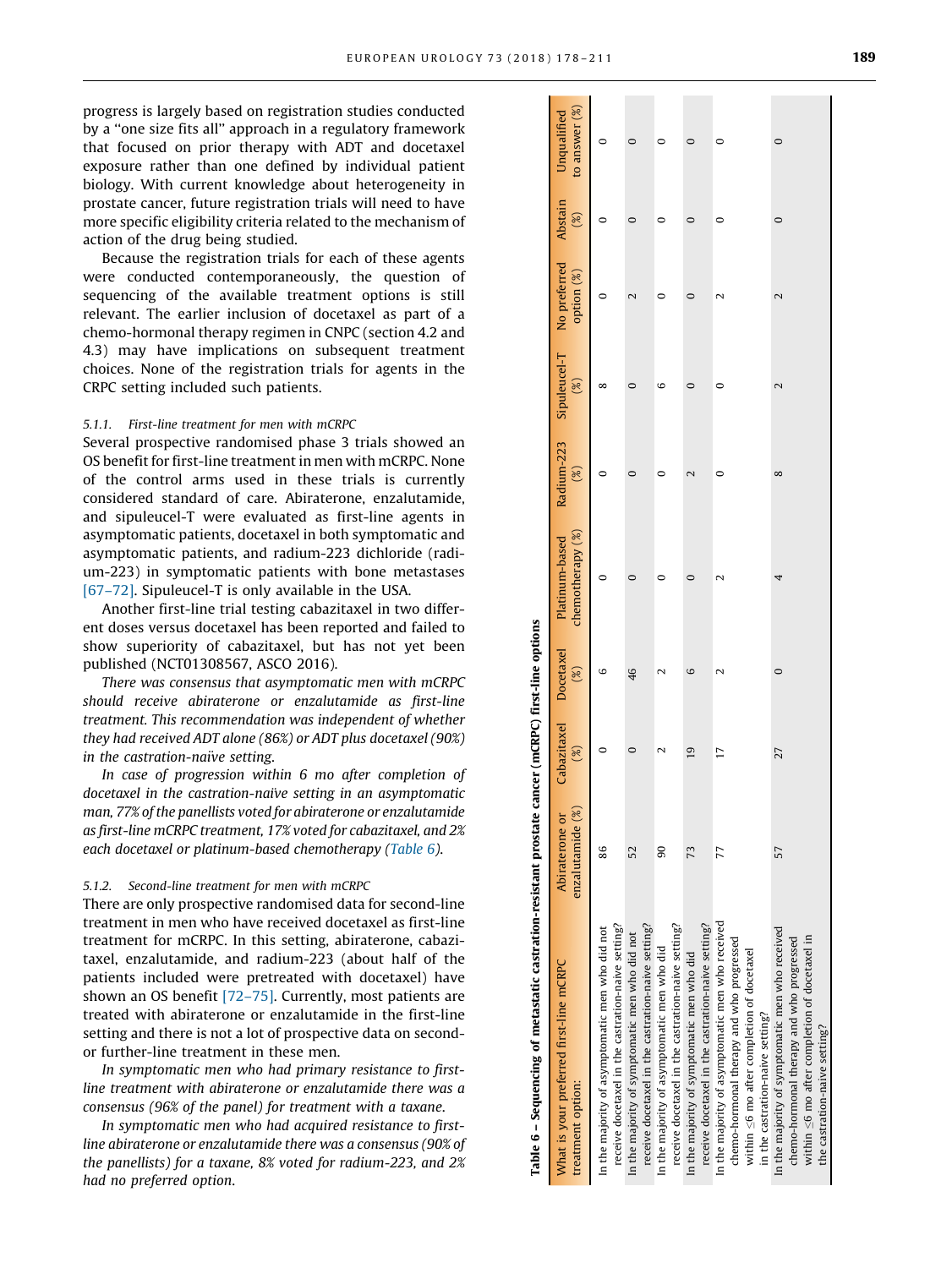Table 7 – Sequencing of metastatic castration-resistant prostate cancer (mCRPC) second-line options

Table 7 - Sequencing of metastatic castration-resistant prostate cancer (mCRPC) second-line options

In asymptomatic men with disease progression on or after first-line docetaxel for mCRPC, there was a consensus (92%) for abiraterone or enzalutamide as second-line treatment. Only 6% of the panellists voted for treatment with cabazitaxel and 2% for radium-223.

In symptomatic men with disease progression on or after first-line docetaxel for mCRPC there was consensus (76%) for treatment with abiraterone or enzalutamide, 18% voted for cabazitaxel and 6% voted for radium-223 (Table 7).

### 5.1.3. Third-line treatment for men with mCRPC

There are no randomised prospective data for third-line treatment in mCRPC.

In a man who has received abiraterone or enzalutamide as first-line treatment, and docetaxel as second-line treatment, 61% of the panellists voted for treatment with cabazitaxel, 15% for radium-223, 8% voted for abiraterone or enzalutamide (depending on which has already been used), 8% had no preferred choice, and 6% voted for a platinum-based chemotherapy.

Platinum compounds have been studied in a variety of monotherapy schedules and in different combinations and clinical disease stages in men with APC [76]. In unselected patients the response rates to platinum compounds are not convincing and derived from mostly small clinical trials.

In men with mCRPC who have exhausted approved treatments and if no clinical trial was available a total of 96% of the panellists voted for a carboplatin-based chemotherapy in certain situations: 33% in the majority of patients, 2% only in patients with DNA repair defects, 14% only in patients with neuroendocrine differentiation or clinical evidence suggestive of neuroendocrine differentiation (eg, atypical pattern/distribution of metastases, rapid progression without correlation with PSA kinetics; sudden onset of rapid growth of visceral metastases or multiple lytic bone metastases; presence of paraneoplastic syndromes), and 47% in patients with DNA repair defects and/or neuroendocrine differentiation or suggestion thereof.

#### 5.2. Treatments and schedules for mCRPC

Newer androgen-receptor pathway targeted therapies such as enzalutamide or abiraterone carry risks of class-specific adverse events. Abiraterone adverse events include those related to mineralocorticoid excess, hypertension, cardiac and liver dysfunction, and fluid retention. Enzalutamide can be associated with fatigue, hypertension, cognitive and mood impairment, falls, and fractures. Both drugs carry the risk of pharmacokinetic drug-drug interactions that can increase the risk of toxicity particularly in older men treated with multiple other drugs.

Abiraterone and enzalutamide have been developed almost simultaneously and there are no published randomised prospective trials available that compare these two agents against each other.

Asked about their preferred choice between abiraterone and enzalutamide for first-line treatment of men with mCRPC and no contraindication to either drug, 35% of the panellists voted

| What is your preferred second-line mCRPC<br>reatment option:                                                                                                                                | Abiraterone or enzalutamide (depending Taxane Radium-223 Sipuleucel-T No preferred<br>which has already been used; %) | (%)            | $(\%)$         | (%)     | option (%)        | other treatment option) (%)<br>Abstain (including | Unqualified to<br>answer(%) |
|---------------------------------------------------------------------------------------------------------------------------------------------------------------------------------------------|-----------------------------------------------------------------------------------------------------------------------|----------------|----------------|---------|-------------------|---------------------------------------------------|-----------------------------|
| who had progressive disease as best response to<br>in the majority of men with asymptomatic mCRPC<br>first-line abiraterone or enzalutamide?                                                | $\overline{1}$                                                                                                        | 20             |                | 6       | G                 | $\circ$                                           | $\circ$                     |
| who had progressive disease as best response to<br>In the majority of men with symptomatic mCRPC<br>first-line abiraterone or enzalutamide?                                                 | $\circ$                                                                                                               | 96             |                | c       |                   | O                                                 | $\circ$                     |
| and secondary (acquired) resistance (initial response<br>In the majority of men with asymptomatic mCRPC<br>followed by progression) after use of first-line<br>abiraterone or enzalutamide? | 27                                                                                                                    | 57             | $\overline{a}$ | 4       | $\sim$            | 0                                                 | 0                           |
| and secondary (acquired) resistance (initial response<br>In the majority of men with symptomatic mCRPC<br>followed by progression) after use of first-line<br>abiraterone or enzalutamide?  | $\circ$                                                                                                               | $\overline{6}$ | $\infty$       | $\circ$ | $\mathbf{\Omega}$ | $\circ$                                           | $\circ$                     |
| In the majority of asymptomatic men, progressing<br>on or after docetaxel for mCRPC (without prior<br>abiraterone or enzalutamide)?                                                         | 92                                                                                                                    | ဖ              |                |         | ⊂                 | 0                                                 | 0                           |
| In the majority of symptomatic men with mCRPC,<br>(without prior abiraterone or enzalutamide)?<br>progressing on or after docetaxel for mCRPC                                               | 76                                                                                                                    | 18             | 6              | $\circ$ | O                 | O                                                 | $\circ$                     |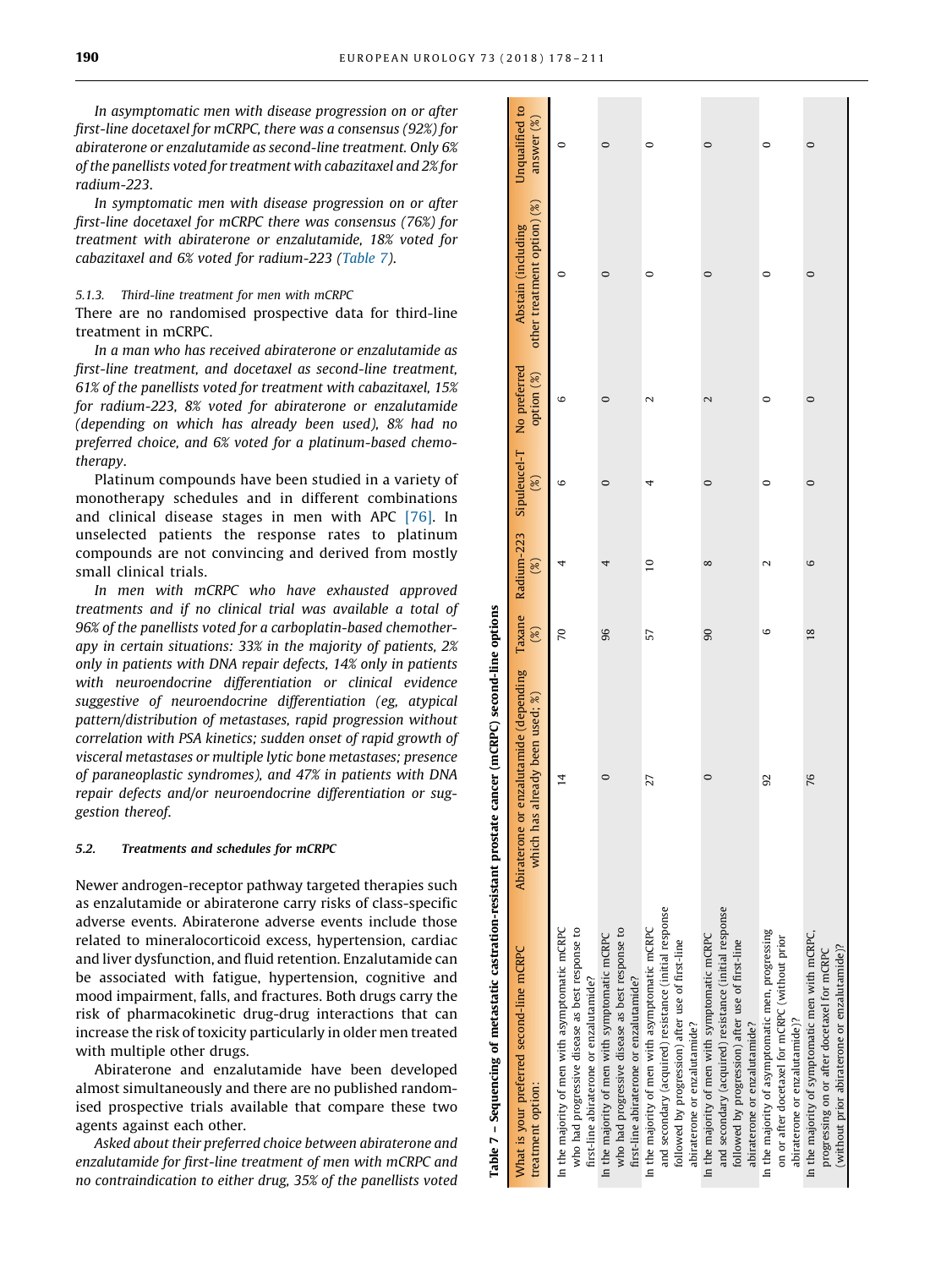for abiraterone, 24% for enzalutamide, and 37% had no preferred choice.

The panellists were also asked to vote for their preferred choice between abiraterone and enzalutamide in patients with special situations (mainly comorbidities; Table 8).

There was a consensus for abiraterone over enzalutamide in men with a history of falls (94%), significant baseline fatigue (88%), and significant neurocognitive impairment (84%). There was consensus for enzalutamide over abiraterone in men with diabetes mellitus requiring prescription drug therapy (84%; Table 8).

The preferred glucocorticoid regimen when starting abiraterone was prednisone 10 mg daily for 67% of panellists and 5 mg daily for 27% of the panellists. Six percent voted for dexamethasone.

There is a retrospective analysis of patients on abiraterone plus prednisone who had PSA progression with or without progression by imaging but in the absence of clinical progression. In these patients abiraterone was continued and prednisone was switched to 0.5–1 mg dexamethasone/d. There were responses demonstrated by PSA as well as by imaging [77,78]. The level of evidence for this intervention is low.

In men with mCRPC who are asymptomatic and have a rising PSA on abiraterone plus prednisone, 37% of the panellists voted for a steroid switch to dexamethasone in the majority of patients, 35% in a minority of selected patients, and 26% did not vote for a steroid switch.

The pivotal trial which led to the registration and approval of docetaxel in men with mCRPC included two regimens: docetaxel 75 mg/m<sup>2</sup> every 3 wk and a weekly docetaxel schedule of 30 mg/m<sup>2</sup> (d 1, d 8, d 15, d 22, and d 29 of a 6-wk cycle) both with prednisone 10 mg daily. In contrast to the 3-weekly regimen there was no survival benefit of the weekly schedule regimen compared with mitoxantrone and the side effect profile for the weekly compared to the 3-weekly schedule was not favourable apart from a lower incidence of neutropenia [70]. A smaller phase 3 trial randomised men with mCRPC to docetaxel

3-weekly versus a 2-weekly schedule (50 mg/m<sup>2</sup> d 1 and d 15, every 28 d). There was a small benefit for the 2-weekly schedule for the primary endpoint (time to treatment failure) as well as an improvement in OS and there was a lower rate of haematological toxicity for the 2-weekly schedule [79].

Regarding docetaxel chemotherapy for men with mCRPC there was a consensus (86%) that the 3-weekly regimen (75 mg/m<sup>2</sup>) should be used, 10% voted for the 2-weekly (50 mg/  $m<sup>2</sup>$ ) schedule and 4% for a weekly schedule.

The FIRSTANA trial compared cabazitaxel 25 mg/m<sup>2</sup> to cabazitaxel 20 mg/m<sup>2</sup> and to docetaxel 75 mg/m<sup>2</sup> as firstline chemotherapy in men with mCRPC. The data were presented (ASCO 2016; NCT01308567) but are not published and did not show a significant difference in OS. The PROSELICA trial was also presented at ASCO 2016 and showed noninferiority for the primary endpoint of OS for cabazitaxel 20 mg/m<sup>2</sup> compared with cabazitaxel 25 mg/  $m<sup>2</sup>$  in men with mCRPC progressing on or after docetaxel (NCT01308580).

For cabazitaxel there was a consensus (79%) to start with the 20 mg/m<sup>2</sup> dose in the majority of patients, 59% of panellists use this dose (with dose reductions in subsequent cycles if indicated), 20% voted for starting with this dose and to escalate to 25 mg/ $m^2$  in the absence of relevant side effects. Seventeen percent of the panellists voted for starting with a dose of 25 mg/  $m<sup>2</sup>$  in the majority of men.

In the subset of panellists who voted for cabazitaxel 25 mg/  $m^2$ , 57% of the panellists voted for the use of prophylactic WBC growth factors from start of therapy in the majority of patients, 26% voted for the use in a minority of selected patients, 8% voted for use of these growth factors only for marrow toxicity occurring beyond start of therapy, and 9% do not use them at all.

In the subset of panellists who voted for cabazitaxel 20 mg/  $m^2$ , 30% voted for prophylactic WBC growth factors from start of therapy in the majority of patients, 32% in a minority of selected patients, 27% only for marrow toxicity, and 11% did not vote for the use of growth factors.

Table 8 – What is your preferred choice between abiraterone and enzalutamide at any time in the treatment sequence in men with metastatic castration-resistant prostate cancer (mCRPC) if all options are available in case of the following medical situations?

| What is your preferred choice between<br>abiraterone and enzalutamide at any time<br>in the treatment sequence in men with<br>mCRPC if all options are available in case<br>of the following medical situations? | Abiraterone<br>(%) | Enzalutamide<br>$(\%)$ | Either $(\%)$ | Neither: alternative treatment<br>option preferred (%) | Abstain (%) |
|------------------------------------------------------------------------------------------------------------------------------------------------------------------------------------------------------------------|--------------------|------------------------|---------------|--------------------------------------------------------|-------------|
| History of falls                                                                                                                                                                                                 | 94                 |                        | 4             | $\Omega$                                               |             |
| Baseline significant fatigue                                                                                                                                                                                     | 88                 | 6                      | 6             | $\Omega$                                               |             |
| Baseline significant neurocognitive impairment                                                                                                                                                                   | 84                 | 4                      | 10            | $\overline{2}$                                         |             |
| Stable brain metastases                                                                                                                                                                                          | 73                 | 6                      | 10            | 11                                                     |             |
| Long QTc-syndrome or men on not replaceable<br>drugs with potential QT prolongation                                                                                                                              | 27                 | 31                     | 24            | 12                                                     | 6           |
| Asymptomatic men with a duration of response<br>to ADT (no chemo-hormonal therapy) $<$ 12 mo                                                                                                                     | 6                  | 11                     | 56            | 27                                                     | $\Omega$    |
| Cardiac ejection fraction below 45-50                                                                                                                                                                            | 6                  | 63                     | 27            | $\overline{2}$                                         |             |
| Active liver dysfunction                                                                                                                                                                                         | 8                  | 66                     | 14            | 12                                                     | 0           |
| Diabetes mellitus requiring prescription<br>drug therapy                                                                                                                                                         | 6                  | 84                     | 10            | $\Omega$                                               | $\Omega$    |
| $ADT = androgen\ deprivation\ the ray.$                                                                                                                                                                          |                    |                        |               |                                                        |             |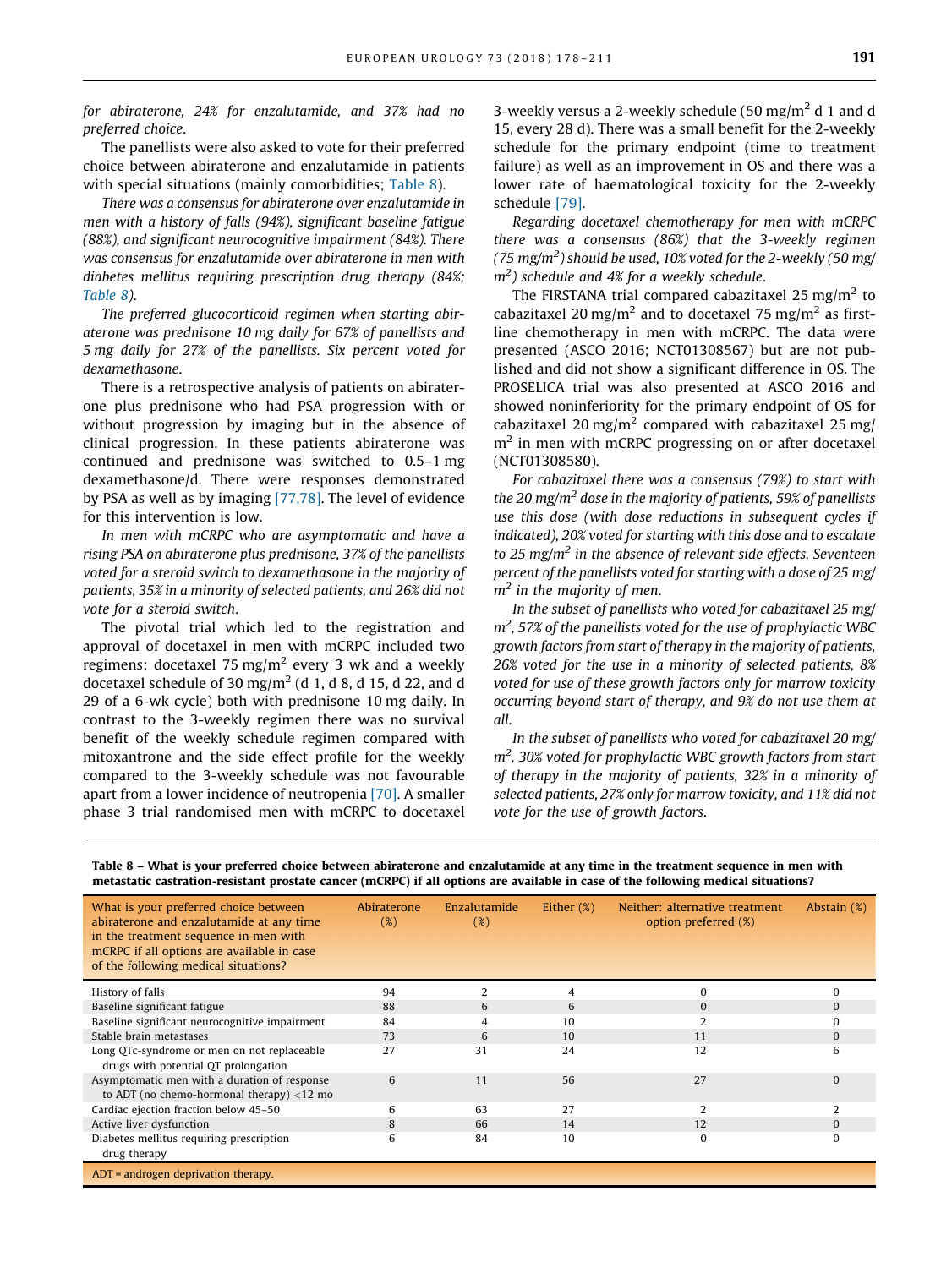#### 5.3. Combination therapy for mCRPC

In mCRPC there are currently no combination treatment strategies for survival prolonging agents that have shown an OS benefit as compared with monotherapy. A number of large randomised phase 3 clinical trials combining abiraterone with enzalutamide or other novel endocrine agents and abiraterone or enzalutamide with radium-223 dichloride are currently ongoing (eg, NCT02194842M; NCT02043678; NCT01949337). The question of combination strategies is especially relevant for radium-223, because of the lack of antitumour activity outside the bone since soft tissue and visceral metastases are not uncommon in men with APC [80].

In men with symptomatic mCRPC and bone metastases, 18% of the panellists voted for the combination of radium-223 with either abiraterone or enzalutamide from the beginning as a first-line treatment for mCRPC for the majority of patients, 38% in a minority of selected patients, and 42% of the panellists did not vote for this combination.

In men with mCRPC being treated with abiraterone or enzalutamide for bone and soft tissue metastases and who are progressing only in the bone, 43% of the panellists voted for the addition of radium-223 to the majority of such patients, 39% in a minority of selected patients, and 18% did not vote for adding radium-223 in this situation.

In men with mCRPC treated with radium-223 and progressing outside of the bone 52% of the panellists voted for completing treatment with radium-223 plus adding abiraterone or enzalutamide (if they have not received either drug before) in the majority of patients, 20% in a minority of selected patients, and 26% did not vote for this approach.

## 5.4. Poor prognosis, aggressive variant mCRPC

While the majority of APCs remain driven by AR signalling, it has become increasingly recognized that a subset of mCRPC tumours may adapt during the course of therapy to become less dependent on the AR, and this is associated

with loss of luminal prostate cancer markers (including PSA), the development of lineage plasticity, and the acquisition or expansion of small cell/neuroendocrine pathologic and molecular features [81,82]. Identification of mCRPC variants remains challenging but is often suspected in patients that develop rapidly progressive disease, unusual sites or pattern of metastases (eg, radiologically lytic bone or parenchymal brain metastases), and/or progression in the setting of a low and not or modestly rising PSA. Metastatic tumour biopsies in this setting may show small cell carcinoma, but are not always straightforward as mixed, atypical adenocarcinoma, and hybrid neuroendocrine phenotypes may also occur [82].

The votes of the panellists concerning factors for definition of poor prognosis, aggressive variant mCRPC are reported in Table 9. There was no consensus regarding the definition of poor prognosis, aggressive variant mCRPC. Four percent of the panellists did not believe poor prognosis, aggressive variant mCRPC is a clinically meaningful entity.

The publication of the olaparib data in heavily pretreated mCRPC patients with DNA repair defects in the absence of an approved poly (adenosine diphosphate-ribose) polymerase (PARP) inhibitor for mCRPC has revived the interest for the use of platinum-based chemotherapy regimens, especially in later lines. The combination of carboplatin and docetaxel has shown good antitumour activity in a nonrandomised phase 2 clinical trial with patients selected for poor prognosis features [83]. A randomised phase 2 trial of cabazitaxel plus carboplatin versus cabazitaxel alone has been presented but is not published and showed significantly improved antitumour activity with the combination treatment (NCT01505868, ASCO 2015).

Regarding first-line treatment of the majority of men with poor prognosis, aggressive variant (putting aside pure small cell carcinoma) 58% of the panellists voted for standard mCRPC treatment, 36% voted for a platinum- and taxane-based combination therapy, 4% for a platinum- and etoposide-based combination therapy, and 2% for a platinum monotherapy.

Table 9 – Which of the following criteria would you use to define poor prognosis, aggressive variant metastatic castration-resistant prostate cancer (mCRPC) putting aside pure small cell prostate cancer?

| Which of the following criteria would you<br>use to define poor prognosis, aggressive<br>variant mCRPC putting aside pure small<br>cell prostate cancer: | Yes $(\%)$ | Only in combination<br>with other unfavourable<br>factors $(\%)$ | No(%)          | I do not believe poor prognosis,<br>aggressive variant mCRPC is a<br>clinically meaningful entity $(\%)$ | Abstain (%) |
|----------------------------------------------------------------------------------------------------------------------------------------------------------|------------|------------------------------------------------------------------|----------------|----------------------------------------------------------------------------------------------------------|-------------|
| Neuro-endocrine differentiation on a tumour<br>biopsy and/or low or absent androgen<br>receptor expression                                               | 71         | 27                                                               | $\Omega$       |                                                                                                          | 0           |
| Exclusive visceral metastases                                                                                                                            | 70         | 20                                                               | 6              | 4                                                                                                        | $\Omega$    |
| Rapid progression without correlation with<br><b>PSA</b> kinetics                                                                                        | 63         | 31                                                               | 4              | 2                                                                                                        | 0           |
| Low PSA levels relative to tumour burden                                                                                                                 | 45         | 47                                                               | 6              | 2                                                                                                        | $\Omega$    |
| Predominantly lytic bone metastases                                                                                                                      | 45         | 39                                                               | 14             |                                                                                                          |             |
| Short response to androgen deprivation<br>therapy $(<12 \text{ mo})$ for metastatic<br>prostate cancer                                                   | 34         | 60                                                               | $\overline{4}$ |                                                                                                          |             |
| Bulky tumour masses                                                                                                                                      | 21         | 65                                                               | 12             | $\overline{2}$                                                                                           | $\Omega$    |
| PSA = prostate-specific antigen.                                                                                                                         |            |                                                                  |                |                                                                                                          |             |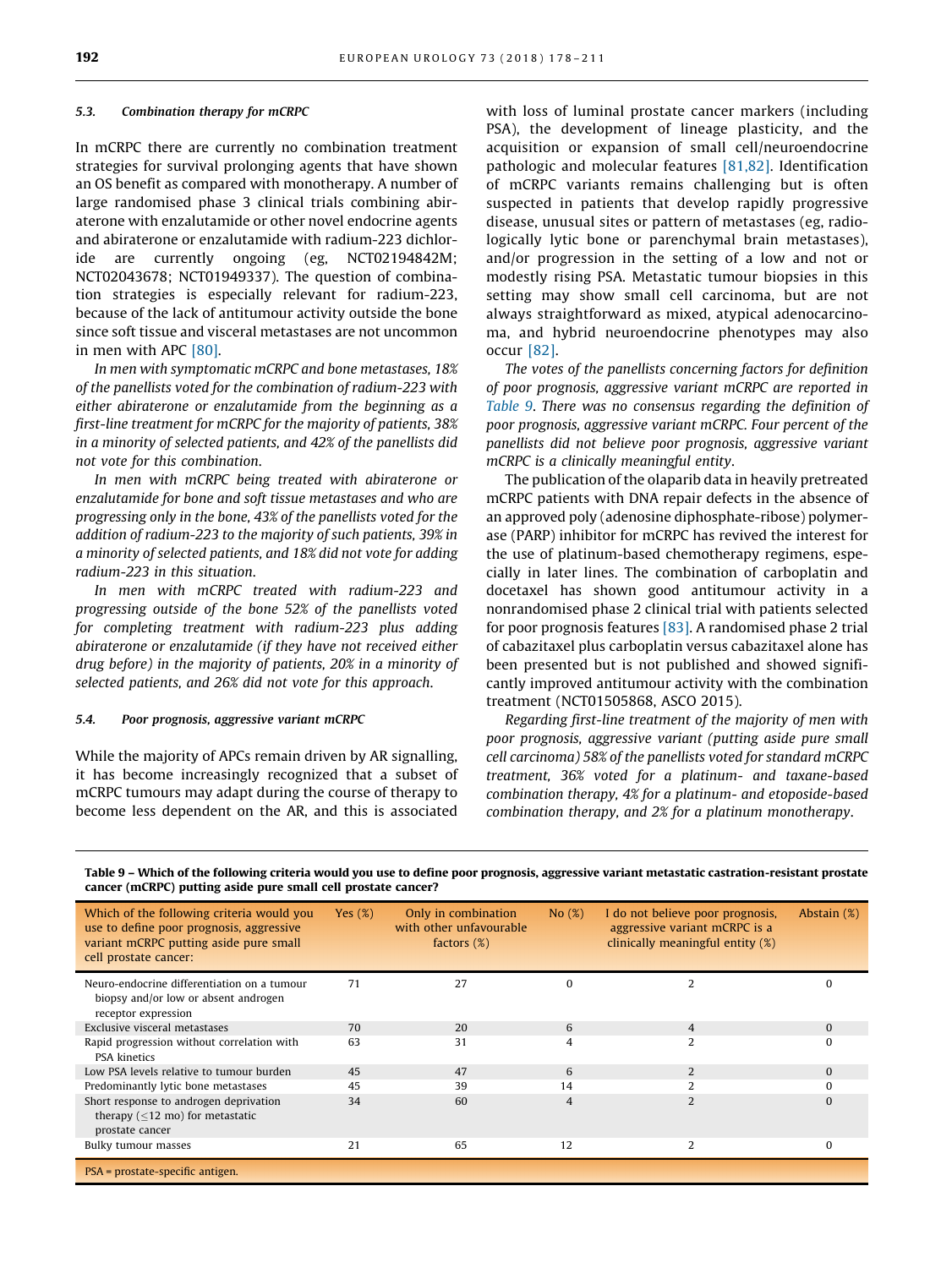#### 5.5. Monitoring in men with mCRPC treated with radium-223

The phase 3 radium-223 trial (ALSYMPCA) enrolled patients with symptomatic mCRPC [72]. Patients were randomised to six injections of radium-223 administered every 4 wk or to best standard of care alone. OS was improved in the intent to treat analysis for patients randomized to radium-223 [72]. Substantial declines in PSA and/or lactate dehydrogenase were uncommon in both arms. However, alkaline phosphatase (ALP) levels showed a decline in the radium treated patients with 87% of radium treated patients showing some decline in ALP at wk 12 [84].

In the subset of panellists who use radium-223 in men with mCRPC 43% voted for testing of PSA every cycle, 43% for every 2–4 mo; 8% voted for PSA testing only if clinically indicated, and 6% for no PSA testing in this situation.

Regarding ALP testing these panellists voted for either every cycle (49%) or every 2–4 mo (37%). Eight percent voted for ALP testing only if clinically indicated and 6% voted for no ALP testing.

Since the ALSYMPCA trial did not mandate any imaging for response monitoring, the role of imaging in men treated with radium-223 is not well documented. Symptomatic and PSA flares after radium-223 have been described and can be accompanied by bone scintigraphy flare [85]. Early changes in bone scintigraphy and CT assessments tend to be unreliable for bone response assessment and must thus be interpreted with caution. In a retrospective series of 130 men treated with radium-223 that had baseline imaging and monitoring by imaging after three and six cycles, the results showed a significant rate of progression outside of the bone detected by CT scanning [85].

In the subset of panellists who use radium-223 in men with mCRPC there was consensus (75%) to use CT and bone scintigraphy for staging and monitoring of men on radium-223, while 23% of the panellists voted for one of the nextgeneration imaging methods. Regarding imaging frequency for men treated with radium-223, 41% of these panellists voted for every 3–4 mo, 27% voted for imaging after 6 mo (completion of radium-223) and every 3–4 mo thereafter, 24% voted for imaging after 6 mo (completion of radium-223) and follow-up imaging at progression, 4% voted for imaging only as clinically indicated.

#### 5.6. ''Oligo-progressive'' mCRPC

With the introduction of abiraterone and enzalutamide as first-line treatment for asymptomatic men with mCRPC, there are men in whom, for example, a single lymph node progresses in size with radiological stability of the other lesions. The term oligo-progressive is not well-defined in APC but in lung cancer patients on novel targeted agents such as anaplastic lymphoma kinase (ALK) inhibitors there is growing literature on definition and treatment strategies for oligo-progressive disease [86].

There was no consensus as to the most meaningful definition of oligo-progressive prostate cancer (mCRPC). Forty percent of the panel voted that they did not believe in oligoprogressive disease as a meaningful clinical entity, 33% voted

for the definition of only one progressing pre-existing lesion with otherwise stable/responding metastatic disease, 23% voted for  $\leq$ 3 progressing pre-existing lesions with otherwise stable/responding metastatic disease.

The subset of the panel who believed in oligo-progressive mCRPC voted on biopsy of a progressing lesion (for diagnostic purposes). Twenty-nine percent of the panellists voted for a biopsy in the majority of patients, 52% for a biopsy in a minority of selected patients (eg, from visceral metastases), while 19% did not vote for a biopsy. These panellists also voted on the treatment for men with oligo-progressive mCRPC: 40% voted for a change or addition of systemic therapy without local treatment, 47% for local treatment of the progressing lesion(s) while continuing systemic therapy unchanged, and 13% for local treatment of the progressing lesion(s) plus adding or changing the systemic treatment.

#### 5.7. Discussion of CRPC

We have witnessed the successful development of agents including the novel androgen signalling inhibitors abiraterone and enzalutamide for earlier stage mCRPC. More recently, a significant survival advantage by introducing docetaxel treatment in the castration-naive state was confirmed. It thus appears that we are moving our therapies earlier in the disease, while the question of optimal sequencing of the treatment options is still unanswered. We know that a distinct subset of patients will not respond to treatment also depending on the sequence, or may experience unwarranted toxicity. Moreover, it is possible that with the appropriate sequencing we may augment the OS benefit of our patients.

Treatment sequencing in APC is governed by a number of parameters that unfortunately do not yet serve the ultimate goal of maximizing clinical outcome. Clinical decisionmaking is still largely dependent on local reimbursement policies and on a number of variables that are not truly objective. There are no validated clinical or molecular predictive markers for guiding our choice thus predetermining a more favourable cost/benefit ratio for our patients. Increased benefit is encompassing longer life with improved quality whereas minimising cost including components such as toxicity, financial burden, and uncertainty. Choices made in the clinic are in part based on objective data such as available level I evidence and access to agents. Yet, professional speciality and experience affect these choices. The presence or absence of symptoms clearly influenced treatment selection for the panellists.

We are also being challenged by the as-yet unproven hypothesis that combinatorial approaches may enhance outcome by potential synergistic activity or delay of resistance to treatment. We are anticipating results from several relevant phase 3 trials and should therefore avoid implementation of such approaches as long as they are unproven especially since concerns for toxicity arise.

Regarding the aggressive variant of CRPC, the majority of the panel recognises its existence and that it is important to recognise it since these patients may be less likely to respond to subsequent AR-directed therapies; however,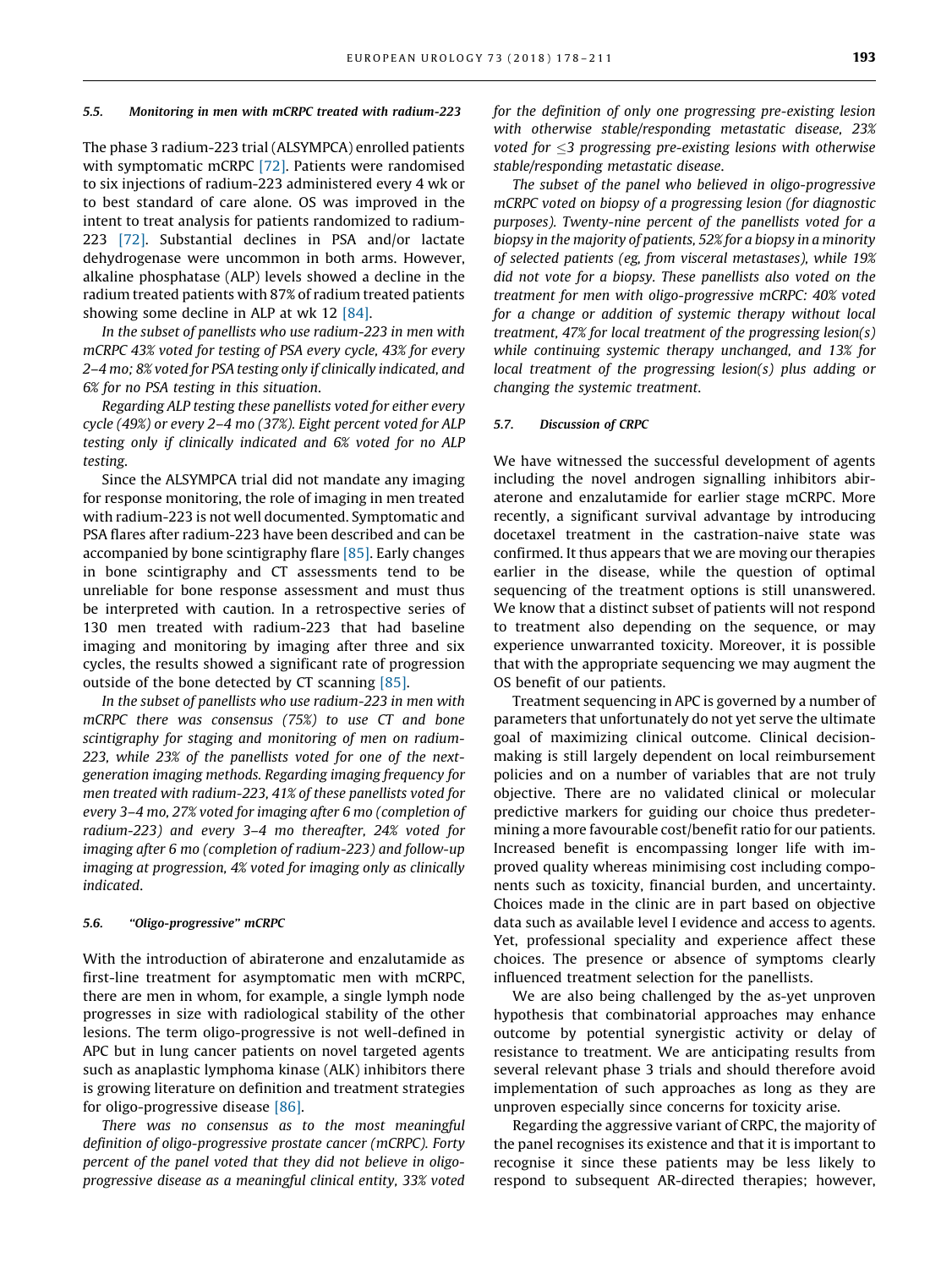there was no consensus for the exact definition. With a more profound and eventually earlier suppression of AR pathways in the disease history, identifying and treating AR independent variants will become increasingly important [87]. The development of robust biomarkers is an area of active research. We may need a combination of clinical and molecular features to identify aggressive variants, encompassing but not limited to those with neuroendocrine carcinoma morphology detected on biopsy, as targeted treatment approaches based on a molecular subclassification of APC are developed. Understanding the role of DNA repair in contributing to the phenotype, mediating response to PARP inhibition, and also platinum sensitivity and potential immunotherapy treatment sensitivity is also important.

## 6. Imaging in APC

Reproducible and validated methods for detecting and quantifying metastatic disease are needed to manage patients with APC. Currently, recommended methods of metastatic imaging assessment, that is, with bone scintigraphy and CT scans, have significant limitations in detecting metastases as well as in monitoring response to treatment but remain the standard of care in most settings [1,21,88– 91]. Due to limitations in systematically conducted prospective studies, the use of next-generation imaging has not been shown to impact on clinical outcome.

#### 6.1. Nodal disease assessments in APC

Morphologic assessments for possible nodal disease using CT and MRI scans are based on the evaluation of detected nodes based largely on size criteria. Other morphologic criteria, such as the nodal shape, loss of nodal hilum fat, clustering, extranodal disease, and enhancement characteristics can serve as additional aids to diagnosis. Unfortunately, morphologic imaging is unable to identify micrometastases or to distinguish large hyperplastic benign from malignant nodes. Thus, the general test performance of morphologic imaging remains limited when histologic correlations using template lymphadenectomy are used as the standard of reference. A meta-analysis showed a CT scan sensitivity of 42% and specificity of 82%, while morphologic MRI had a sensitivity of 39% and a specificity of 82% [92]. While positron emission tomography (PET)/CT has improved sensitivity, it is important to keep in mind that the spatial resolution of PET/CT is approximately 4 mm.

#### 6.2. Bone disease assessments in APC

For the sensitive detection of metastatic bone disease, the use of current recommendation of bone scintigraphy and CT scans has low sensitivity and specificity [93].

Systematic analyses, prospective clinical studies, and meta-analyses have shown comparative test performance of whole-body diffusion weighted MRI (WB-MRI) to NaF and choline PET/CT for the skeletal assessments in APC [94,95]. A recent meta-analysis underlined the usefulness of WB-MRI as a method that improves the MRI detection of bone metastases [96]. When evaluating the results of the above meta-analyses and indeed in all studies reporting test performance, the readers should note that there are intrinsic verification biases that are particularly prevalent at lesion level analyses, because it is not possible to obtain histopathology for every bone lesion detected. As a result, most studies are patient level analyses, using combinations of imaging methods and/or follow-up as the standards of reference [93,94].

PET/CT can detect a larger number of skeletal lesions than bone scintigraphy [97]. Regarding the PET/CT tracers comparative studies between prostate-specific membrane antigen (PSMA) and choline have demonstrated superiority of PSMA to identify bone lesions [98]. The PET tracer <sup>18</sup>Ffluciclovine has recently been approved for use in North America; available data indicate good detection rates both for lymph nodes and for bone disease in biochemical recurrence of prostate cancer [99]. The diagnostic performance of fluciclovine PET was found to be superior to CT and to choline PET but there are no comparative data versus WB-MRI and PSMA PET [100].

Importantly, all our prognostic models and clinical trials in APC were developed using CT scan and bone scintigraphy and the essence of detection of disease at diagnosis is one of risk determination. Next generation imaging may have superior performance characteristics compared with older modalities, but clinical validation with regard to the question of impact on outcome has not yet been performed.

#### 6.3. Imaging for locally advanced prostate cancer

In men presenting with high-risk or locally advanced prostate cancer and with biochemical recurrence after local therapy, imaging to document potential metastases may be important. At this state of the disease metastases are most commonly located within regional (N1) and nonregional lymph nodes as well as in bone (M1).

There was no consensus regarding the imaging modality to ''exclude'' distant metastases in high-risk and locally advanced prostate cancer: 41% of the panel voted for a combination of CT and bone scintigraphy, while 47% of the panel voted for nextgeneration imaging methods (37% voted for a PET/CT with any of the tracers PSMA, choline, or fluciclovine and 10% voted for a WB-MRI).

#### 6.4. Imaging in the setting of BCR (PSA)

Clinical symptoms and PSA alone are not good indicators for absence of metastases, with 32% of clinical M0 CRPC patients being found to be metastatic when imaging was performed [101].

Regarding PET/CT in BCR, a meta-analysis including both C-11 and F-18 choline-based techniques reported detection rates greater than 50% for PSA values above 2 ng/ml, with rapid PSA kinetics and elevated Gleason score positively related to higher detection rates [102–105]. The main limitation of choline PET/CT is the low sensitivity when PSA values are  $<$ 1 ng/ml. In BCR there are comparative studies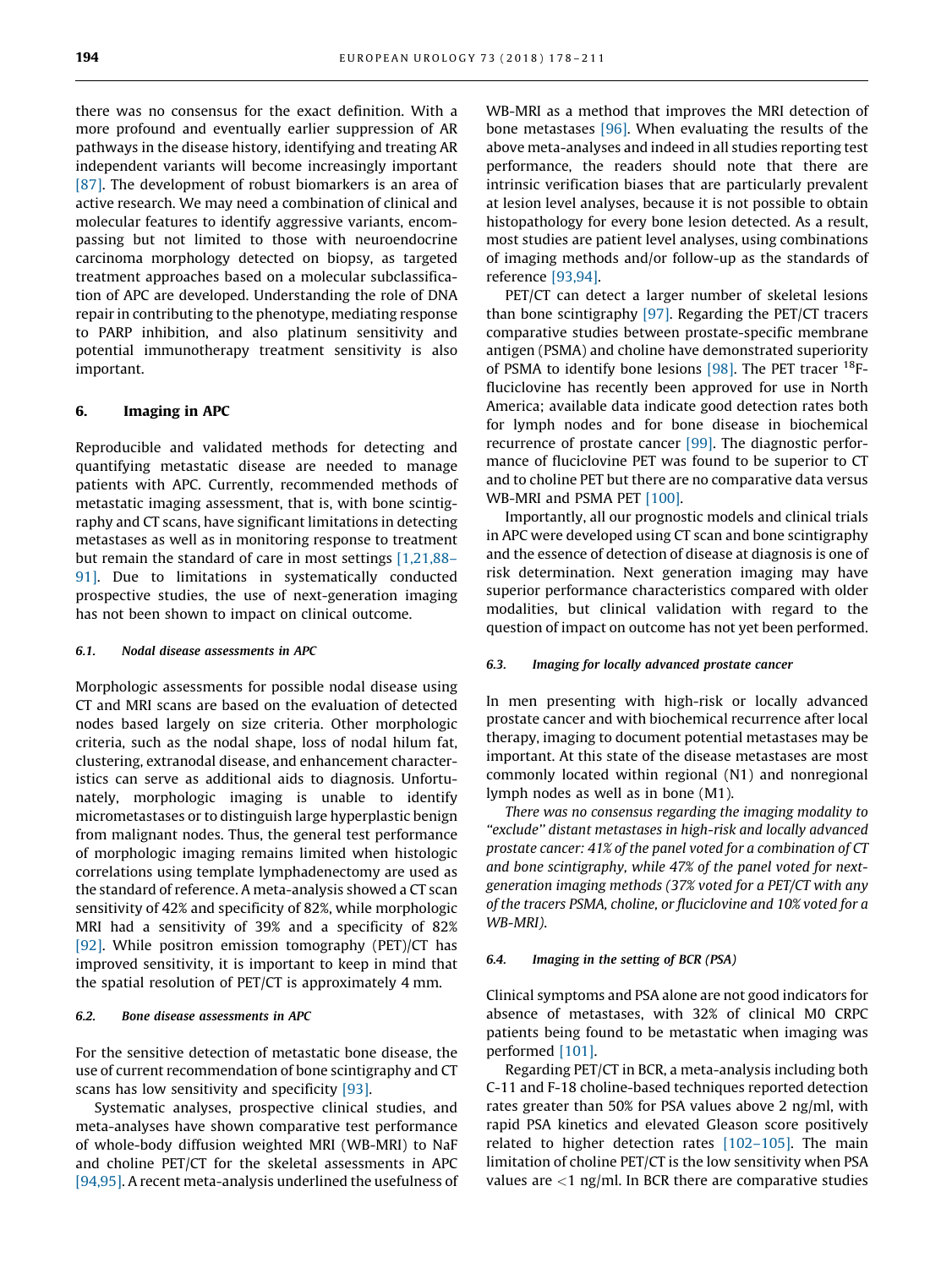between Ga-PSMA and choline demonstrating the superiority of Ga-PSMA in terms of detection rates at any PSA level [106–108]. Guidelines (NCCN, EAU) have mentioned choline PET/CT in the situation of BCR [21,22].

The use of next-generation imaging modalities has led to identification of metastatic foci at lower PSA levels. Treating physicians may feel more comfortable offering ablation of limited metastases in these cases, but as of now there are no prospective data to show that earlier detection of metastatic disease with next-generation imaging results in a meaningful long-term clinical improvement.

Imaging in men with rising PSA after RP before starting SRT was voted for by 44% of the panellists in the majority of patients independent of PSA level, by 29% of panellists in men with a PSA  $>$  0.5 ng/ml, by 12% of the panellists in men with a  $PSA > 1$  ng/ml and by 13% of the panellists in men with a PSA  $>2$  ng/ml.

For imaging in men with oligometastatic recurrent disease after local treatment for prostate cancer with curative intent  $(\pm$  SRT), 78% of the subset of panellists who believed in the oligometastatic recurrent state voted for one of the nextgeneration imaging methods to detect metastatic disease: namely 47% voted for a PET/CT (PSMA, choline, or fluciclovine) alone, 2% voted for a WB-MRI alone, 25% of the panel members voted for a combination of a pelvic MRI and a PET/CT, 4% of the panellists voted for a combination of a pelvic MRI and a WB-MRI, and 22% of the panellists voted for imaging by CT and/or MRI and bone scintigraphy.

In men with de novo apparent oligometastatic disease, 72% of the subset panellists who believed in the oligometastatic state voted for one of the next-generation imaging methods to support this diagnosis (apart from local staging): namely 34% voted for a PET/CT (PSMA, choline, or fluciclovine), 4% voted for a WB-MRI, 34% voted for either a PET/CT or WB-MRI, and 26% of these panellists voted for imaging by CT and/or MRI and bone scintigraphy.

Asked about the recommended tracer in case of a PET/CT in men with apparent oligometastatic castration-naive disease, there was a consensus (76%) amongst the panel members for PSMA as tracer, 10% voted for fluciclovine as a tracer, and 6% voted for choline; 4% of the panellists voted for any of the three tracers.

In men with rising PSA on ADT (CRPC) and potentially oligometastatic disease, 74% of the subset of panellists who believe in oligometastatic disease in mCRPC voted for one of the next-generation imaging methods to confirm this diagnosis: namely 48% voted for a PET/CT (PSMA, choline, or fluciclovine), 6% voted for a WB-MRI, 18% of the panel members voted for a combination of a pelvic MRI and a PET/CT, 2% of the panellists voted for a combination of a pelvic MRI and a WB-MRI, and 26% of the panellists voted for imaging by CT and/or MRI and bone scintigraphy.

#### 6.5. Staging and monitoring in mCNCP

In mCNPC, what is required is an imaging modality that confirms the presence of metastases and defines their location. This is important for assessing prognosis and for treatment decisions. Current guidelines (NCCN, EAU) do not comment on imaging methods for men with mCNPC because of lack of data.

In mCNPC, 51% of the panel voted for baseline imaging and follow-up imaging at PSA nadir/completion of six cycles of docetaxel as part of chemo-hormonal therapy and again at progression (confirmed PSA rise and/or clinical progression), 31% of the panel voted for baseline imaging and regular monitoring by imaging every 3–6 mo, and 18% of the panel voted for baseline imaging only and monitoring by PSA alone with further imaging at progression.

Regarding the recommended imaging modality for staging and monitoring of men with mCNPC, 73% of the panel voted for CT and bone scintigraphy and 25% of the panellists voted for one of the next-generation imaging methods.

#### 6.6. Staging and monitoring in mCRPC

The early identification of treatment failure in men with mCRPC on systemic therapy would help in sparing some patients futile treatment and potential toxicity as well as in reducing the costs of ineffective treatments and decreasing the time to initiation of a next-line, potentially effective treatment [110]. Recent data indicate that there are a substantial number of patients who have radiographic progression without PSA progression, including some patients with aggressive variant prostate cancer [111]. Imaging before treatment initiation and on-therapy may be important in predicting both benefit and more importantly nonbenefit of treatments.

An ideal imaging method to monitor response to therapy should enable the evaluation of tumour cell viability, especially for bone disease. Techniques such as bone scintigraphy, CT scans, and NaF PET rely on tumour matrix interactions and are only indirect indicators of tumour cell viability. Imaging assessments should always be combined with clinical status and other factors as also recommended by the PCWG3 group [109].

For monitoring by imaging in men with mCRPC on first-line therapy, 54% of the panel voted for baseline imaging and regular monitoring by imaging every 3–6 mo, 28% of the panellists voted for baseline imaging and follow-up imaging at PSA nadir and again at progression (confirmed PSA rise and/or clinical progression); 16% of the panel voted for baseline imaging only and monitoring by PSA alone with further imaging at progression.

Regarding imaging modality for staging and monitoring in men with mCRPC, 74% of the panel voted for CT and bone scintigraphy and 24% of the panellists voted for one of the nextgeneration imaging methods.

For monitoring of patients with a diagnosis of aggressive variant mCRPC, 62% of the panellists voted for standard imaging by CT and bone scintigraphy, 2% voted for CT alone, and 36% voted for next-generation imaging modalities.

#### 6.7. Discussion of imaging in APC

There are sufficient data indicating that next-generation imaging technologies have better accuracy for detecting metastases than CT and bone scintigraphy. However, their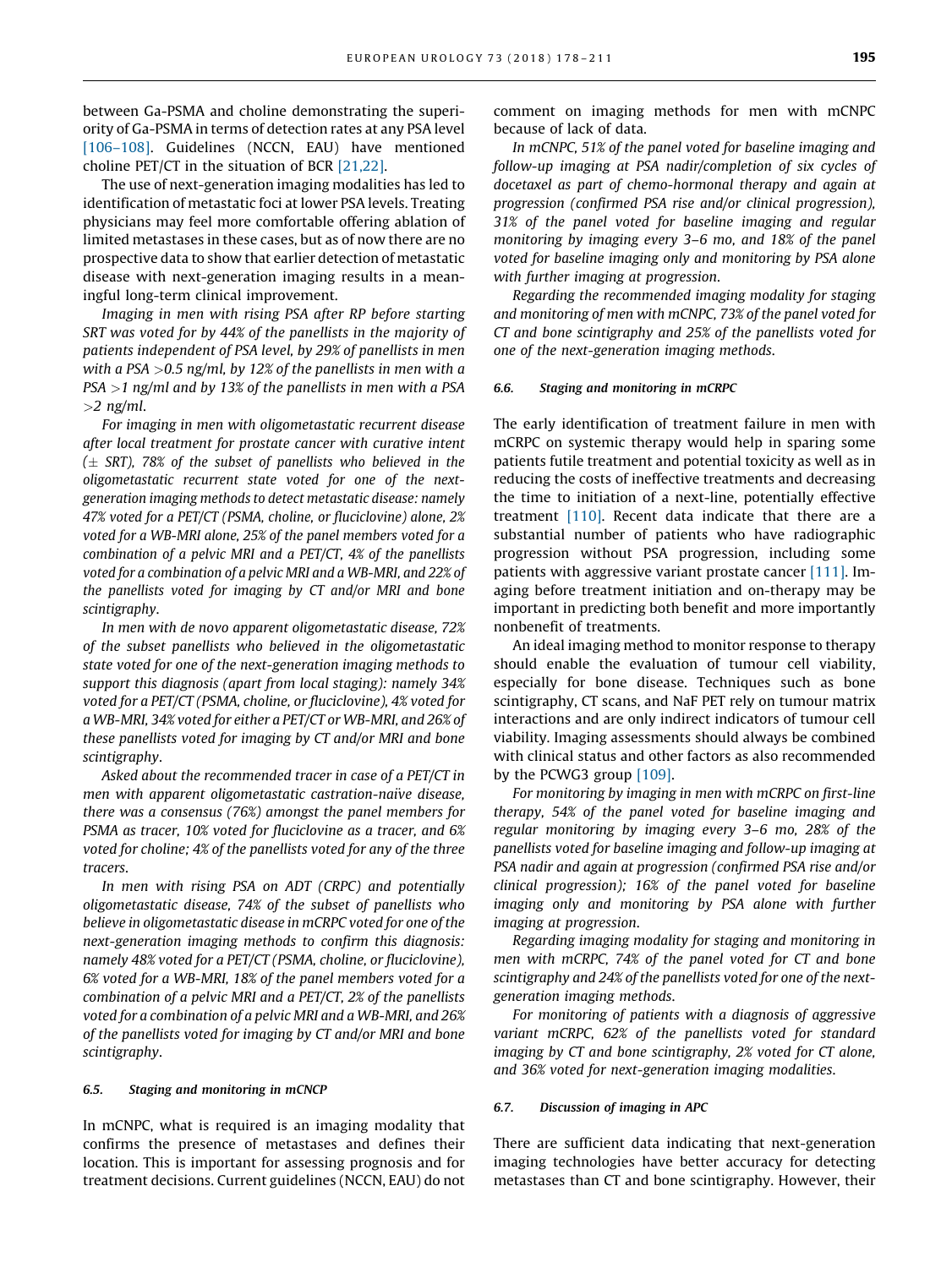current use is dependent on costs, local availability, and expertise of interpretation and the better accuracy has not been shown to correlate with improvement of clinical outcomes.

The performance of PET/CT with new tracers (PSMA and fluciclovine) as indicators of treatment efficacy and as predictors of patient outcome has yet to be assessed. PSMA PET/CT should be interpreted with caution since there are data suggesting correlation between PSMA expression and AR signalling [112–117]. Tumour foci not expressing PSMA (or lesions in organs with high PSMA expression, eg, liver) may not be assessable for response using PSMA PET/CT. Notably, other tumour types (eg, lung cancer, renal cell cancer) and nonmalignant processes like Paget's disease and haemangioma can express PSMA [118,119].

The use of these next-generation imaging modalities may be especially valuable in situations where the tumour burden assessments are needed for treatment decisions and/or when high sensitivity is a requirement. This may be particularly applicable when multimodality salvage therapy is being considered. However, the proof that their use leads to better treatment decisions and ultimately leads to improved outcomes is pending also in this situation.

For evaluation of response in men with mCRPC it is evident that next-generation imaging (MRI and PET) may prove to be more accurate for evaluating response to treatment [120]. However, it should be noted that the recently published PCWG3 do not recommend the routine use of next-generation imaging methods for men with APC treated on clinical trials mainly due to the lack of availability, outcome data, and standardisation across global sites [109]. The recently published guideline on reporting WB-MRI in men with APC is a step into the right direction but these recommendations need to be adopted, applied, and validated in clinical trials with primary endpoint of clinical outcome [88]. As an example, the systematic evaluation of FDG-PET studies in patients with Hodgkin's disease has resulted in a reduction in treatment intensity leading to reduction of toxicity [121]. Such trials with next-generation imaging are largely missing in men with APC [122].

The clinical introduction of potentially impactful imaging technologies has created an opportunity for progress by linking anatomy to underlying biology but there is also a risk of up-staging of many men in every disease state. The contribution of the next-generation imaging techniques to the welfare of patients depends on performance for the purpose they are being applied (''fit for use'') and their clinical utility (patient benefit). The early assessment of new technologies is therefore encouraged but their general acceptance before measures of performance and evidence of benefit are at least estimated should not be supported. Novel imaging techniques should be clinically deployed ideally in a trial setting but at least in registries with the goal of efficiently estimating performance and utility. Finally, it is important to recognise that the clinical trials that form the basis of the currently approved treatment options are based on evaluations with CT and bone scintigraphy.

## 7. Use of osteoclast-targeted therapy for SRE/SSE prevention for mCRPC (not for osteoporosis/bone loss)

In prostate cancer, two bone-directed agents, zoledronic acid and denosumab have been shown to prevent or delay the onset of SREs. Neither of the drugs influences OS or PFS significantly [123,124].

Of the bisphosphonates, zoledronic acid is the only one that has shown a protective effect against SRE in patients with mCRPC [124,125]. Denosumab is a fully human monoclonal antibody that specifically targets receptor activator of nuclear factor kappa-B ligand thus effectively inhibiting osteoclast function and bone resorption. In the setting of mCRPC, denosumab (120 mg subcutaneous every 4 wk) compared with zoledronic acid (4 mg intravenous every 4 wk) significantly improved the time to first SRE [123].

At the present time, these agents have proven relevant efficacy only in patients with bone mCRPC. There is no evidence to support their use in the nonmetastatic CRPC setting and there is evidence **not** to use it in the mCNPC setting apart from osteoporosis prevention, using a different regimen, and dosage for both drugs [43,126,127].

When looking at SSE, two prospective randomised studies in men with mCRPC demonstrated an advantage. The TRAPEZE study showed a significant delay in SSEs when docetaxel was combined with zoledronic acid as compared with docetaxel alone and that the combination was safe, but there was no improvement in OS  $[128]$ . Interestingly, the benefit in delaying SSEs was in the same range as what was seen in the pivotal zoledronic acid study when chemotherapy was not in use. Also, the recent analysis of the large pivotal denosumab trial confirmed a benefit in preventing SSEs [129]. Hypothesis-generating results have been presented from the ALSYMPCA trial where the subgroup of patients receiving a combination of radium-223 plus an osteoclast targeted therapy had a reduction in SSE compared with radium-223 alone [72,130].

In an era of life prolonging therapies for mCRPC that can also prevent or delay SREs, the added benefit of osteoclasttargeted therapy is difficult to estimate given the limited number of well designed, adequately powered studies with long term follow-up.

Regarding the frequency of administration of these bonedirected agents a recent randomised trial in different tumour types also including 689 men with prostate cancer showed no increased risk of skeletal events with zoledronic acid every 12 wk compared with every 4 wk [131]. However, the proportion of patients with CNPC versus CRPC is not reported and both were accrued to the trial. No firm conclusions can be made from this trial because of this variable.

For reducing the risk of skeletal complications in men with mCRPC and bone metastases, 86% of the panel were in favour of some form of osteoclast-targeted therapy, 54% of the panel voted for denosumab, 8% voted for zoledronic acid, 24% of the panellists voted for either zoledronic acid or denosumab, and 10% did not vote for an osteoclast-targeted therapy at all.

Of those panellists who voted for an osteoclast-targeted therapy in men with mCRPC, 68% voted for a treatment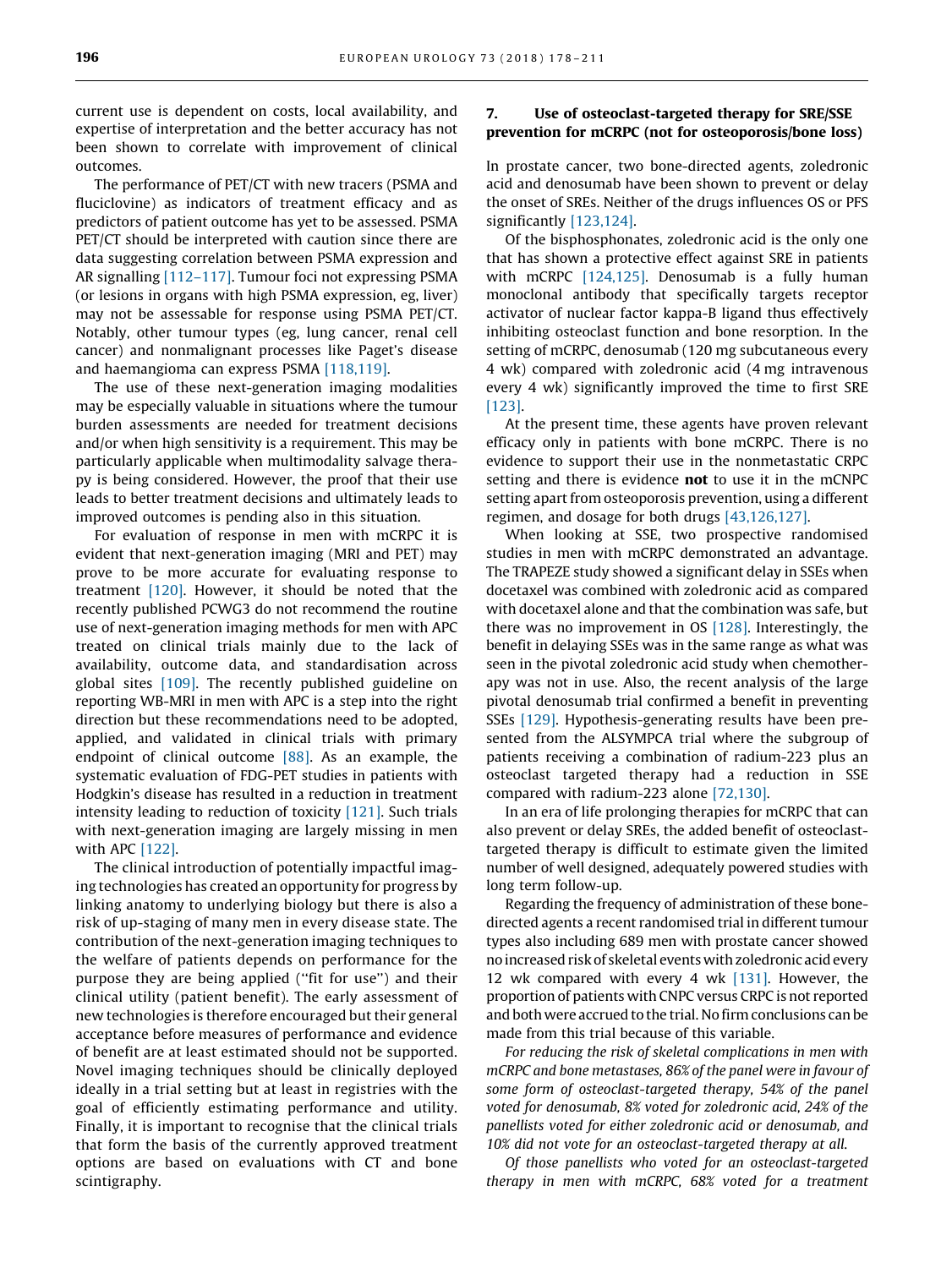duration of about 2 yr and 32% voted for no limitation of treatment duration.

The question of frequency and duration of osteoclasttargeted therapy in the absence of significant toxicity for asymptomatic men with mCRPC and bone metastases responding to first-line systemic mCRPC treatment is not resolved.

In the subset of panellists who voted for osteoclast-targeted therapy in men responding to first-line mCRPC therapy, 17% of the panellists voted for every 4 wk without a defined maximum duration, 37% voted for every 4 wk for approximately 2 yr and then less frequently, 15% voted for every 3 mo, and 27% of the panel did not vote for an osteoclast-targeted therapy in this situation. In the same patient population, but when these men are no longer responding to first-line therapy, 27% of the panellists voted for osteoclast-targeted therapy every 4 wk without a defined maximum duration and 53% of the panel voted for every 4 wk for about 2 yr and then less frequently.

Osteonecrosis of the jaw (ONJ) is a possible severe side effect of osteoclast-targeted therapy that increases with the duration of treatment [132,133]

In men with mCRPC who develop ONJ while on osteoclasttargeted therapy, there was consensus (84%) to discontinue osteoclast-targeted therapy permanently while 16% of the panellists voted for discontinuation of the osteoclast-targeted therapy and restarting after complete wound healing.

## 7.1. Discussion of the use of osteoclast-targeted therapy for SRE/SSE prevention for mCRPC

The optimal timing, schedule, and duration for osteoclasttargeted therapy and the overall balance of benefit and risk as well as efficacy in the era of novel mCRPC treatments are still a matter of debate as there is no Level I evidence to guide decision making.

Effective osteoclast inhibitors are commonly recommended as part of the overall therapeutic approach to mCRPC also in an era of multiple life prolonging agents. Their use in combination with approved life prolonging mCRPC treatments may enhance their utility in terms of reducing the risk for of skeletal complications and to maintain quality of life—but these data have been derived from posthoc and subgroup analyses and need to be addressed in prospective clinical trials. In daily clinical practice, the risk of side effects—especially ONJ—which increases with duration of therapy, by the early use of osteoclast-targeted therapy for men with mCRPC has to be weighed up against the potential benefit of reduction in risk of SRE/SSE [133].

#### 8. Molecular characterisation

#### 8.1. Tumour biopsy in APC

Since clinical heterogeneity is common, mCRPC tumour biopsies should be reviewed and interpreted in the appropriate clinical context. This is especially important

for uncommon yet challenging cases with small cell or neuroendocrine differentiation or tumours that lack expression of classical prostate markers such as PSA or AR. Furthermore, not all patients with clinical features suggestive of androgen independence demonstrate small cell or neuroendocrine features on tumour biopsy although they may still benefit from platinum based chemotherapy. These data may potentially be explained by molecular overlap with neuroendocrine prostate cancer [81,134].

Moving forward, incorporating molecular biomarkers will likely improve the clinical diagnosis of non-AR driven mCRPC and may help in patient selection for current therapies and selection for biomarker stratified clinical trials [134–140]. Genomic alterations enriched in mCRPC with emerging prognostic and/or treatment implications include AR gene mutation and amplification, phosphoinositide 3-kinase/Akt/phosphatase and tensin homolog pathway alterations, DNA repair defects including loss of homologous recombination (eg, BRCA1/2, ATM), and mismatch repair (with microsatellite instability [MSI] and hyper-mutated phenotype), TP53 deletion/mutation, and RB1 loss [134,140–144]. Alterations involving RB1 and TP53 are universal in small cell cancers arising elsewhere in the body, such as lung cancer, and are enriched in prostate cancer patients with luminal to basal cell lineage switching and neuroendocrine biomarker expression and are mechanistically involved in the development of ''androgen indifferent'' resistance [136,139,140,143].

The panel voted on molecular factors that should be reported in a tumour biopsy in men with mCRPC apart from reporting tumour morphology (Table 10).

There was a consensus (78%) that BRCA1, BRCA2, and ATM mutations should be reported because that knowledge will likely influence management decisions. For all other factors there was no consensus (Table 10).

## 8.2. Androgen receptor splice variant-7 and AR amplification/ mutation

Using liquid biopsies in mCRPC patients starting abiraterone or enzalutamide, statistically significant associations with worse outcome have been reported for detection of AR splice variants including the AR-V7 transcripts in circulating cells or in exosomes, AR-V7 protein in the circulating tumor cell nucleus, or by analysing plasma cell-free DNA AR gene copy number gain assessed via cell-free DNA or somatic point mutations similarly quantified [145–150]. All studies to date were single-arm trials, and statistically significant associations with response were noted—although the correlation with response has focused largely on rates of PSA declines. Moreover, evidence remains that some men with AR-V7 positive mCRPC may still respond to abiraterone/enzalutamide.

There was a consensus (96%) not to use AR-V7 testing in daily routine clinical practice for the majority of men with mCRPC. Similarly, there was a consensus (92%) not to use cellfree DNA AR amplification and AR mutation testing in daily routine clinical practice for the majority of men with mCRPC.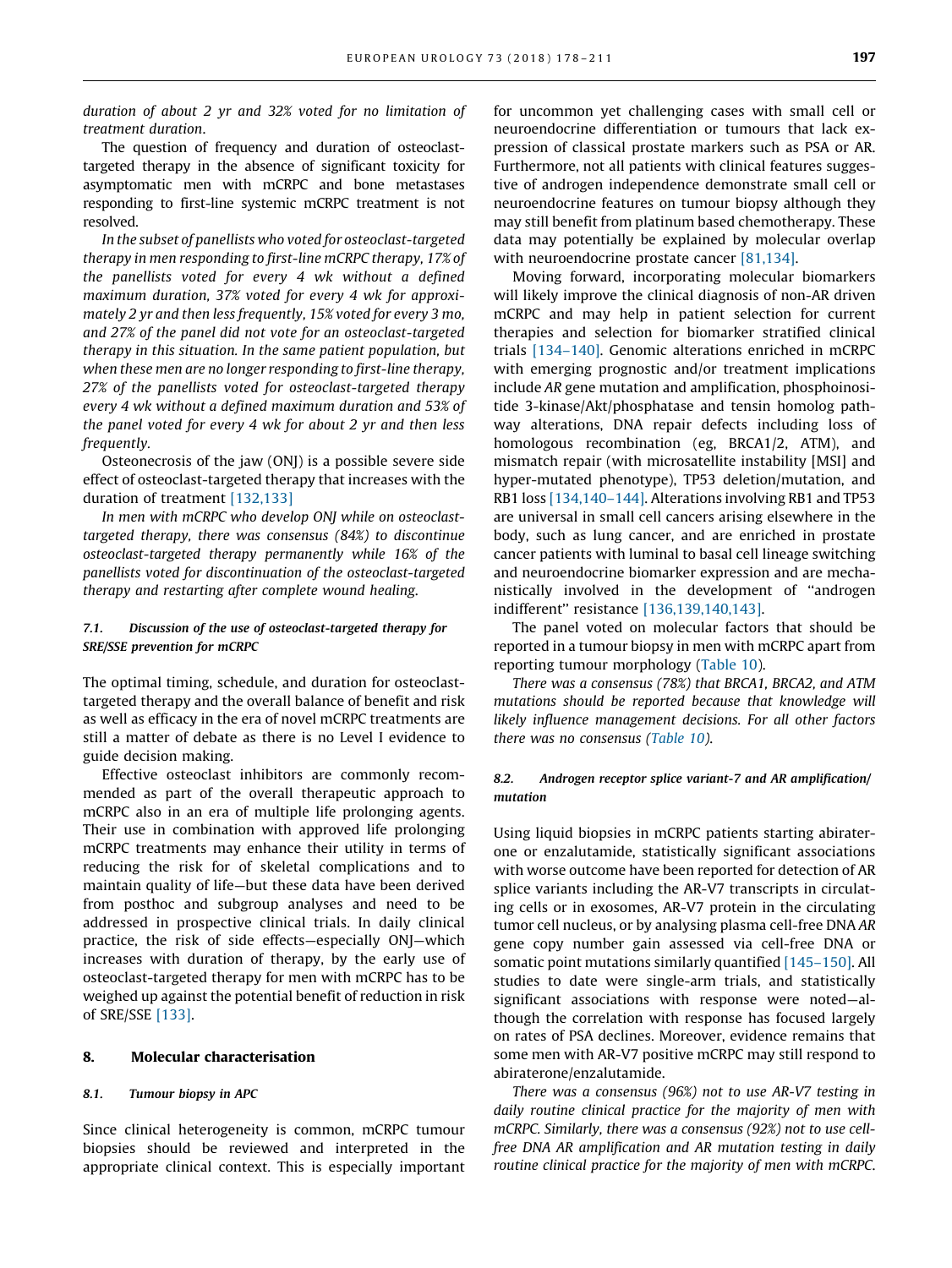Table 10 – As a clinician, which factors do you want to have reported back to you in men with metastatic castration-resistant prostate cancer who undergo a metastatic tumour biopsy apart from tumour morphology and differentiation? The question is only about management for a specific patient, not about familial implications, and based on knowledge in terms of test accuracy/validity and available treatments

| Factor                                                                  | Yes, useful test for majority<br>of patients (influences your<br>management decision; %) | Only for minority of<br>selected patients (%) | No(%) | Abstain (%)  |
|-------------------------------------------------------------------------|------------------------------------------------------------------------------------------|-----------------------------------------------|-------|--------------|
| BRCA1, BRCA2, and ATM mutations                                         | 78                                                                                       | 20                                            | 2     | $\Omega$     |
| <b>PSA IHC</b>                                                          | 72                                                                                       | 18                                            | 10    | $\mathbf{0}$ |
| Other DNA repair genes (eg, CHEK2,<br>PALB2, and others)                | 64                                                                                       | 22                                            | 12    | 2            |
| MMR gene alterations (MSI, MMR<br>protein IHC, or by direct sequencing) | 54                                                                                       | 22                                            | 20    | 4            |
| Chromogranin, synaptophysin, CD56/NSE                                   | 50                                                                                       | 31                                            | 17    | 2            |
| Loss of PTEN                                                            | 44                                                                                       | 26                                            | 26    | 4            |
| AR amplification and/or AR mutation                                     | 43                                                                                       | 18                                            | 37    | 2            |
| TP53 and RB1                                                            | 34                                                                                       | 22                                            | 40    | 4            |
| Nuclear AR                                                              | 34                                                                                       | 18                                            | 46    | 2            |
| AR-V7                                                                   | 33                                                                                       | 26                                            | 37    | 4            |
| <b>PSMA</b>                                                             | 32                                                                                       | 22                                            | 44    | 2            |
| Ki67/MiB1                                                               | 28                                                                                       | 26                                            | 42    | 4            |
| Prostate acid phosphatase                                               | 26                                                                                       | 18                                            | 54    | 2            |
| PD-1/PD-L1                                                              | 22                                                                                       | 31                                            | 45    | 2            |
| <b>NKX3.1</b>                                                           | 12                                                                                       | 33                                            | 49    | 6            |
| ERG IHC                                                                 | 12                                                                                       | 30                                            | 56    | 2            |
| <b>ERG FISH</b>                                                         | 11                                                                                       | 23                                            | 64    | 2            |

AR = androgen receptor; FISH = fluorescent in situ hybridization; IHC = immunohistochemistry; MMR = mismatch repair; MSI = microsatellite instability; PD-1 = programmed cell death-1; PD-L1 = programmed death-ligand 1; PSA = prostate-specific antigen; PSMA = prostate-specific membrane antigen; PTEN = phosphatase and tensin homolog.

#### 8.3. Somatic mutations

Recent genomic studies of metastatic prostate cancer have identified new molecular targets in the AR signalling pathway, phosphoinositide 3-kinase pathway, WNT pathway, cell cycle pathways, and perhaps most importantly, in DNA repair pathways [135,141,151].

Fifty-nine percent of the panellists did not vote for DNA sequencing of tumour biopsies in the majority of men with mCRPC in routine daily clinical practice, 37% of the panellists voted for a targeted/panel sequencing approach, and 4% voted for whole genome or exome sequencing.

#### 8.4. DNA repair testing in daily routine clinical practice

Recent studies have shown that men with APC commonly have somatic aberrations of genes that make up various elements of the DNA repair machinery with 20–30% of APCs having loss of function of proteins implicated in homologous recombination repair, including BRCA2, BRCA1, ATM, PALB2, and others [141]. These aberrations lead to homologous recombination deficiency (HRD) detectable by next-generation sequencing of these genes or of the genomic scars resulting from this repair defect estimated as an HRD score. A clinical trial (TOPARP) of the PARP inhibitor, olaparib, has shown antitumour activity against prostate cancers with HRD [142].

HRD defects have been previously reported to sensitise tumour cells to platinum-based chemotherapy [152]. Clinical data are now emerging that HRD defects in prostate cancers also sensitise to platinum-based chemotherapy [153] in keeping with previous reports that satraplatin has antitumour activity against this disease [76,154].

Somatic deleterious aberrations of mismatch repair genes (MSH2, MSH6, MLH1, PMS2) have been found in APC, and are possibly associated with ductal pathology, although their precise frequency remains uncertain and is in the range of 5% to 15% [144,155,156].

#### 8.4.1. DNA repair defects in CNPC

The presence of DNA repair defects (germline or somatic) in men with newly diagnosed mCNPC does not change the standard treatment recommendation for 49% of the panel. Twenty-three percent of the panellists were more likely to give docetaxel in addition to ADT and 22% of the panel were more likely to include a platinum agent in the chemo-hormonal treatment regimen.

#### 8.4.2. DNA repair defects in mCRPC

When testing for DNA repair defects was considered for men with mCRPC, and no recent mCRPC tissue biopsy tissue was available, 70% of the subset of panellists who supported testing in this situation voted for a fresh mCRPC tumour biopsy, 16% of the panellists voted for testing in archival tissue, and 14% voted for testing in circulating cell-free DNA.

Sixty-five percent of the panel voted for treatment with olaparib, or another PARP inhibitor if available and approved, in men with mCRPC and the presence with DNA repair defects (germline or somatic) based on the phase 2 data with olaparib, 29% of the panel voted for such treatment in a minority of selected patients and 4% did not vote for it at all.

Some panel members voted that it was appropriate to extrapolate the phase 2 data from olaparib to platinum agents for men with mCRPC and presence of DNA repair defects (germline or somatic): 45% in the majority of patients and 14% in a minority of selected patients; however 35% of the panellists did not support this extrapolation.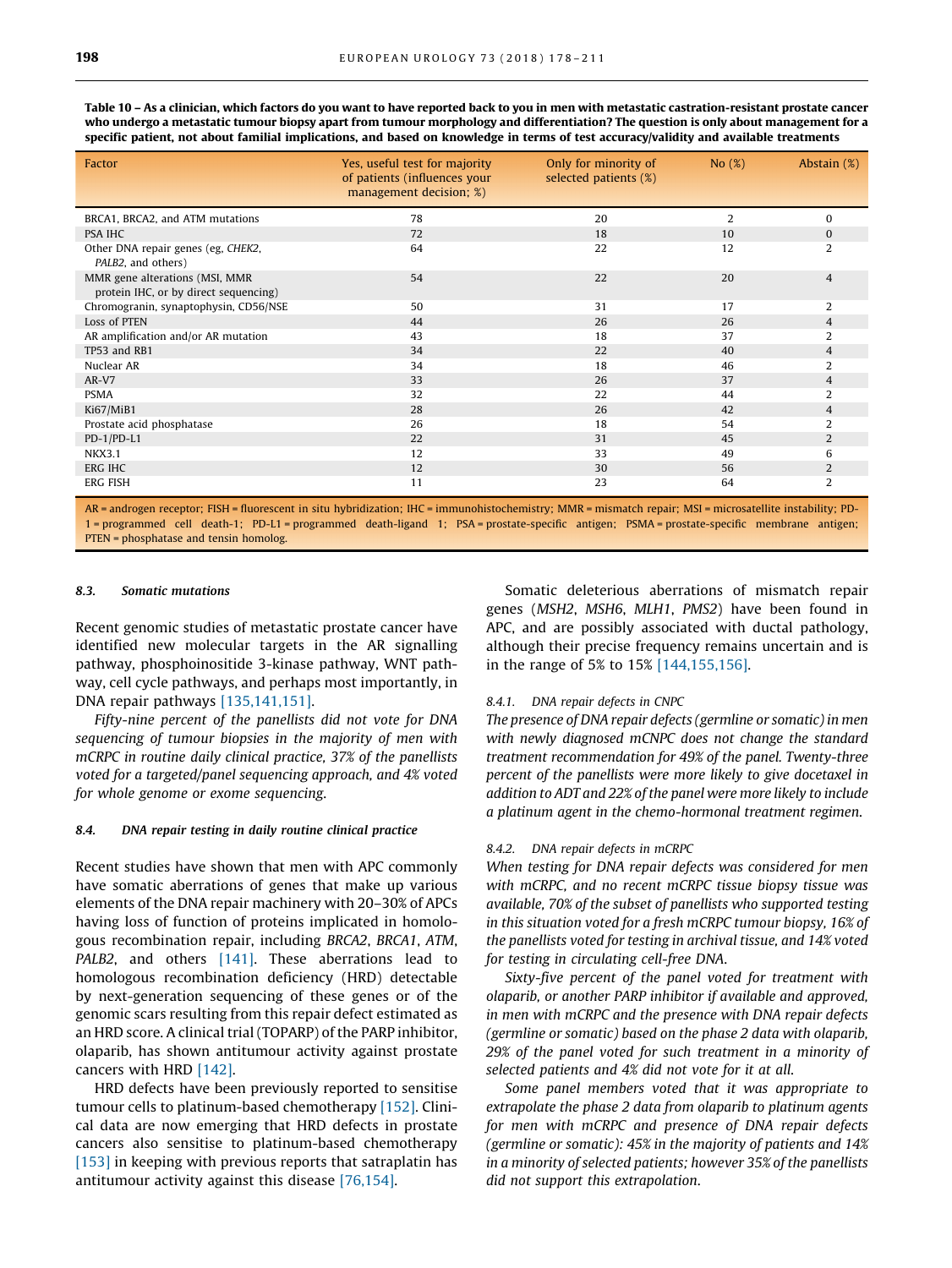Sixty-seven percent of the panel voted for standard first-line mCRPC therapy in men with mCRPC and presence of DNA repair defects (germline or somatic) progressing on ADT, 21% of the panellists voted for a platinum-based combination, and 10% for a PARP inhibitor.

In men with mCRPC and a presence of DNA repair defects in the second-line setting (after standard first-line therapy), 40% of the panellists voted for a platinum-based combination, 33% of the panel voted for standard second-line mCRPC treatment, 21% for treatment with a PARP-inhibitor, and 4% for a platinum monotherapy.

#### 8.5. Discussion of molecular characterisation

Given men with mCRPC are surviving longer, and with several treatment options available, biopsies of metastatic lesions are more commonly pursued to rule out small cell carcinoma, an aggressive variant, or a second malignancy. But the real place for metastases biopsy remains unclear in everyday practice. With a multitude of potential predictive and prognostic markers that can be tested in a mCRPC tumour biopsy, it is important to provide some guidance. As of March 2017, there was only consensus from the panel for testing of BRCA1, BRCA2, and ATM mutations in mCRPC tissue.

Several registration trials are now being conducted with different PARP inhibitors for men with APC and evidence of DNA repair defects (eg, NCT02952534, NCT02975934, NCT02854436, NCT03012321) and in the absence of approved PARP inhibitors for mCRPC, enrolment of men in clinical trials is strongly recommended.

Additionally, there are also prospective trials of platinum-based therapy ongoing in men with advanced molecularly selected prostate cancers, which may demonstrate that this is an important therapeutic strategy for this subgroup of patients (eg, NCT02598895, NCT02311764, NCT02955082).

Although true MSI is rare in prostate cancer, its presence is important because MSI+ cancers have a high rate of durable responses to immune checkpoint blockade using drugs that block the programmed cell death-1/programmed death-ligand 1 interaction [157]. Based on 149 patients with MSI-H or dMMR cancers enrolled across five uncontrolled, multi-cohort, multi-center, single-arm clinical trials pembrolizumab has been approved by the FDA for use in MSI high and dMMR cancer patients regardless of histology. This approval is of clear interest to clinicians and to patients with prostate cancer and evidence of these alterations.

Although a proportion of the panel voted for using a PARP inhibitor or platinum-based chemotherapy in mCRPC, even in the first-line setting, there is no evidence that such a strategy is of advantage as compared with the standard approved mCRPC treatments to date. Therefore, in the absence of prospective randomised trials showing clinical benefit for a strategy using a PARP-inhibitor or a platinumbased chemotherapy, the use of these substances as firstline mCRPC treatment outside of clinical trials should not be generally recommended.

For the liquid biomarkers, namely AR-V7 and AR mutation or amplification, there was a consensus that currently none of these markers should be tested in routine practice for decision making. This consensus against testing is in part based upon the low detection levels of AR-V7 prior to first- and second-line therapies and the high probability that patients would receive abiraterone or enzalutamide in this situation. These tests need to be validated and further studies need to be performed to determine their impact on long-term outcomes.

#### 9. Germline genetic counselling/testing

The aetiology of prostate cancer is not well understood, although epidemiological studies demonstrating a convergence of incidence rates in some populations migrating between areas with a low incidence to those with high incidence suggest environmental and lifestyle risk factors play a role [158]. Having a positive family history and/or a certain ethnic background such as Afro-Caribbean is a risk factor for prostate cancer development. Evidence from studies where monozygotic twins were compared with dizygotic twins suggest that 57% of the risk of prostate cancer prostate cancer is due to genetic factors [159]. Numerous studies of risks to relatives of prostate cancer cases show a higher relative risk of developing prostate cancer, which increases as the age of the proband decreases, and the number of affected relatives increases. First degree relatives of prostate cancer patients have twice the risk of developing the disease compared with the general population [160]. In men diagnosed under the age of 60 yr, the risk to their first degree relatives is more than fourfold that of those without a family history [161]. The variation in incidence according to ethnicity also suggests a genetic component; rates are higher in African American men compared with Asian-American men [162].

Studies of familial inheritance and segregation analyses have proposed various genetic models (autosomal dominant, recessive, and X-linked) [163]. It is now recognised that genetic predisposition to prostate cancer is composed of common (>5%) lower risk variants single nucleotide polymorphisms—most of which are not in coding regions and rare higher risk variants (coding mutations in genes). Over 100 single nucleotide polymorphisms associated with the development of prostate cancer have been identified thus far  $[164]$ .

Rarer variants are those which have a minor allele frequency of <5%, and occur too infrequently to be detected on a genome-wide association study. Next-generation sequencing of targeted areas or whole genome/exome sequencing has enabled the detection of these rare variants. Results showed that men from families where females had developed breast and ovarian cancer caused by BRCA mutations have a five-fold relative risk of prostate cancer when they harbour a germline BRCA2 mutation compared with men without a mutation. This relative risk increases to up to seven-fold if the men in the family develop prostate cancer below the age of 65 yr [165]. In a larger study, 2000 men with prostate cancer were screened. This showed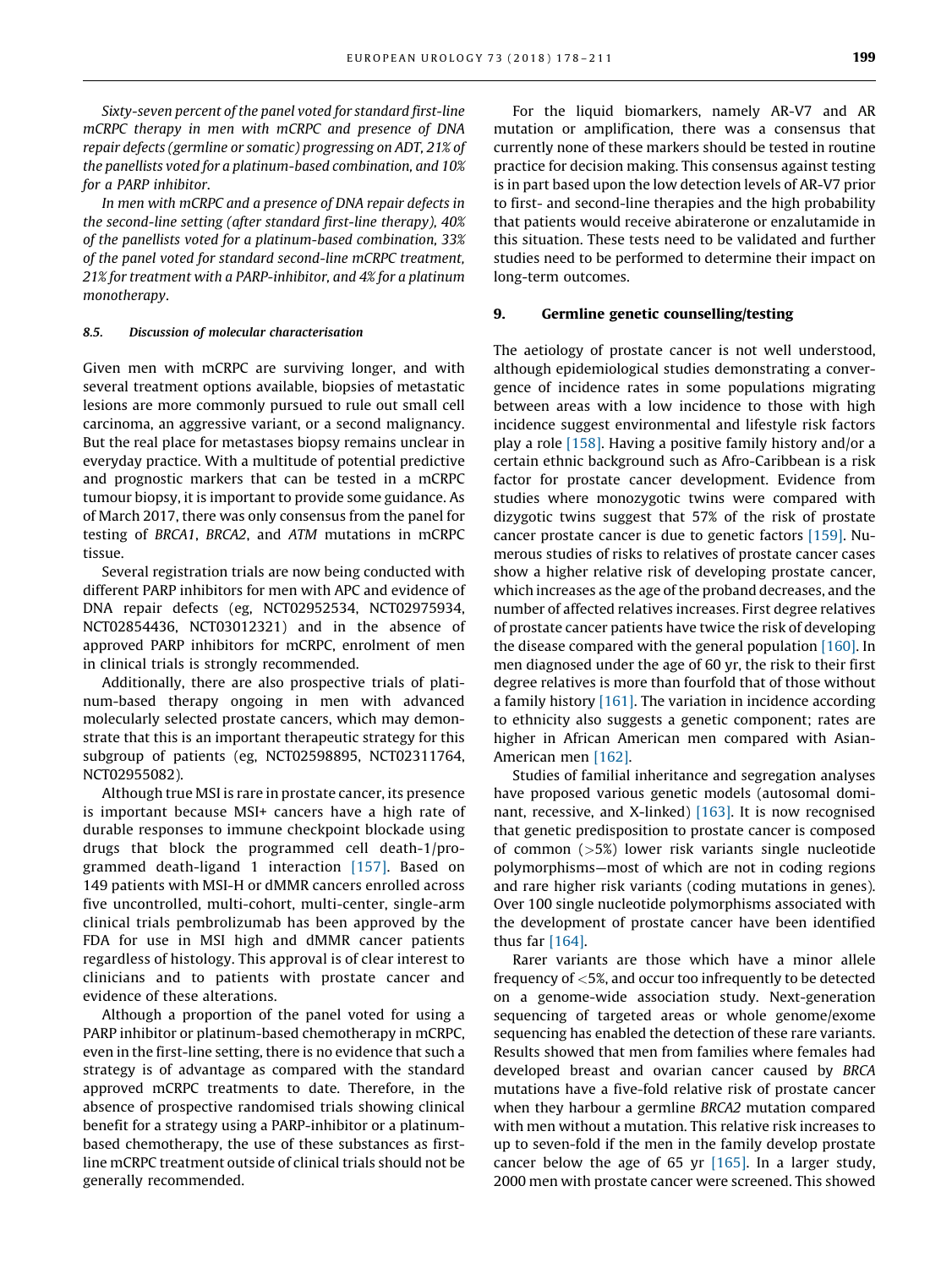have shown that there is an approximately four-times relative risk of developing prostate cancer for men aged under 65 yr compared with those without the mutation [167]. It has been subsequently shown in men with a family history of at least three cases of prostate cancer that they have a germline mutation in DNA repair genes in 7.3% and that the disease was more likely to be aggressive [168].

Several groups have shown that BRCA1 and BRCA2 mutation carriers have a more aggressive form of prostate cancer and also have a worse prognosis [169,170]. Mutation carriers are also likely to present with a higher risk of local nodal involvement as well as with distant metastatic disease [171]. The optimal radical treatment option for these patients is yet to be determined, but RP may be the most suitable, although the numbers of patients studied are relatively small [172].

Remarkably, germline mutations have been found in about half of the men with tumour HR DNA repair gene defects and about one in five men with an mismatch repair DNA repair gene defect [141,173]. In a large multiinstitutional study of almost 700 men with metastatic prostate cancer unselected for age or family history, 11.8% overall were found to have moderate or high penetrance germline mutations in one of 16 DNA repair genes, with 7.8% of mutations in BRCA2, BRCA1, and ATM [173]. Two large single-institution studies of metastatic prostate cancer found similar rates of germline BRCA2, BRCA1, and ATM mutations, with much lower rates in low risk indolent disease [174,175].

Regarding genetic counselling and testing for men with newly diagnosed metastatic prostate cancer, 20% of the panel voted to do it in a majority of patients: 62% of the panel voted in favour of genetic counselling/testing in a minority of selected patients and 18% did not vote to do it at all.

The subset of panellists who had voted for genetic testing in a minority of selected patients supported genetic counselling and testing in men with a positive family history for prostate cancer (95%); also, 93% of these panellists supported counselling/testing in men with a positive family history for other cancer syndromes (eg, hereditary breast and ovarian cancer syndrome and/or pancreatic cancer or Lynch syndrome). Further, 74% of these panellists voted for genetic counselling and testing in men with prostate cancer diagnosed at  $\leq 60$  yr but 26% of these panellists did not vote for genetic counselling and testing based on an age cut-off alone.

Among the subset of panellists who recommended genetic testing, 61% voted for large panel testing including homologous recombination and mismatch DNA repair (eg, comprehensive cancer risk assessment panels), 15% voted for BRCA1 and BRCA2 testing only, 15% voted for BRCA1, BRCA2, and ATM testing, and 9% voted for large panel testing including homologous recombination DNA repair (eg, panels that are also used to assess breast cancer risk).

There was a consensus (92%) that in the presence of a germline BRCA1, BRCA2, or ATM mutation a prophylactic RP was not recommended.

The panel was asked whether the presence of a germline BRCA1, BRCA2, or ATM mutation would influence their treatment decision in men with low-risk localised prostate cancer. Forty-five percent voted against active surveillance in these patients, 35% voted for standard treatment options (including active surveillance), and 20% voted for another treatment option.

The panel was asked whether the presence of a germline BRCA1, BRCA2, or ATM mutation would influence their treatment decision in men with intermediate- or high-risk localised prostate cancer. Fifty-two percent of the panel voted for a RP over RT, 44% of the panel voted for standard recommendations, and 4% voted for RT over a RP.

#### 9.1. Discussion of germline genetic counselling/testing

The understanding of the role of genetics in prostate cancer development is evolving rapidly, which is reflected by the fact that 20% of the panellists recommended genetic counselling and testing in a majority of men with metastatic prostate cancer irrespective of family history. Age at diagnosis itself does not seem to be the best selection marker, but 74% of the panel who recommended genetic counselling and testing in selected patients would test in men aged  $\leq 60$  yr. The impact of a BRCA2 germline mutation on the management in an otherwise healthy man is not clear and in the absence of any prospective data there was a consensus not to recommend prophylactic RP in such men.

Currently, for prostate cancer care providers ordering germline genetic cancer panel testing or ordering this testing in the near future, there are several important points to consider including which genes to test for. There are emerging prostate cancer practice recommendations only for BRCA1, BRCA2, and ATM mutations, yet most nextgeneration sequencing cancer panels include many more DNA repair genes for the same cost. There are currently no gene-specific data on treatment predication or prostate cancer risk for most DNA repair genes. Germline genetic testing should be ordered with adequate pretest and/or posttest genetic counselling. In particular, there is a need to counsel about the possibility of a variant of uncertain significance (VUS) being detected and/or a pathogenic mutation in a gene in which there are not adequate data to alter management for prostate cancer. Patients with VUS should be managed the same as patients with a negative test result, and there is a danger that in daily practice VUS may be misinterpreted as a positive result. The question of testing of family members is unanswered and screening recommendations if mutations are detected need to be generated. There are data suggesting earlier PSA screening in men with BRCA2 and potentially also in men with BRCA1 germline mutations [176]. More data are needed to appropriate counsel unaffected male family members about prostate cancer risk and make screening recommendations.

Large collaborative efforts are underway (eg, NCT00261456, PRACTICAL consortium) to address some of the open questions. However, in order to move the field forward more efforts are needed to collaborate—especially on prostate cancers with germline mutations that occur at a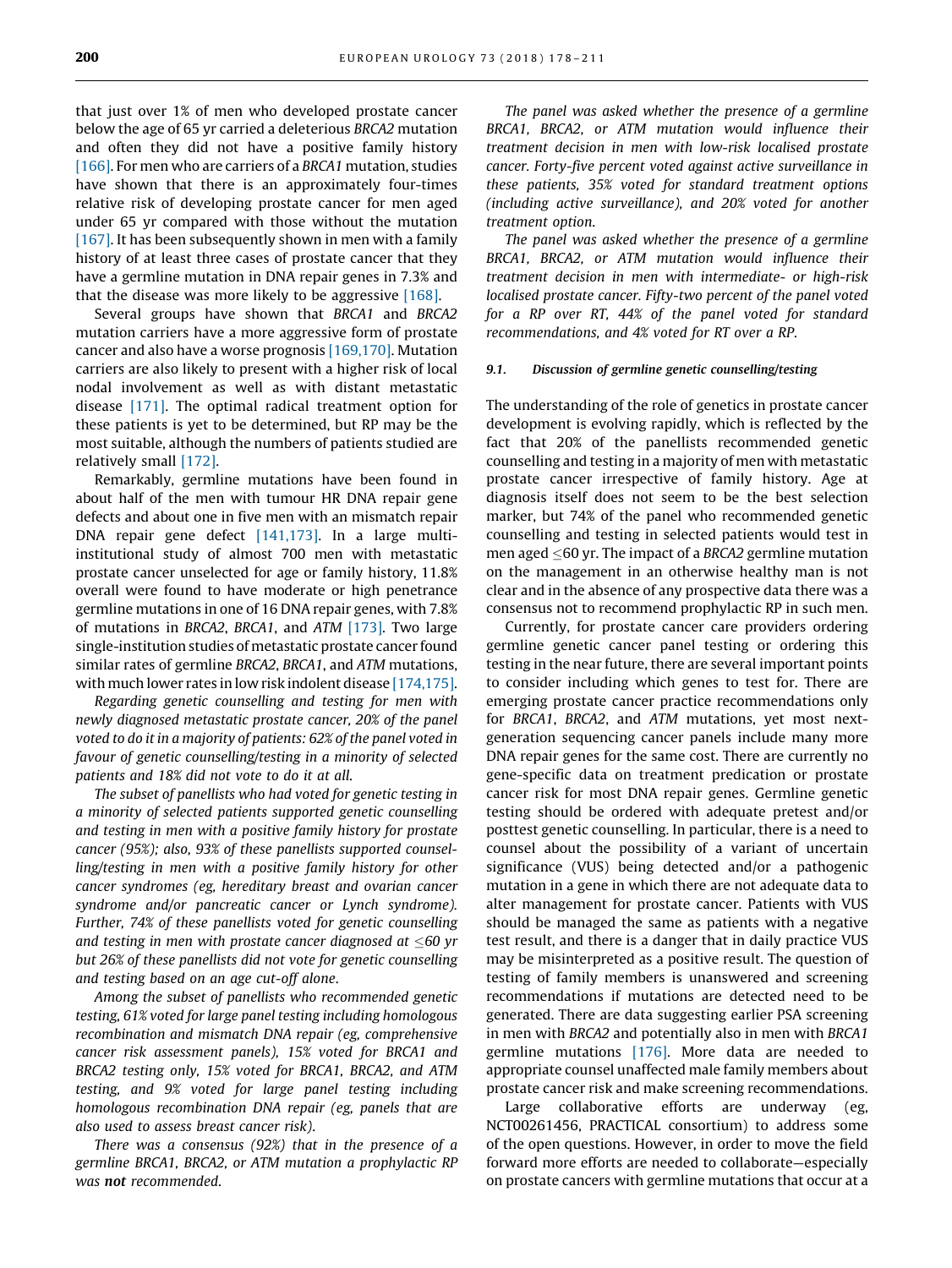low frequency. The panel recommends to be especially careful (not overinterpret) about treatment recommendations based on germline mutations in men with localised prostate cancer.

## 10. Side effects of systemic treatment: prevention, management, and supportive care

A substantial proportion of men with APC will die of a noncancer-related cause and must live with the acute and chronic side effects of treatment. Most men with localised prostate cancer do not die of their disease, but will spend the rest of their lives managing the effects of the treatment they have undergone. The wishes of our patients and their families are clear: they wish to be cured of their disease or to have their survival prolonged, but not necessarily at the cost of intolerable side effects of treatment. Sometimes it is easy to lose sight of this goal in the search for better oncological outcomes.

One-hundred percent of the panel believed that there was at least moderate evidence that ADT increases the risk of bone loss and/or fractures; 87% believed this evidence was strong.

Baseline measurement of vitamin D for men with prostate cancer starting on ADT was voted for in the majority of patients by 43% of the panellists, in a minority of patients by 26% and 31% of the panellists did not vote for it.

Routine supplementation of calcium and vitamin D for men with prostate cancer starting on ADT was voted for by 73% of the panel, only of vitamin D by 13%, only calcium by 2%, and 12% of the panel did not vote for routine supplementation.

A baseline measurement of bone mineral density in men with prostate cancer starting on ADT was voted for by 62% of the panellists in the majority of patients, by 15% only in patients with nonmetastatic disease and 21% did not vote for it at all.

Drug therapy to prevent bone loss and/or fractures with denosumab or a bisphosphonate in the dose and schedule for osteoporosis prophylaxis in men with prostate cancer starting on ADT was voted for in the majority of patients by 16% of the panellists, by 70% of panellists only in patients with documented osteopenia or osteoporosis, and 12% did not vote for it.

Thirty-five percent of the panellists felt that there is strong evidence that ADT increases the risk of diabetes, 46% felt that there is moderate, and 17% that there is weak evidence for this correlation. Two percent believe that ADT does not change the risk of diabetes.

For cardiovascular disease, 12% of the panellists felt that there is strong evidence that ADT increases the risk, 39% felt that there is moderate, and 45% that there is weak evidence for this correlation. Four percent believe that ADT does not change the risk of cardiovascular disease.

A history of recent/severe cardiovascular disease influenced the choice of ADT in men with metastatic prostate cancer for 29% of the panellists in the majority of patients, for 41% of the panellists for a minority of selected patients, and for 28% of the panellists it did not influence their choice of ADT.

For the subset of panellists whose decisions was influenced by a history of recent/severe cardiovascular disease, 11% voted for using LHRH agonists, 52% for use of LHRH antagonists, 6% for orchiectomy, 20% for any form of intermittent ADT, and 11% voted for bicalutamide 150 mg/d in such a patient.

Eight percent of the panellists believed that there is strong evidence that ADT increases the risk of cognitive changes and/ or dementia, 29% felt that there is moderate, and 50% that there is weak evidence for this correlation. Thirteen percent believe that ADT does not change the risk of cognitive changes and/or dementia.

For depression, 6% of the panellists believed that there is strong evidence that ADT increases the risk, 46% felt that there is moderate, and 44% that there is weak evidence for this correlation. Four percent believe that ADT does not change the risk of depression.

A multidisciplinary management team can include the necessary expertise to deal with these issues [177]. Improved outcomes are apparent with involvement of prostate cancer nurses and care coordinators. Endocrinologists and andrologists can provide advice on the management of diabetes, metabolic syndrome, bone health, cardiovascular, and sexual health. Psychologists can provide support for the common problems of suicidal risk, distress, and long-term psychological and sexual morbidity [178– 181]. The exercise physiologist can provide programs to counteract the effects of ADT, improve psychological symptoms, and improve overall and disease-specific survival [182-184]. The direct provider of care for men with APC can also learn such skills.

Comprehensive geriatric assessment has been shown to be associated with a higher probability of completing a treatment course, fewer modifications of treatment, and lower toxicity [185,186].

Routine involvement of a multidisciplinary/multiprofessional team for prevention or management of ADT related adverse effects was voted for by 42% of the panellists for the majority of patients, by 39% in a minority of selected patients, and 17% did not vote for it.

Sixty-one percent of the panellists voted for early access to an expert in symptom palliation or a dedicated palliative care service and 39% of the panellists did not vote for it.

There was consensus (94% of the panellists) for access to opiate pain medication for men with metastatic prostate cancer and severe pain when lower level pain medication is not sufficient.

Thirty percent of the panellists voted for a health status assessment in men with APC  ${\geq}70$  yr before treatment decision in the majority of patients, 42% voted for it in a minority of selected patients, and 24% did not vote for it.

The subset of panellists who voted for a health status assessment voted for comprehensive geriatric assessment in 26%, G8 and Mini-COG in 29%, G8 alone in 30%, and another tool in 15%.

There was consensus (98% of the panellists) for regular physical exercise in men with prostate cancer starting on ADT.

## 10.1. Discussion of side effects of systemic treatment: prevention, management, and supportive care

The aging population of men with APC is now surviving longer, allowing longer-term complications of treatment to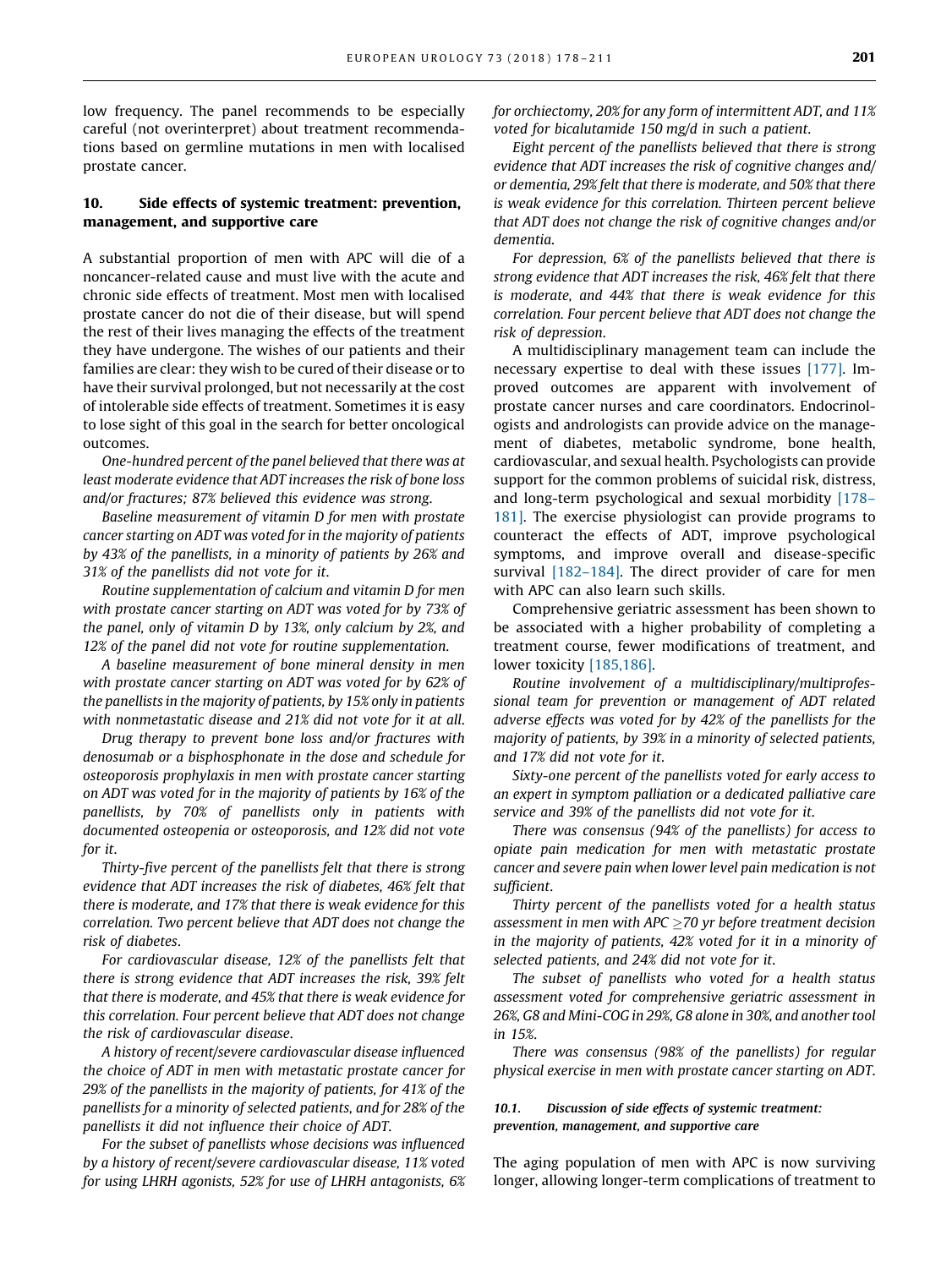become apparent and to affect function and symptoms. The evidence that ADT negatively impacts bone health and the attendant risk for fractures is considered strong by a majority of the panel. ADT has also been associated with an increased risk of metabolic syndrome, type 2 diabetes, and sarcopenia; however, evidence linking ADT directly as a cause of vascular disease is weak and there is no convincing evidence that ADT is linked causally to the development of dementia as reflected in the vote of the panellists [187– 196]. Men should be informed about the acute but also the long-term side effects of ADT and importantly the possible preventive measures.

Interestingly, there was no consensus for the routine assessment of health status in men aged 70 yr, likely based on the fact that there are no large prospective clinical trials which have shown that using health status assessment in men with metastatic prostate cancer has a relevant impact on outcome, especially when compared with the judgement of experienced physicians. This recommendation could also reflect a lack of consensus on what would constitute such a ''health status assessment.'' Finally, there is a need for clinical trials and registration studies specifically in this patient population.

## 11. Global access to prostate cancer drugs and treatment in countries with limited resources

The panel voted on a number of questions regarding treatment options in men with APC in lower and middleincome countries (LMIC) because the topic of global access to APC treatments was discussed at APCCC 2017.

If living in a country with limited resources available for health care, 90% of the panellists voted for orchiectomy as ADT in the metastatic setting. The remaining 10% voted for an LHRH agonist.

As second-line endocrine manipulations in LMIC in men with mCRPC progressing on ADT, 44% of the panellists voted for a first generation AR antagonist, 24% for steroid monotherapy, 20% for ketoconazole, 8% for oestrogens, and 4% for estramustine.

Each of the following drugs is on the World Health Organization (WHO) essential medicines list and/or they can be sourced at an affordable price from generic manufacturer. The panel voted on appropriate treatment options in the setting of limited health care resources in men with mCRPC who are progressing on or after docetaxel: 77% of the panellists voted for a platinum, 19% did not vote for it. Mitoxantrone was voted for by 69% of the panellists. Thirtynine percent voted for the use of cyclophosphamide, 53% did not. There was a consensus not to use paclitaxel (78%) or doxorubicin (84%) in this situation.

## 11.1. Discussion of global access to prostate cancer drugs and treatment in countries with limited resources

Prostate cancer generally is more common in higher income countries, but this is changing as men in LMIC live longer, due to better control of infectious disease and other causes of early mortality. Men in LMIC tend to present with more

advanced disease and access to the survival prolonging agents for mCRPC is limited for many men in LMIC.

Although the panel recommended orchiectomy as first choice of ADT in men presenting with metastatic prostate cancer, the socio-cultural and psychological barriers to such an intervention must be taken into consideration in such treatment decisions.

As secondary hormonal treatment option for men with mCRPC, endocrine manipulations including glucocorticoids, oestrogens, first generation androgen receptor inhibitors, and ketoconazole are available and the panel considered especially first-generation AR inhibitors a valid treatment option in LMIC.

Abiraterone and enzalutamide are examples of high-cost drugs with limited access in LMIC. Both drugs were developed substantially through research in academic laboratories and cancer centres. In the USA, approved doses are marketed at  $\sim$ US\$ 7000/mo, while publicly funded health systems such as Britain and Canada have been able to negotiate a substantially lower price of  $\sim$ \$3000/mo. Generic abiraterone (but not enzalutamide) is available in India for about \$450/mo, which is, however, still too expensive for many men with mCRPC in India.

The following drugs which have shown some antitumour activity but no OS benefit in men with mCRPC and are on the WHO essentials medicine list: carboplatin, paclitaxel, doxorubicin, and cyclophosphamide. Carboplatin was recommended by a majority of the panellists. Mitoxantrone is not on the WHO essentials medicine list but has shown a pain palliation benefit and could be sourced at a reasonable price. Many of these drugs are substantially cheaper than the approved and survival prolonging agents for mCRPC and they can be used sometimes as substitutes for newer agents in LMIC. While this is a reasonable strategy, it falls far short of the ideal of providing the most effective treatments to all men with APC.

A major goal of this consensus conference is to improve the management and outcomes of men with APC. However, it is a suboptimal clinical achievement to show that new treatments can improve the duration and quality of survival of men with APC, but to have such treatments unavailable to a large segment of the global population of men with APC. The availability of RT as a very effective bone pain palliation therapy is not given in many countries. We cannot easily change the way that drugs are developed and marketed for profit by academic, pharmaceutical, and biotechnology companies, and we certainly respect and collaborate within this system for the development of needed new treatments for men with APC. But men with APC are still unable to access optimal treatments, oftentimes not because they could not be made available, but because they are not made available at an affordable price. Hence, we encourage ongoing multidisciplinary and stakeholder dialogue to further address this global issue.

## 12. Conclusions

In the absence of Level I evidence and in areas where there are conflicting data or conflicting interpretation of available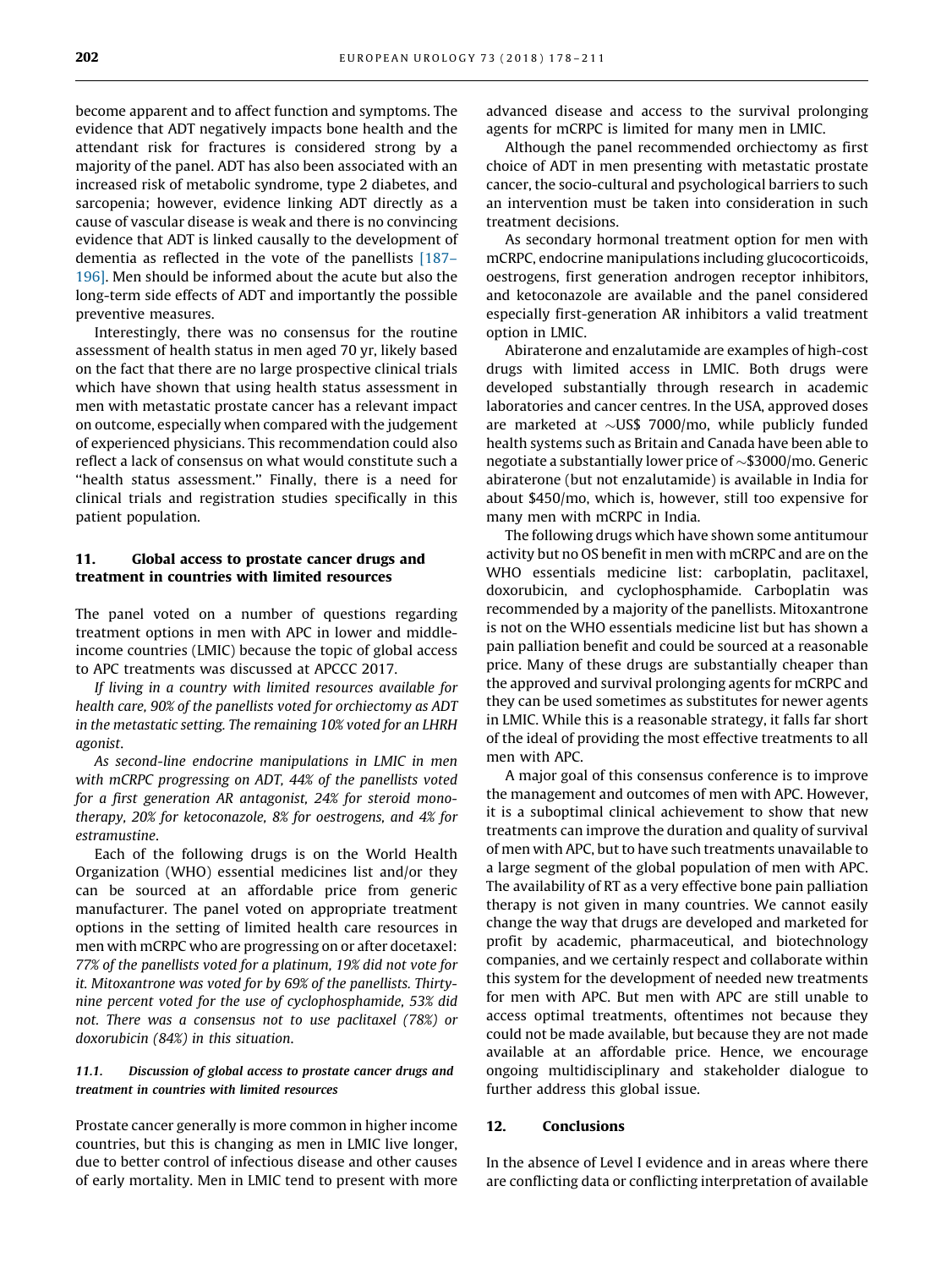#### **Areas of consensus (**≥ **75% agreement) APCCC 2017**

Management of high-risk localised and locally advanced prostate cancer

- Lymph node dissection in men with cN0 cM0 high-risk prostate cancer undergoing prostatectomy: 84%
- Minimal requirement for lymph node sampling men with cN0 cM0 high-risk prostate cancer
	- o Obturator lymph nodes: 98%
	- o External iliac lymph nodes: 85%
	- o Internal iliac lymph nodes: 90%
	- o Not to sample paraaortic lymph nodes: 95%
- For pathology reporting in case of lymphadenectomy:
	- o Number and anatomic region of resected lymph nodes and no. and location of involved lymph nodes: 94%
		- o Micro- vs macrometastases: 81%
		- o Metastatic deposits in perinodal fat tissue: 79%
		- o Extranodal extension of involved lymph nodes: 81%
- Reporting of prostatectomy specimen in locally advanced prostate cancer:
	- o Seminal vesicle involvement: 100%
	- o Extent of prostatic involvement: 96%
	- Gleason score or grade group, extraprostatic extension, positive surgical margins:
	- number length, and location, as well as grade at margin: 100%
	- Tertiary Gleason score: 94%

"Oligometastatic" prostate cancer

If positron emission tomography–computed tomography is considered in oligometastatic castration-naïve prostate cancer (CNPC) prostate-specific membrane antigen as a tracer: 76%

Management of castration-naive prostate cancer

- Factors rendering a patient as "not being suitable for docetaxel": •
	- o Severe hepatic impairment: 96%
	- o Neuropathy grade ≥2: 82%
	- o Platelets <50  $\times$  10<sup>9</sup>/l and/or neutrophils <1.0  $\times$  10<sup>9</sup>/l: 81%
- Docetaxel in addition to androgen deprivation (ADT) therapy in CNPC o De novo metastatic CNCP and high-volume disease: 96% •
	- o Not to add docetaxel in biochemical relapse (N0 M0): 90%
	-
- 3-weekly docetaxel  $(75 \text{ mg/m}^2)$  regimen in CNPC: 96%

Management of castration-resistant prostate cancer (CRPC)

- First-line CRPC
	- o Abiraterone or enzalutamide for asymptomatic men without docetaxel for CNPC: 86%
	- o Abiraterone or enzalutamide for asymptomatic men with docetaxel for CNPC: 90%
	- o Abiraterone or enzalutamide for asymptomatic men with docetaxel for CNPC and progressed within ≤6 mo after completion of docetaxel in the CNPC setting: 77%
	- o Not to combine radium-223 and docetaxel: 88%
- Second-line CRPC
	- o Taxane in men with symptomatic mCRP C who had progressive disease as best response to first-line abiraterone or enzalutamide: 96%
	- Taxane in men with symptomatic mCRPC and secondary (acquired) resistance (initial response followed by progression) after use of first-line abiraterone or enzalutamide: 90%
	- o Abiraterone or enzalutamide for asymptomatic men with mCRPC progressing on or after docetaxel for mCRPC (without prior abiraterone or enzalutamide): 92%
	- o Abiraterone or enzalutamide for symptomatic men with mCRPC progressing on or after docetaxel for mCRPC (without prior abiraterone or enzalutamide): 76%

#### Fig. 1 – Areas of consensus Advanced Prostate Cancer Consensus Conference (APCCC) 2017.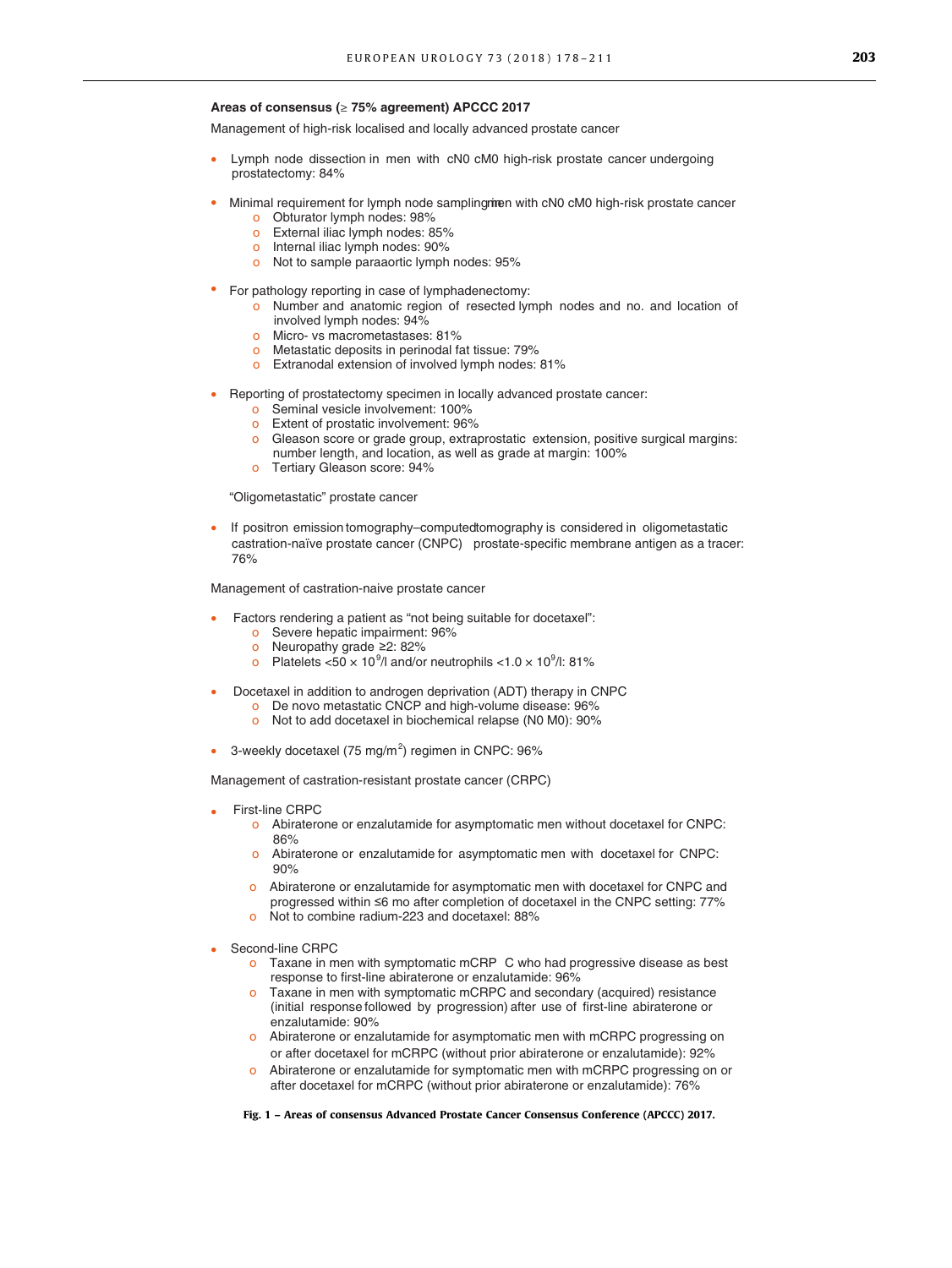- Preferred choice between abiraterone and enzalutamide in special situations:
	- o Abiraterone in case of a history of falls: 94%
	- o Abiraterone in case of baseline significant fatigue: 88%
	- o Abiraterone in case of baseline significant neurocognitive impairment: 84%
	- o Enzalutamide in case of diabetes mellitus requiring prescription drug therapy: 84%
- 3-weekly docetaxel (75 mg/m<sup>2</sup>) in the CRPC setting: 86%

#### Imaging

• Computed tomography and bone scintigraphy for staging and treatment monitoring in men with mCRPC on treatment with radium-223: 75%

Osteoclast-targeted therapies

• Discontinuation of osteoclast targeted treatment in men who develop osteonecrosis of the jaw while on osteoclast-targeted therapy for skeletal related events/symptomatic skeletal events prevention: 84%

Molecular characterisation

- Tumour biopsy reporting in mCRPC o *BRCA1, BRCA2, and ATM* status: 78%
- Liquid biomarkers in routine clinical practice
	- o Not to do androgen receptor (AR)-variant 7 testing: 96%
	- o Not to do cell-free DNA AR amplification and AR mutation: 92%

Genetic counselling/testing

• Not to do a prophylactic prostatectomy in t he presence of a germline *BRCA1, BRCA2, or ATM* mutation: 92%

Side effects of systemic treatment and supportive care

- Advise patients about strong evidence that ADT increases risk of bone loss and/or fractures: 87%
- Regular physical exercise in men with prostate cancer starting on ADT: 98%
- Access to opiate pain medication for men with metastatic prostate cancer and severe pain when their lower level pain medication is not sufficient: 94%

Global access to prostate cancer drugs and treatment in countries with limited resources

- Orchiectomy as ADT in the metastatic setting: 90%
- In men with mCRPC who are progressing on or after docetaxel:
	- o Platinum (carboplatin/cisplatin): 77%
	- o Not paclitaxel: 78%
	- o Not doxorubicin: 84%

#### Fig. 1. (Continued).

data, weighted expert opinions can be helpful for treatment decisions in daily routine clinical practice. It is important to note that expert opinion is not equivalent to high-level evidence and that current expert consensus may be disproven by future clinical research.

There were several notable areas of consensus in APCC 2017 as summarised in Figure 1.

There were also several notable areas of panellist disagreement including but not limited to: (1) chemohormonal therapy in "low-volume" CNPC, (2) treatment of the primary tumour in metastatic disease, (3) radium-223 combination strategies, (4) use of platinum in mCRPC, (5) definition of aggressive variant prostate cancer, (6) use,

schedule, and duration of osteoclast-targeted therapies especially in the context of newer survival prolonging mCRPC therapies; (7) use of next-generation imaging; (8) how to advise men with known BRCA2, BRCA1, or ATM mutations; (9) adjuvant RT; (10) when to initiate SRT; (11) definition and treatment for oligometastatic synchronous and metachronous prostate cancer; (12) health status assessment in patients aged  $\geq$ 70 yr; and (13) pathology reporting of men undergoing a mCRPC biopsy.

The panel members recognise that the voting results may contribute to the adoption of unproven or controversial interventions and interfere with prospective clinical research to evaluate the efficacy and safety of those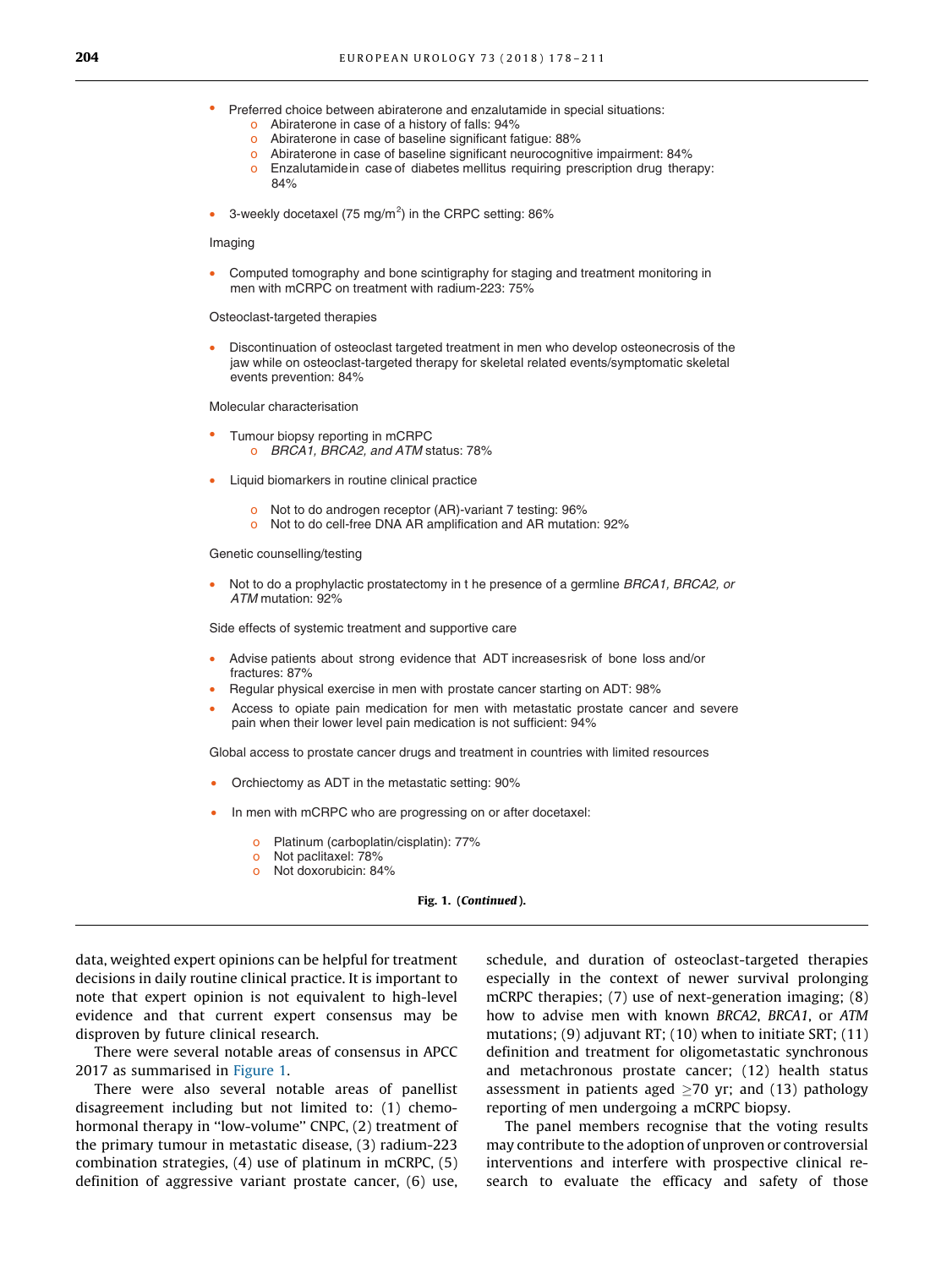interventions. A problem arising from the widespread initiation of unvalidated techniques and treatments is that they achieve a clinical momentum, which makes it very difficult to conduct effective comparative studies. The panel strongly recommends participation in clinical research to inform clinical management with high-level evidence. Important research areas are adjuvant and salvage treatment; diagnosis and treatment of oligometastatic disease; molecular characterisation; personalised therapy strategies; and supportive care including the impact of geriatric assessment and specific interventions.

We urgently need public and/or charity funding to carry out studies in areas such as surgery, RT, or imaging where financial support from industry is commonly not available.

Additional relevant questions remain that we were not able to address in detail in this meeting such as costs and cost-effectiveness of drugs, health economic issues, and patient-reported outcomes. APCCC 2019 plans to address these questions and the above-mentioned areas of controversy and new emerging topics.

Author contributions: Silke Gillessen and Aurelius Omlin had full access to all the data in the study and takes responsibility for the integrity of the data and the accuracy of the data analysis.

Study concept and design: Not applicable. Acquisition of data: All authors. Analysis and interpretation of data: All authors. Drafting of the manuscript: All authors. Critical revision of the manuscript for important intellectual content: All authors. Statistical analysis: None. Obtaining funding: Gillessen, Omlin. Administrative, technical, or material support: None. Supervision: All authors. Other: None.

Financial disclosures: All authors certify that all conflicts of interest, including specific financial interests and relationships and affiliations relevant to the subject matter or materials discussed in the manuscript (eg, employment/affiliation, grants or funding, consultancies, honoraria, stock ownership or options, expert testimony, royalties, or patents filed, received, or pending), are the following: Detailed conflict of interest statements for all panel members can be found in the Supplemental material.

#### Funding/Support and role of the sponsor: Not applicable.

Acknowledgments: We gratefully acknowledge all the participants in the Advanced Prostate Cancer Consensus Conference (APCCC) for their lively, stimulating discussions. We thank Thomas Cerny for his support and Stefanie Fischer for carefully reading and correcting the manuscript.

We gratefully acknowledge the financial support of the following nonprofit organisations for the APCCC 2017: City and Canton of St. Gallen, Swiss Cancer Research Organisation, European School of Oncology, Swiss Cancer League, the Swiss Oncology Research Network SAKK, Swiss Cancer Foundation, Prostate Cancer Foundation. We would like to thank especially the Movember Foundation for generously supporting the APCCC 2017 conference.

IDD is supported by an NHMRC Practitioner Fellowship (APP1102604). We would also like to thank the following supporters: Cantonal Hospital St. Gallen, EMPA Materials Science and Technology, Appenzeller Bier, Egger Gemüsebau, Moving light and sound, Schwyter, Swiss, Wernli.

We also acknowledge sponsorship from several different for-profit organisations including: Astellas, Bayer Health Care, Janssen, Sanofi Genzyme, Amgen, Bristol-Myers Squibb, Ferring, Roche, Tolmar, AstraZeneca, Clovis, Medivation, Orion, and Uro-Today (details on www.apccc.org). These for-profit organisations supported the conference financially but had no input in the scientific content or the final publication.

## Appendix A. Supplementary data

Supplementary data associated with this article can be found, in the online version, at http://dx.doi.org/10.1016/j. eururo.2017.06.002.

#### References

- [1] Gillessen S, Omlin A, Attard G, et al. Management of patients with advanced prostate cancer: recommendations of the St Gallen Advanced Prostate Cancer Consensus Conference (APCCC) 2015. Ann Oncol 2015;26:1589–604.
- [2] Diamond IR, Grant RC, Feldman BM, et al. Defining consensus: a systematic review recommends methodologic criteria for reporting of Delphi studies. J Clin Epidemiol 2014;67:401–9.
- [3] James ND, Spears MR, Clarke NW, et al. Failure-free survival and radiotherapy in patients with newly diagnosed nonmetastatic prostate cancer: data from patients in the control arm of the STAMPEDE trial. JAMA Oncol 2016;2:348–57.
- [4] Tombal B, Alcaraz A, James N, Valdagni R, Irani J. Can we improve the definition of high-risk, hormone naive, non-metastatic prostate cancer? BJU Int 2014;113:189–99.
- [5] Mottet N, Bellmunt J, Bolla M, et al. EAU-ESTRO-SIOG Guidelines on Prostate Cancer. Part 1: screening, diagnosis, and local treatment with curative intent. Eur Urol 2017;71:618–29.
- [6] Buyyounouski MK, Choyke PL, McKenney JK, et al. Prostate cancer—major changes in the American Joint Committee on Cancer eighth edition cancer staging manual. CA Cancer J Clin 2017;67:245–53.
- [7] Epstein JI, Amin MB, Reuter VE, Humphrey PA. Contemporary Gleason Grading of Prostatic Carcinoma: an update with discussion on practical issues to implement the 2014 International Society of Urological Pathology (ISUP) Consensus Conference on Gleason Grading of Prostatic Carcinoma. Am J Surg Pathol 2017;41:e1–7.
- [8] Moch H, Humphrey PA, Ulbright TM. WHO Classification of Tumours of the Urinary System and Male Genital Organs. ed 4. Lyon, France: IARC; 2016.
- [9] Passoni NM, Fajkovic H, Xylinas E, et al. Prognosis of patients with pelvic lymph node (LN) metastasis after radical prostatectomy: value of extranodal extension and size of the largest LN metastasis. BJU Int 2014;114:503–10.
- [10] Briganti A, Larcher A, Abdollah F, et al. Updated nomogram predicting lymph node invasion in patients with prostate cancer undergoing extended pelvic lymph node dissection: the essential importance of percentage of positive cores. Eur Urol 2012;61: 480–7.
- [11] Dell'Oglio P, Abdollah F, Suardi N, et al. External validation of the European association of urology recommendations for pelvic lymph node dissection in patients treated with robot-assisted radical prostatectomy. J Endourol 2014;28:416–23.
- [12] Hinev AI, Anakievski D, Kolev NH, Hadjiev VI. Validation of nomograms predicting lymph node involvement in patients with prostate cancer undergoing extended pelvic lymph node dissection. Urol Int 2014;92:300–5.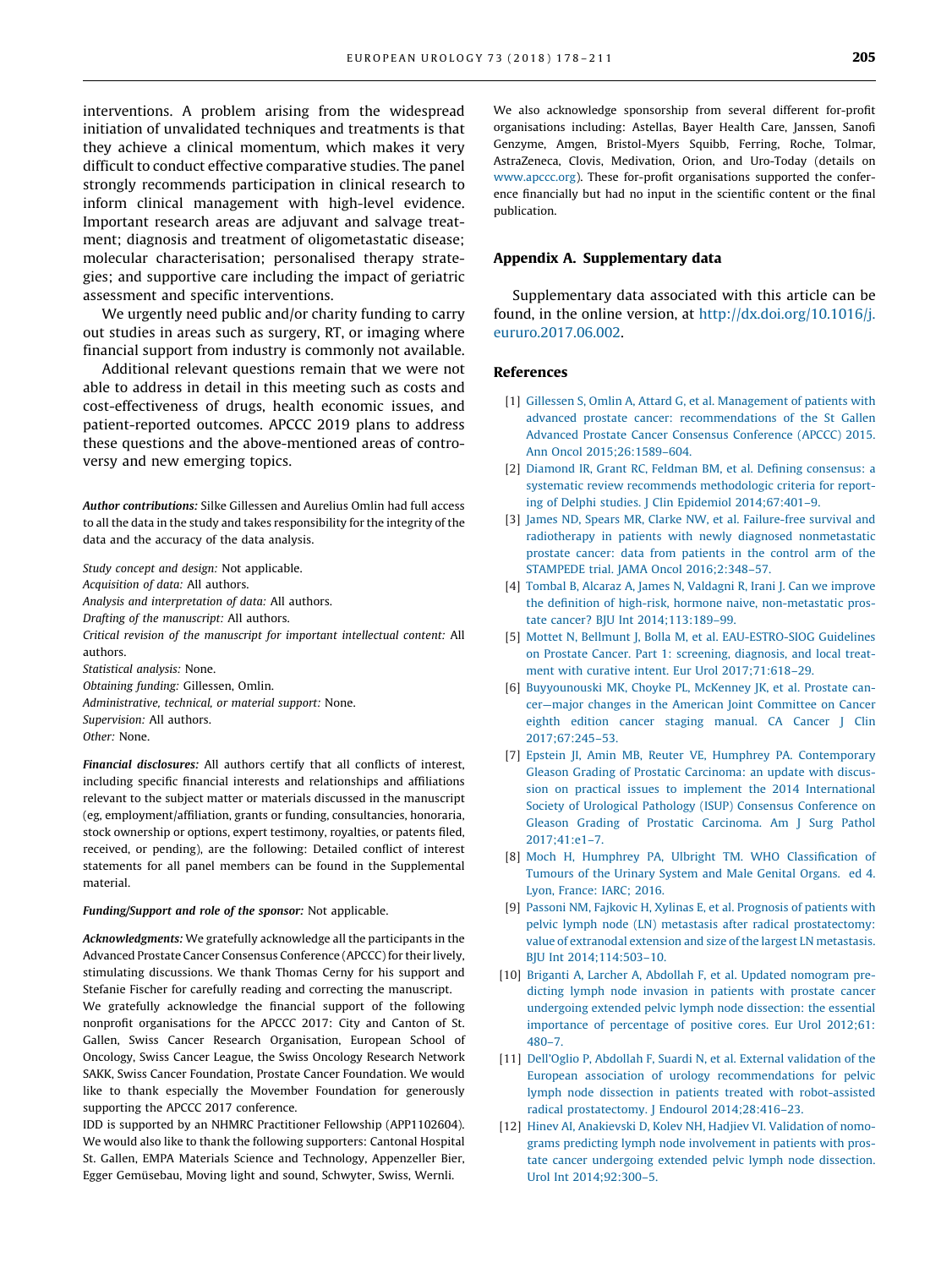- [13] Moul JW, Sarno MJ, McDermed JE, Triebell MT, Reynolds MA. NADiA ProsVue prostate-specific antigen slope, CAPRA-S, and prostate cancer-specific survival after radical prostatectomy. Urology 2014;84:1427–32.
- [14] Bolla M, van Poppel H, Tombal B, et al. Postoperative radiotherapy after radical prostatectomy for high-risk prostate cancer: longterm results of a randomised controlled trial (EORTC trial 22911). Lancet 2012;380:2018–27.
- [15] Wiegel T, Bartkowiak D, Bottke D, et al. Adjuvant radiotherapy versus wait-and-see after radical prostatectomy: 10-year followup of the ARO 96–02/AUO AP 09/95 Trial. Eur Urol 2014;66: 243–50.
- [16] Thompson IM, Tangen CM, Paradelo J, et al. Adjuvant radiotherapy for pathological T3N0M0 prostate cancer significantly reduces risk of metastases and improves survival: long-term followup of a randomized clinical trial. J Urol 2009;181:956–62.
- [17] Roach 3rd M, Thomas K. Overview of randomized controlled treatment trials for clinically localized prostate cancer: implications for active surveillance and the United States preventative task force report on screening? J Natl Cancer Inst Monogr 2012;2012:221–9.
- [18] Gandaglia G, Briganti A, Clarke N, et al. Adjuvant and salvage radiotherapy after radical prostatectomy in prostate cancer patients. Eur Urol 2017;72:689–709.
- [19] Abdollah F, Gandaglia G, Suardi N, et al. More extensive pelvic lymph node dissection improves survival in patients with nodepositive prostate cancer. Eur Urol 2015;67:212–9.
- [20] Briganti A, Wiegel T, Joniau S, et al. Early salvage radiation therapy does not compromise cancer control in patients with pT3N0 prostate cancer after radical prostatectomy: results of a matchcontrolled multi-institutional analysis. Eur Urol 2012;62:472–87.
- [21] Cornford P, Bellmunt J, Bolla M, et al. EAU-ESTRO-SIOG Guidelines on Prostate Cancer. Part II: treatment of relapsing, metastatic, and castration-resistant prostate cancer. Eur Urol 2017;71:630–42.
- [22] National Comprehensive Cancer Network. Prostate Cancer. 2017. https://www.nccn.org/professionals/physician\_gls/f\_guidelines. asp.
- [23] Tendulkar RD, Agrawal S, Gao T, et al. Contemporary update of a multi-institutional predictive nomogram for salvage radiotherapy after radical prostatectomy. J Clin Oncol. In press. http://dx.doi. org/10.1200/JCO.2016.67.9647.
- [24] Abugharib A, Jackson WC, Tumati V, et al. Very early salvage radiotherapy improves distant metastasis-free survival. J Urol 2017;197:662–8.
- [25] Carrie C, Hasbini A, de Laroche G, et al. Salvage radiotherapy with or without short-term hormone therapy for rising prostate-specific antigen concentration after radical prostatectomy (GETUG-AFU 16): a randomised, multicentre, open-label phase 3 trial. Lancet Oncol 2016;17:747–56.
- [26] Shipley WU, Seiferheld W, Lukka HR, et al. Radiation with or without antiandrogen therapy in recurrent prostate cancer. N Engl J Med 2017;376:417–28.
- [27] Zaffuto E, Gandaglia G, Fossati N, et al. Early postoperative radiotherapy is associated with worse functional outcomes in patients with prostate cancer. J Urol 2017;197:669–75.
- [28] Shaikh MP, Alite F, Wu MJ, Solanki AA, Harkenrider MM. Adjuvant radiotherapy versus wait-and-see strategy for pathologic T3 or margin-positive prostate cancer: a meta-analysis. Am J Clin Oncol. In press. http://dx.doi.org/10.1097/COC.0000000000000358.
- [29] Bolla M, Van Tienhoven G, Warde P, et al. External irradiation with or without long-term androgen suppression for prostate cancer with high metastatic risk: 10-year results of an EORTC randomised study. Lancet Oncol 2010;11:1066–73.
- [30] Bolla M, Collette L, Blank L, et al. Long-term results with immediate androgen suppression and external irradiation in patients with locally advanced prostate cancer (an EORTC study): a phase III randomised trial. Lancet 2002;360:103–6.
- [31] Roach 3rd M, Bae K, Speight J, et al. Short-term neoadjuvant androgen deprivation therapy and external-beam radiotherapy for locally advanced prostate cancer: long-term results of RTOG 8610. J Clin Oncol 2008;26:585–91.
- [32] Pilepich MV, Caplan R, Byhardt RW, et al. Phase III trial of androgen suppression using goserelin in unfavorable-prognosis carcinoma of the prostate treated with definitive radiotherapy: report of Radiation Therapy Oncology Group Protocol 85-31. J Clin Oncol 1997;15:1013–21.
- [33] Pilepich MV, Krall JM, al-Sarraf M, et al. Androgen deprivation with radiation therapy compared with radiation therapy alone for locally advanced prostatic carcinoma: a randomized comparative trial of the Radiation Therapy Oncology Group. Urology 1995;45:616–23.
- [34] Hellman S, Weichselbaum RR. Oligometastases. J Clin Oncol 1995;13:8–10.
- [35] Tosoian JJ, Gorin MA, Ross AE, Pienta KJ, Tran PT, Schaeffer EM. Oligometastatic prostate cancer: definitions, clinical outcomes, and treatment considerations. Nat Rev Urol 2017;14:15–25.
- [36] Reyes DK, Pienta KJ. The biology and treatment of oligometastatic cancer. Oncotarget 2015;6:8491–524.
- [37] Ost P, Bossi A, Decaestecker K, et al. Metastasis-directed therapy of regional and distant recurrences after curative treatment of prostate cancer: a systematic review of the literature. Eur Urol 2015;67:852–63.
- [38] Ploussard G, Almeras C, Briganti A, et al. Management of node only recurrence after primary local treatment for prostate cancer: a systematic review of the literature. J Urol 2015;194:983-8.
- [39] Leuprolide Study G. Leuprolide versus diethylstilbestrol for metastatic prostate cancer. N Engl J Med 1984;311:1281–6.
- [40] Klotz L, Vesprini D, Sethukavalan P, et al. Long-term follow-up of a large active surveillance cohort of patients with prostate cancer. J Clin Oncol 2015;33:272–7.
- [41] Fizazi K, Lesaunier F, Delva R, et al. A phase III trial of docetaxelestramustine in high-risk localised prostate cancer: a planned analysis of response, toxicity and quality of life in the GETUG 12 trial. Eur J Cancer 2012;48:209–17.
- [42] Fizazi K, Faivre L, Lesaunier F, et al. Androgen deprivation therapy plus docetaxel and estramustine versus androgen deprivation therapy alone for high-risk localised prostate cancer (GETUG 12): a phase 3 randomised controlled trial. Lancet Oncol 2015;16:787–94.
- [43] James ND, Sydes MR, Clarke NW, et al. Addition of docetaxel, zoledronic acid, or both to first-line long-term hormone therapy in prostate cancer (STAMPEDE): survival results from an adaptive, multiarm, multistage, platform randomised controlled trial. Lancet 2016;387:1163–77.
- [44] Vale CL, Burdett S, Rydzewska LH, et al. Addition of docetaxel or bisphosphonates to standard of care in men with localised or metastatic, hormone-sensitive prostate cancer: a systematic review and meta-analyses of aggregate data. Lancet Oncol 2016;17:243–56.
- [45] Maximum androgen blockade in advanced prostate cancer: an overview of the randomised trials. Prostate Cancer Trialists' Collaborative Group. Lancet 2000;355:1491–8.
- [46] James ND, Spears MR, Clarke NW, et al. Survival with newly diagnosed metastatic prostate cancer in the ''docetaxel era'': data from 917 patients in the control arm of the STAMPEDE Trial (MRC PR08, CRUK/06/019). Eur Urol 2015;67:1028–38.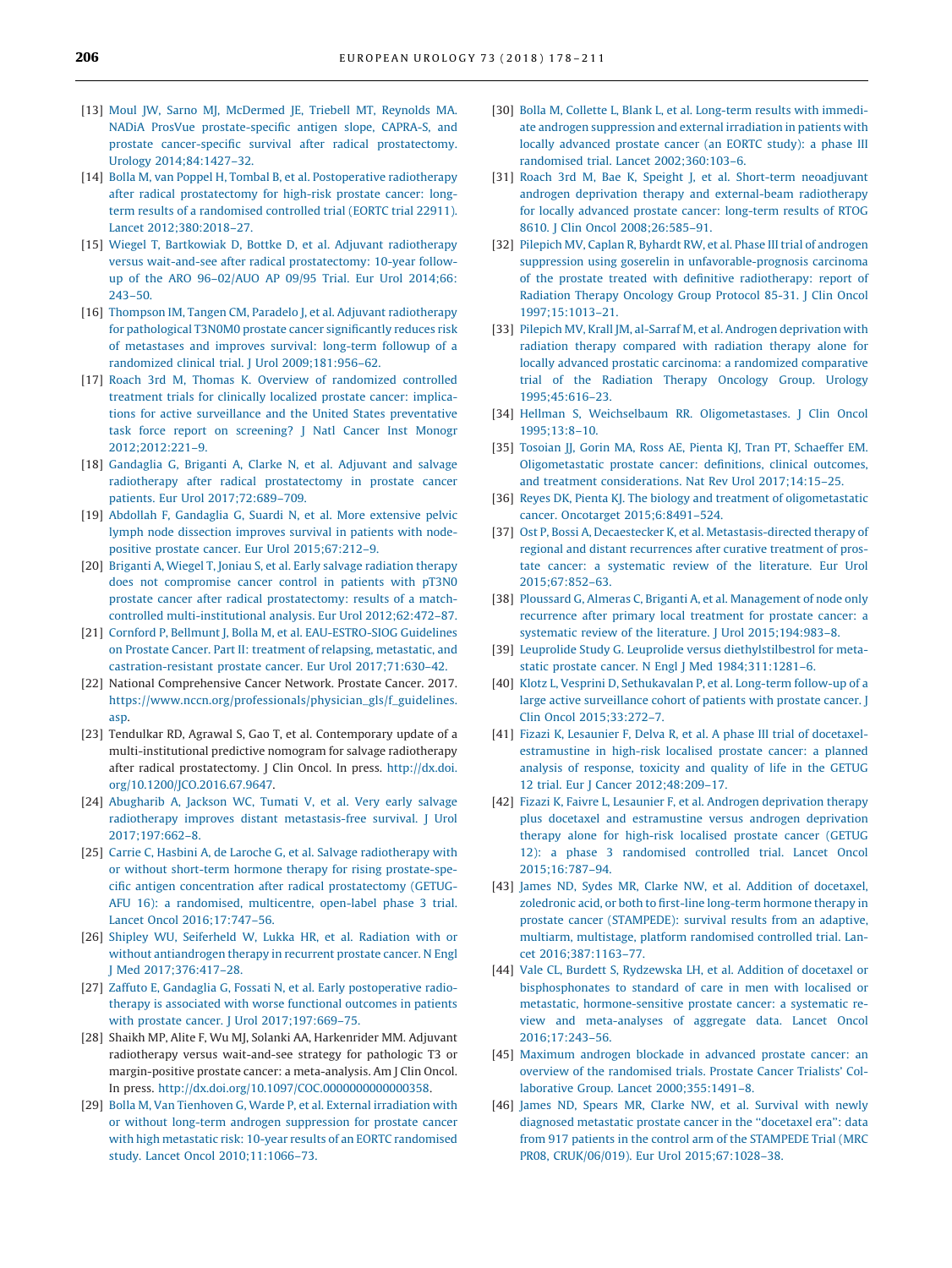- [47] Gravis G, Fizazi K, Joly F, et al. Androgen-deprivation therapy alone or with docetaxel in non-castrate metastatic prostate cancer (GETUG-AFU 15): a randomised, open-label, phase 3 trial. Lancet Oncol 2013;14:149–58.
- [48] Gravis G, Boher JM, Fizazi K, et al. Prognostic factors for survival in noncastrate metastatic prostate cancer: validation of the glass model and development of a novel simplified prognostic model. Eur Urol 2015;68:196–204.
- [49] Sweeney CJ, Chen YH, Carducci M, et al. Chemohormonal therapy in metastatic hormone-sensitive prostate cancer. N Engl J Med 2015;373:737–46.
- [50] Gravis G, Boher JM, Joly F, et al. Androgen deprivation therapy (ADT) plus docetaxel versus ADT alone in metastatic non castrate prostate cancer: impact of metastatic burden and long-term survival analysis of the randomized phase 3 GETUG-AFU15 trial. Eur Urol 2016;70:256–62.
- [51] Kawano M, Mabuchi S, Matsumoto Y, et al. The significance of G-CSF expression and myeloid-derived suppressor cells in the chemoresistance of uterine cervical cancer. Sci Rep 2015;5:18217.
- [52] Waight JD, Hu Q, Miller A, Liu S, Abrams SI. Tumor-derived G-CSF facilitates neoplastic growth through a granulocytic myeloid-derived suppressor cell-dependent mechanism. PloS One 2011;6:e27690.
- [53] Welte T, Kim IS, Tian L, et al. Oncogenic mTOR signalling recruits myeloid-derived suppressor cells to promote tumour initiation. Nat Cell Biol 2016;18:632–44.
- [54] Patrikidou A, Brureau L, Casenave J, et al. Locoregional symptoms in patients with de novo metastatic prostate cancer: morbidity, management, and disease outcome. Urol Oncol 2015;33:202 e9–17.
- [55] Won AC, Gurney H, Marx G, De Souza P, Patel MI. Primary treatment of the prostate improves local palliation in men who ultimately develop castrate-resistant prostate cancer. BJU Int 2013;112:E250–5.
- [56] Culp SH, Schellhammer PF, Williams MB. Might men diagnosed with metastatic prostate cancer benefit from definitive treatment of the primary tumor? A SEER-based study. Eur Urol 2014;65: 1058–66.
- [57] Rusthoven CG, Jones BL, Flaig TW, et al. Improved survival with prostate radiation in addition to androgen deprivation therapy for men with newly diagnosed metastatic prostate cancer. J Clin Oncol 2016;34:2835–42.
- [58] Loppenberg B, Dalela D, Karabon P, et al. The Impact of local treatment on overall survival in patients with metastatic prostate cancer on diagnosis: a national cancer data base analysis. Eur Urol 2017;72:14–9.
- [59] Engel J, Bastian PJ, Baur H, et al. Survival benefit of radical prostatectomy in lymph node-positive patients with prostate cancer. Eur Urol 2010;57:754–61.
- [60] Lin CC, Gray PJ, Jemal A, Efstathiou JA. Androgen deprivation with or without radiation therapy for clinically node-positive prostate cancer. J Natl Cancer Inst 2015 May 9;107(7). pii: djv119. http:// dx.doi.org/10.1093/jnci/djv119
- [61] Polkinghorn WR, Parker JS, Lee MX, et al. Androgen receptor signaling regulates DNA repair in prostate cancers. Cancer Discov 2013;3:1245–53.
- [62] Komura K, Jeong SH, Hinohara K, et al. Resistance to docetaxel in prostate cancer is associated with androgen receptor activation and loss of KDM5D expression. Proc Natl Acad Sci U S A 2016;113:6259–64.
- [63] Stuchbery R, McCoy PJ, Hovens CM, Corcoran NM. Androgen synthesis in prostate cancer: do all roads lead to Rome? Nat Rev Urol 2017;14:49–58. http://dx.doi.org/10.1038/nrurol.2016. 221.
- [64] James N, de Bono JS, Spears MR, et al. Abiraterone for Prostate Cancer Not Previously Treated with Hormone Therapy. N Engl J Med 2017. http://dx.doi.org/10.1056/NEJMoa1702900.
- [65] Fizazi N, Tran N, Fein L, et al. Abiraterone plus Prednisone in Metastatic, Castration-Sensitive Prostate Cancer. N Engl J Med 2017. http://dx.doi.org/10.1056/NEJMoa1704174.
- [66] Badwe R, Hawaldar R, Nair N, et al. Locoregional treatment versus no treatment of the primary tumour in metastatic breast cancer: an open-label randomised controlled trial. Lancet Oncol 2015;16:1380–8.
- [67] Kantoff PW, Higano CS, Shore ND, et al. Sipuleucel-T immunotherapy for castration-resistant prostate cancer. N Engl J Med 2010;363:411–22.
- [68] Ryan CJ, Smith MR, de Bono JS, et al. Abiraterone in metastatic prostate cancer without previous chemotherapy. N Engl J Med 2013;368:138–48.
- [69] Beer TM, Armstrong AJ, Rathkopf DE, et al. Enzalutamide in metastatic prostate cancer before chemotherapy. N Engl J Med 2014;371:424–33.
- [70] Tannock IF, de Wit R, Berry WR, et al. Docetaxel plus prednisone or mitoxantrone plus prednisone for advanced prostate cancer. N Engl J Med 2004;351:1502–12.
- [71] Petrylak DP, Tangen CM, Hussain MH, et al. Docetaxel and estramustine compared with mitoxantrone and prednisone for advanced refractory prostate cancer. N Engl J Med 2004;351:1513–20.
- [72] Parker C, Nilsson S, Heinrich D, et al. Alpha emitter radium-223 and survival in metastatic prostate cancer. N Engl J Med 2013;369:213–23.
- [73] de Bono JS, Logothetis CJ, Molina A, et al. Abiraterone and increased survival in metastatic prostate cancer. N Engl J Med 2011;364:1995–2005.
- [74] de Bono JS, Oudard S, Ozguroglu M, et al. Prednisone plus cabazitaxel or mitoxantrone for metastatic castration-resistant prostate cancer progressing after docetaxel treatment: a randomised open-label trial. Lancet 2010;376:1147–54.
- [75] Scher HI, Fizazi K, Saad F, et al. Increased survival with enzalutamide in prostate cancer after chemotherapy. N Engl J Med 2012;367:1187–97.
- [76] Hager S, Ackermann CJ, Joerger M, Gillessen S, Omlin A. Antitumour activity of platinum compounds in advanced prostate cancer-a systematic literature review. Ann Oncol 2016;27: 975–84.
- [77] Lorente D, Mateo J, Zafeiriou Z, et al. Switching and withdrawing hormonal agents for castration-resistant prostate cancer. Nat Rev Urol 2015;12:37–47.
- [78] Lorente D, Omlin A, Ferraldeschi R, et al. Tumour responses following a steroid switch from prednisone to dexamethasone in castration-resistant prostate cancer patients progressing on abiraterone. Br J Cancer 2014;111:2248–53.
- [79] Kellokumpu-Lehtinen PL, Harmenberg U, Joensuu T, et al. 2- Weekly versus 3-weekly docetaxel to treat castration-resistant advanced prostate cancer: a randomised, phase 3 trial. Lancet Oncol 2013;14:117–24.
- [80] Pezaro CJ, Omlin A, Lorente D, et al. Visceral disease in castrationresistant prostate cancer. Eur Urol 2014;65:270–3.
- [81] Beltran H, Tomlins S, Aparicio A, et al. Aggressive variants of castration-resistant prostate cancer. Clin Cancer Res 2014;20: 2846–50.
- [82] Watson PA, Arora VK, Sawyers CL. Emerging mechanisms of resistance to androgen receptor inhibitors in prostate cancer. Nat Rev Cancer 2015;15:701–11.
- [83] Aparicio AM, Harzstark AL, Corn PG, et al. Platinum-based chemotherapy for variant castrate-resistant prostate cancer. Clin Cancer Res 2013;19:3621–30.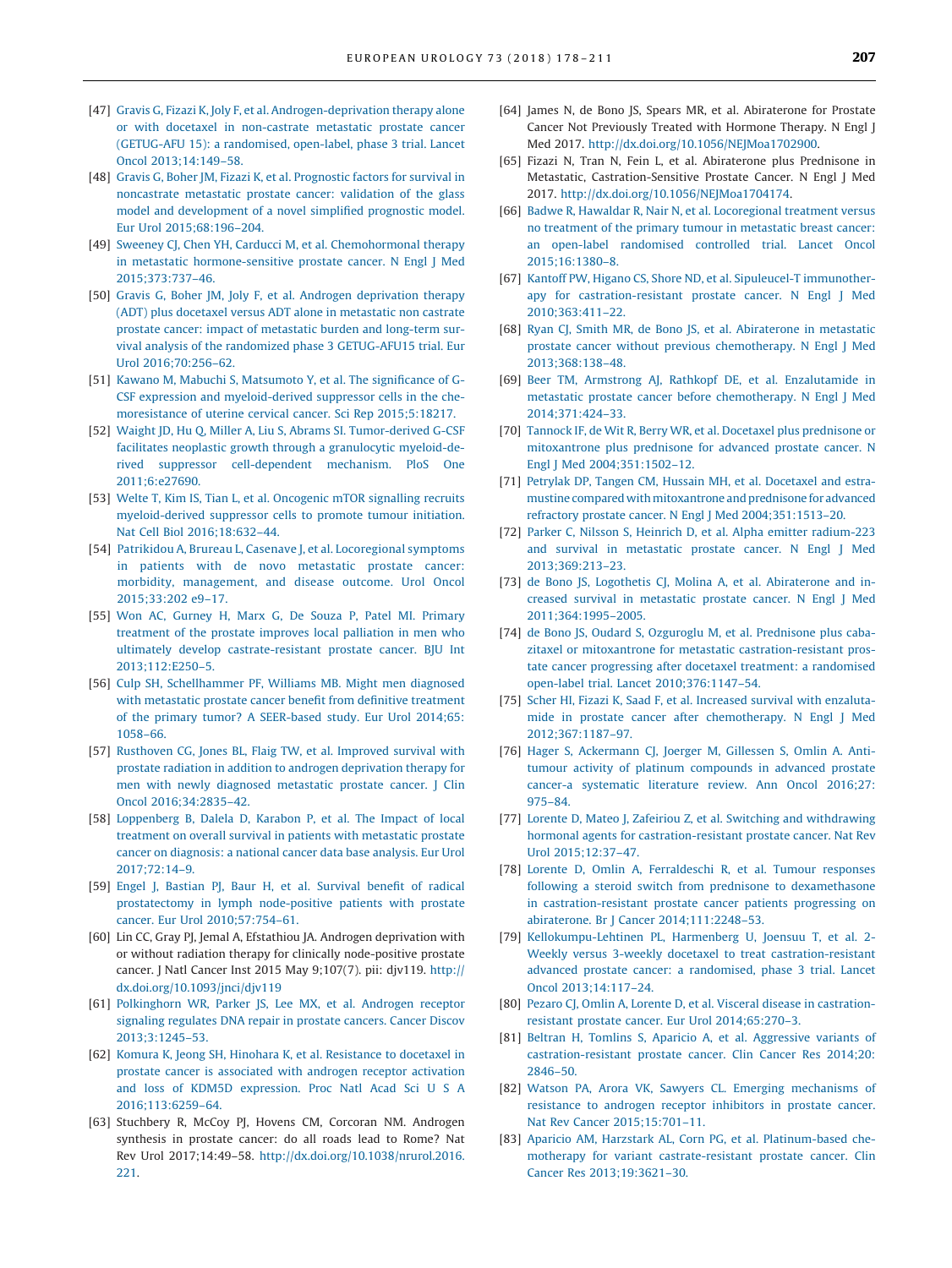- [84] Sartor O, Coleman RE, Nilsson S, et al. An exploratory analysis of alkaline phosphatase, lactate dehydrogenase, and prostate-specific antigen dynamics in the phase 3 ALSYMPCA trial with radium-223. Ann Oncol 2017;28:1090–7.
- [85] Keizman D, Fosboel MO, Reichegger H, et al. Imaging response during therapy with radium-223 for castration-resistant prostate cancer with bone metastases-analysis of an international multicenter database. Prostate Cancer Prostatic Dis 2017;20:289–93.
- [86] Basler L, Kroeze SG, Guckenberger M. SBRT for oligoprogressive oncogene addicted NSCLC. Lung Cancer 2017;106:50–7.
- [87] Epstein JI, Amin MB, Beltran H, et al. Proposed morphologic classification of prostate cancer with neuroendocrine differentiation. Am J Surg Pathol 2014;38:756–67.
- [88] Padhani AR, Lecouvet FE, Tunariu N, et al. METastasis Reporting and Data System for Prostate Cancer: practical guidelines for acquisition, interpretation, and reporting of whole-body magnetic resonance imaging-based evaluations of multiorgan involvement in advanced prostate cancer. Eur Urol 2017;71:81–92.
- [89] Gillessen S, Fanti S, Omlin A. Reply to the letter to the editor 'management of patients with advanced prostate cancer: recommendations of the St Gallen Advanced Prostate Cancer Consensus Conference (APCCC) 2015' by Gillessen et al. Ann Oncol 2015;26:2354–5.
- [90] Bjurlin MA, Rosenkrantz AB, Beltran LS, Raad RA, Taneja SS. Imaging and evaluation of patients with high-risk prostate cancer. Nat Rev Urol 2015;12:617–28.
- [91] Rozet F, Roumeguere T, Spahn M, Beyersdorff D, Hammerer P. Non-metastatic castrate-resistant prostate cancer: a call for improved guidance on clinical management. World J Urol 2016;34:1505–13.
- [92] Hovels AM, Heesakkers RA, Adang EM, et al. The diagnostic accuracy of CT and MRI in the staging of pelvic lymph nodes in patients with prostate cancer: a meta-analysis. Clin Radiol 2008;63:387–95.
- [93] Lecouvet FE, El Mouedden J, Collette L, et al. Can whole-body magnetic resonance imaging with diffusion-weighted imaging replace Tc 99m bone scanning and computed tomography for single-step detection of metastases in patients with high-risk prostate cancer? Eur Urol 2012;62:68–75.
- [94] Jambor I, Kuisma A, Ramadan S, et al. Prospective evaluation of planar bone scintigraphy, SPECT, SPECT/CT, 18F-NaF PET/CT and whole body 1.5T MRI, including DWI, for the detection of bone metastases in high risk breast and prostate cancer patients: SKELETA clinical trial. Acta Oncol 2016;55:59–67.
- [95] Shen G, Deng H, Hu S, Jia Z. Comparison of choline-PET/CT, MRI, SPECT, and bone scintigraphy in the diagnosis of bone metastases in patients with prostate cancer: a meta-analysis. Skeletal Radiol 2014;43:1503–13.
- [96] Woo S, Suh CH, Kim SY, Cho JY, Kim SH. Diagnostic performance of magnetic resonance imaging for the detection of bone metastasis in prostate cancer: a systematic review and meta-analysis. Eur Urol 2018;73:81–91.
- [97] Minamimoto R, Loening A, Jamali M, et al. Prospective comparison of 99mTc-MDP scintigraphy, combined 18F-NaF and 18F-FDG PET/CT, and whole-body MRI in patients with breast and prostate cancer. J Nucl Med 2015;56:1862–8.
- [98] Schwenck J, Rempp H, Reischl G, et al. Comparison of 68Galabelled PSMA-11 and 11C-choline in the detection of prostate cancer metastases by PET/CT. Eur J Nucl Med Mol Imaging 2017;44:92–101.
- [99] Bach-Gansmo T, Nanni C, Nieh PT, et al. Multisite experience of the safety, detection rate and diagnostic performance of fluciclovine (18F) positron emission tomography/computerized tomography

imaging in the staging of biochemically recurrent prostate cancer. J Urol 2017;197:676–83.

- [100] Nanni C, Zanoni L, Pultrone C, et al. (18)F-FACBC (anti1-amino-3-(18)F-fluorocyclobutane-1-carboxylic acid) versus (11)C-choline PET/CT in prostate cancer relapse: results of a prospective trial. Eur J Nucl Med Mol Imaging 2016;43:1601–10.
- [101] Yu EY, Miller K, Nelson J, et al. Detection of previously unidentified metastatic disease as a leading cause of screening failure in a phase III trial of zibotentan versus placebo in patients with nonmetastatic, castration resistant prostate cancer. J Urolo 2012;188:103–9.
- [102] Evangelista L, Zattoni F, Guttilla A, et al. Choline PET or PET/CT and biochemical relapse of prostate cancer: a systematic review and meta-analysis. Clin Nucl Med 2013;38:305–14.
- [103] Colombie M, Campion L, Bailly C, et al. Prognostic value of metabolic parameters and clinical impact of (1)(8)F-fluorocholine PET/ CT in biochemical recurrent prostate cancer. Eur J Nucl Med Mol Imaging 2015;42:1784–93.
- [104] Giovacchini G, Incerti E, Mapelli P, et al. [(1)(1)C]Choline PET/CT predicts survival in hormone-naive prostate cancer patients with biochemical failure after radical prostatectomy. Eur J Nucl Med Mol Imaging 2015;42:877–84.
- [105] Pfister D, Porres D, Heidenreich A, et al. Detection of recurrent prostate cancer lesions before salvage lymphadenectomy is more accurate with (68)Ga-PSMA-HBED-CC than with (18)F-Fluoroethylcholine PET/CT. Eur J Nucl Med Mol Imaging 2016;43: 1410–7.
- [106] Morigi JJ, Stricker PD, van Leeuwen PJ, et al. Prospective comparison of 18F-fluoromethylcholine versus 68Ga-PSMA PET/CT in prostate cancer patients who have rising PSA After curative treatment and are being considered for targeted therapy. J Nucl Med 2015;56:1185–90.
- [107] Afshar-Oromieh A, Avtzi E, Giesel FL, et al. The diagnostic value of PET/CT imaging with the (68)Ga-labelled PSMA ligand HBED-CC in the diagnosis of recurrent prostate cancer. Eur J Nucl Med Mol Imaging 2015;42:197–209.
- [108] Eiber M, Maurer T, Souvatzoglou M, et al. Evaluation of hybrid (6)(8)Ga-PSMA Ligand PET/CT in 248 patients with biochemical recurrence after radical prostatectomy. J Nucl Med 2015;56: 668–74.
- [109] Scher HI, Morris MJ, Stadler WM, et al. Trial design and objectives for castration-resistant prostate cancer: updated recommendations from the Prostate Cancer Clinical Trials Working Group 3. J Clin Oncol 2016;34:1402–18.
- [110] Morris MJ, Molina A, Small EJ, et al. Radiographic progression-free survival as a response biomarker in metastatic castration-resistant prostate cancer: COU-AA-302 results. J Clin Oncol 2015;33:1356–63.
- [111] Bryce AH, Alumkal JJ, Armstrong A, et al. Radiographic progression with nonrising PSA in metastatic castration-resistant prostate cancer: post hoc analysis of PREVAIL. Prostate Cancer Prostatic Dis 2017;20:221–7.
- [112] Evans MJ, Smith-Jones PM, Wongvipat J, et al. Noninvasive measurement of androgen receptor signaling with a positron-emitting radiopharmaceutical that targets prostate-specific membrane antigen. Proc Natl Acad Sci U S A 2011;108:9578–82.
- [113] Hope TA, Aggarwal RR, Westphalen AC, Cooperberg MR, Greene KL. Targeted PET imaging for prostate-specific membrane antigen in prostate cancer. Future Oncol 2016;12:2393–6.
- [114] Hope TA, Truillet C, Ehman EC, et al. 68Ga-PSMA-11 PET imaging of response to androgen receptor inhibition: first human experience. J Nucl Med 2017;58:81–4.
- [115] Wright Jr GL, Grob BM, Haley C, et al. Upregulation of prostatespecific membrane antigen after androgen-deprivation therapy. Urology 1996;48:326–34.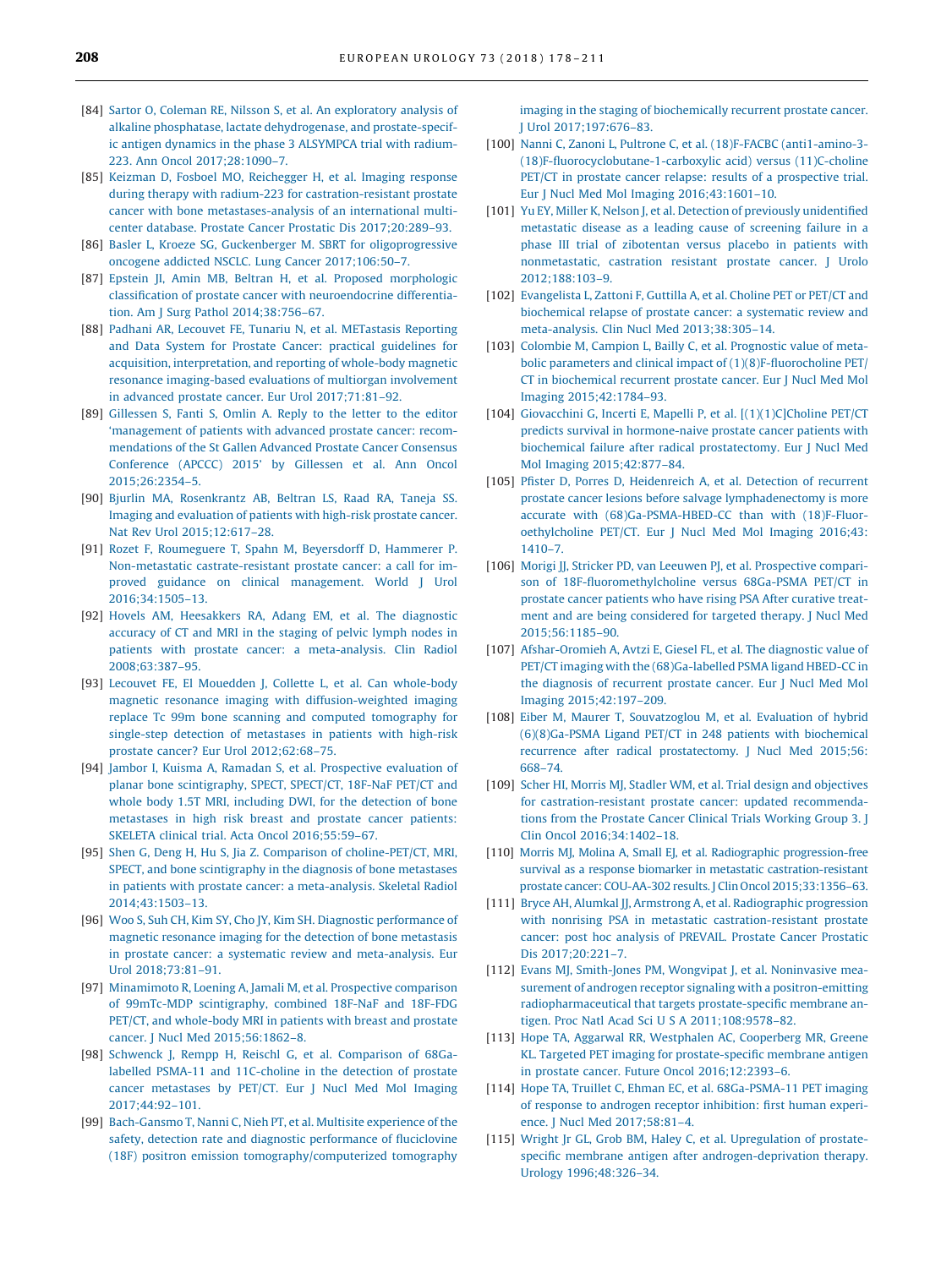- [116] Miyamoto DT, Lee RJ, Stott SL, et al. Androgen receptor signaling in circulating tumor cells as a marker of hormonally responsive prostate cancer. Cancer Discov 2012;2:995–1003.
- [117] Meller B, Bremmer F, Sahlmann CO, et al. Alterations in androgen deprivation enhanced prostate-specific membrane antigen (PSMA) expression in prostate cancer cells as a target for diagnostics and therapy. EJNMMI Res 2015;5:66.
- [118] Rowe SP, Deville C, Paller C, et al. Uptake of 18F-DCFPyL in Paget's disease of bone, an important potential pitfall in clinical interpretation of PSMA PET studies. Tomography 2015;1:81–4.
- [119] Hofman MS, Iravani A. Gallium-68 prostate-specific membrane antigen PET imaging. PET Clin 2017;12:219–34.
- [120] De Giorgi U, Caroli P, Scarpi E, et al. (18)F-Fluorocholine PET/CT for early response assessment in patients with metastatic castrationresistant prostate cancer treated with enzalutamide. Eur J Nucl Med Mol Imaging 2015;42:1276–83.
- [121] Engert A, Haverkamp H, Kobe C, et al. Reduced-intensity chemotherapy and PET-guided radiotherapy in patients with advanced stage Hodgkin's lymphoma (HD15 trial): a randomised, openlabel, phase 3 non-inferiority trial. Lancet 2012;379:1791–9.
- [122] Perez-Lopez R, Mateo J, Mossop H, et al. Diffusion-weighted imaging as a treatment response biomarker for evaluating bone metastases in prostate cancer: a pilot study. Radiology 2017;283:168–77.
- [123] Fizazi K, Carducci M, Smith M, et al. Denosumab versus zoledronic acid for treatment of bone metastases in men with castrationresistant prostate cancer: a randomised, double-blind study. Lancet 2011;377:813–22.
- [124] Saad F. Zoledronic acid significantly reduces pathologic fractures in patients with advanced-stage prostate cancer metastatic to bone. Clin Prostate Cancer 2002;1:145–52.
- [125] Saad F, Gleason DM, Murray R, et al. Long-term efficacy of zoledronic acid for the prevention of skeletal complications in patients with metastatic hormone-refractory prostate cancer. J Natl Cancer Inst 2004;96:879–82.
- [126] Smith MR, Saad F, Coleman R, et al. Denosumab and bone-metastasis-free survival in men with castration-resistant prostate cancer: results of a phase 3, randomised, placebo-controlled trial. Lancet 2012;379:39–46.
- [127] Smith MR, Halabi S, Ryan CJ, et al. Randomized controlled trial of early zoledronic acid in men with castration-sensitive prostate cancer and bone metastases: results of CALGB 90202 (alliance). J Clin Oncol 2014;32:1143–50.
- [128] James ND, Pirrie SJ, Pope AM, et al. Clinical outcomes and survival following treatment of metastatic castrate-refractory prostate cancer with docetaxel alone or with strontium-89, zoledronic acid, or both: The TRAPEZE randomized clinical trial. JAMA Oncol 2016;2:493–9.
- [129] Smith MR, Coleman RE, Klotz L, et al. Denosumab for the prevention of skeletal complications in metastatic castration-resistant prostate cancer: comparison of skeletal-related events and symptomatic skeletal events. Ann Oncol 2015;26:368–74.
- [130] Sartor O, Coleman R, Nilsson S, et al. Effect of radium-223 dichloride on symptomatic skeletal events in patients with castrationresistant prostate cancer and bone metastases: results from a phase 3, double-blind, randomised trial. Lancet Oncol 2014;15: 738–46.
- [131] Himelstein AL, Foster JC, Khatcheressian JL, et al. Effect of longerinterval vs standard dosing of zoledronic acid on skeletal events in patients with bone metastases: a randomized clinical trial. JAMA 2017;317:48–58.
- [132] Patel V, Kelleher M, Sproat C, Kwok J, McGurk M. New cancer therapies and jaw necrosis. Br Dent J 2015;219:203–7.
- [133] Saad F, Brown JE, Van Poznak C, et al. Incidence, risk factors, and outcomes of osteonecrosis of the jaw: integrated analysis from three blinded active-controlled phase III trials in cancer patients with bone metastases. Ann Oncol 2012;23: 1341–7.
- [134] Beltran H, Prandi D, Mosquera JM, et al. Divergent clonal evolution of castration-resistant neuroendocrine prostate cancer. Nat Med 2016;22:298–305.
- [135] Beltran H, Eng K, Mosquera JM, et al. Whole-exome sequencing of metastatic cancer and biomarkers of treatment response. JAMA Oncol 2015;1:466–74.
- [136] Aparicio AM, Shen L, Tapia EL, et al. Combined tumor suppressor defects characterize clinically defined aggressive variant prostate cancers. Clin Cancer Res 2016;22:1520–30.
- [137] Dardenne E, Beltran H, Benelli M, et al. N-Myc Induces an EZH2 mediated transcriptional program driving neuroendocrine prostate cancer. Cancer Cell 2016;30:563–77.
- [138] Bishop JL, Thaper D, Vahid S, et al. The master neural transcription factor BRN2 is an androgen receptor-suppressed driver of neuroendocrine differentiation in prostate cancer. Cancer Discov 2017;7:54–71.
- [139] Li Y, Donmez N, Sahinalp C, et al. SRRM4 drives neuroendocrine transdifferentiation of prostate adenocarcinoma under androgen receptor pathway inhibition. Eur Urol 2017;71:68–78.
- [140] Mu P, Zhang Z, Benelli M, et al. SOX2 promotes lineage plasticity and antiandrogen resistance in TP53- and RB1-deficient prostate cancer. Science 2017;355:84–8.
- [141] Robinson D, Van Allen EM, Wu YM, et al. Integrative clinical genomics of advanced prostate cancer. Cell 2015;161:1215–28.
- [142] Mateo J, Carreira S, Sandhu S, et al. DNA-repair defects and olaparib in metastatic prostate cancer. N Engl J Med 2015;373: 1697–708.
- [143] Ku SY, Rosario S, Wang Y, et al. Rb1 and Trp53 cooperate to suppress prostate cancer lineage plasticity, metastasis, and antiandrogen resistance. Science 2017;355:78–83.
- [144] Pritchard CC, Morrissey C, Kumar A, et al. Complex MSH2 and MSH6 mutations in hypermutated microsatellite unstable advanced prostate cancer. Nat Commun 2014;25;5:4988. http:// dx.doi.org/10.1038/ncomms5988.
- [145] Wyatt AW, Azad AA, Volik SV, et al. Genomic Alterations in cellfree dna and enzalutamide resistance in castration-resistant prostate cancer. JAMA Oncol 2016;2:1598–606.
- [146] Antonarakis ES, Lu C, Wang H, et al. AR-V7 and resistance to enzalutamide and abiraterone in prostate cancer. N Engl J Med 2014;371:1028–38.
- [147] Qu F, Xie W, Nakabayashi M, et al. Association of AR-V7 and prostate-specific antigen RNA levels in blood with efficacy of abiraterone acetate and enzalutamide treatment in men with prostate cancer. Clin Cancer Res 2017;23:726–34.
- [148] Del Re M, Biasco E, Crucitta S, et al. The detection of androgen receptor splice variant 7 in plasma-derived exosomal RNA strongly predicts resistance to hormonal therapy in metastatic prostate cancer patients. Eur Urol 2017;71:680–7.
- [149] Scher HI, Lu D, Schreiber NA, et al. Association of AR-V7 on circulating tumor cells as a treatment-specific biomarker with outcomes and survival in castration-resistant prostate cancer. JAMA Oncol 2016;2:1441–9.
- [150] Romanel A, Gasi Tandefelt D, Conteduca V, et al. Plasma AR and abiraterone-resistant prostate cancer. Sci Transl Med 2015;7: 312re10.
- [151] Grasso CS, Wu YM, Robinson DR, et al. The mutational landscape of lethal castration-resistant prostate cancer. Nature 2012;487: 239–43.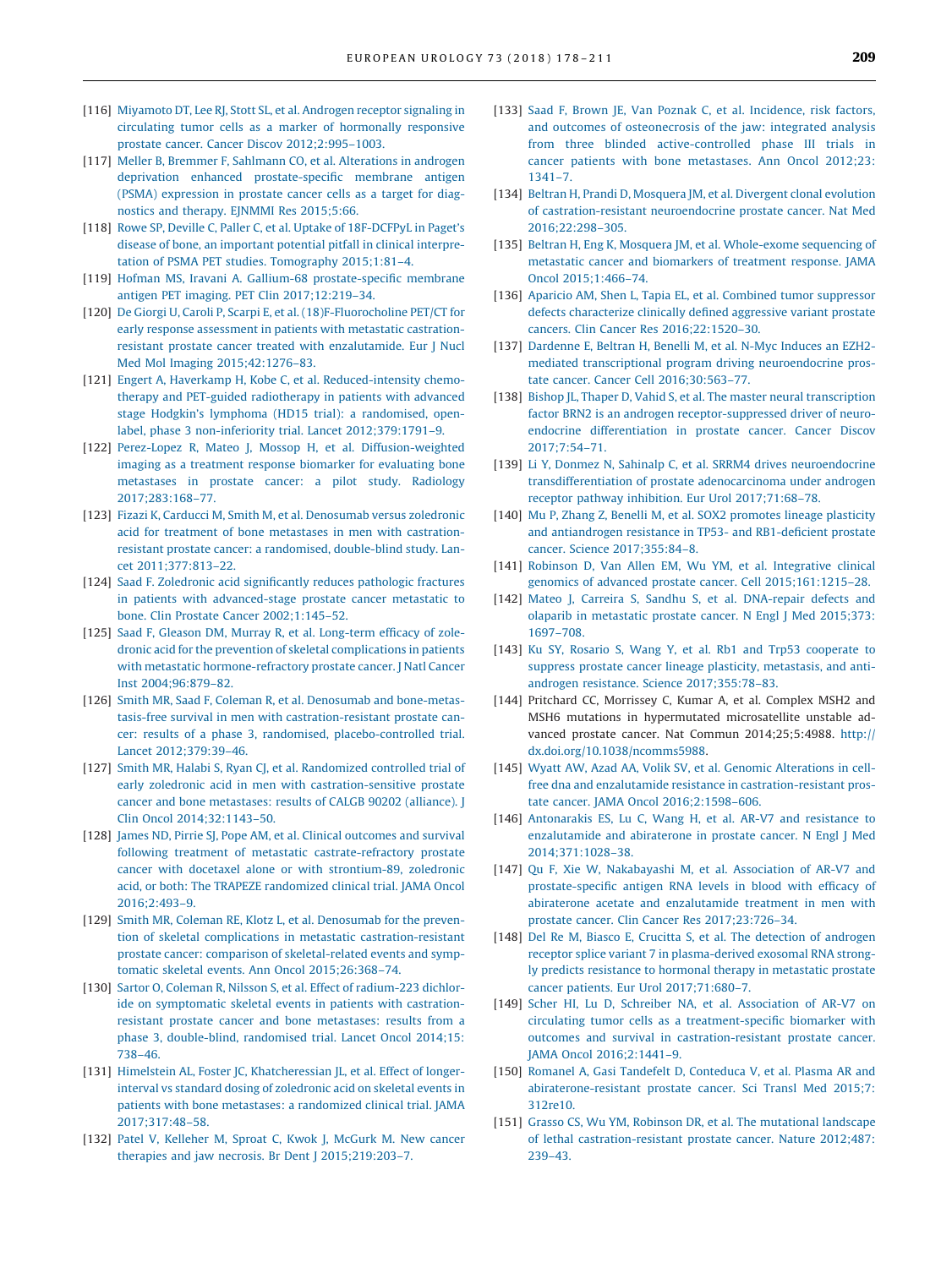- [152] Mateo J, Boysen G, Barbieri CE, et al. DNA repair in prostate cancer: biology and clinical implications. Eur Urol 2017;71:417–25.
- [153] Cheng HH, Pritchard CC, Boyd T, Nelson PS, Montgomery B. Biallelic inactivation of BRCA2 in platinum-sensitive metastatic castration-resistant prostate cancer. Eur Urol 2016;69:992–5.
- [154] Sternberg CN, Petrylak DP, Sartor O, et al. Multinational, doubleblind, phase III study of prednisone and either satraplatin or placebo in patients with castrate-refractory prostate cancer progressing after prior chemotherapy: the SPARC trial. J Clin Oncol 2009;27:5431–8.
- [155] Nghiem B, Zhanga X, Lama H-M, et al. Mismatch repair enzyme expression in primary and castrate resistant prostate cancer Asian. J Urol 2016;3:223–8.
- [156] Schweizer MT, Cheng HH, Tretiakova MS, et al. Mismatch repair deficiency may be common in ductal adenocarcinoma of the prostate. Oncotarget 2016;7:82504–10.
- [157] Le DT, Uram JN, Wang H, et al. PD-1 blockade in tumors with mismatch-repair deficiency. N Engl J Med 2015;372:2509–20.
- [158] Lee J, Demissie K, Lu SE, Rhoads GG. Cancer incidence among Korean-American immigrants in the United States and native Koreans in South Korea. Cancer Control 2007;14:78–85.
- [159] Mucci LA, Hjelmborg JB, Harris JR, et al. Familial risk and heritability of cancer among twins in Nordic countries. JAMA 2016;315:68–76.
- [160] Goldgar DE, Easton DF, Cannon-Albright LA, Skolnick MH. Systematic population-based assessment of cancer risk in first-degree relatives of cancer probands. J Natl Cancer Inst 1994;86: 1600–8.
- [161] Lange EM. Male Reproductive Cancers: Epidemiology, Pathology and Genetics. New York, NY: Springer; 2010.
- [162] Zeigler-Johnson CM, Rennert H, Mittal RD, et al. Evaluation of prostate cancer characteristics in four populations worldwide. Canadian J Urol 2008;15:4056–64.
- [163] Cui J, Staples MP, Hopper JL, English DR, McCredie MR, Giles GG. Segregation analyses of 1,476 population-based Australian families affected by prostate cancer. Am J Hum Genet 2001;68: 1207–18.
- [164] Ahmed M, Eeles R. Germline genetic profiling in prostate cancer: latest developments and potential clinical applications. Future Sci OA 2016;2:FSO87.
- [165] Thompson D, Easton D, Breast Cancer Linkage C. Variation in cancer risks, by mutation position, in BRCA2 mutation carriers. Am J Hum Genet 2001;68:410–9.
- [166] Kote-Jarai Z, Leongamornlert D, Saunders E, et al. BRCA2 is a moderate penetrance gene contributing to young-onset prostate cancer: implications for genetic testing in prostate cancer patients. Br J Cancer 2011;105:1230–4.
- [167] Leongamornlert D, Mahmud N, Tymrakiewicz M, et al. Germline BRCA1 mutations increase prostate cancer risk. Br J Cancer 2012;106:1697–701.
- [168] Leongamornlert D, Saunders E, Dadaev T, et al. Frequent germline deleterious mutations in DNA repair genes in familial prostate cancer cases are associated with advanced disease. Br J Cancer 2014;110:1663–72.
- [169] Narod SA, Neuhausen S, Vichodez G, et al. Rapid progression of prostate cancer in men with a BRCA2 mutation. Br J Cancer 2008;99:371–4.
- [170] Tryggvadottir L, Vidarsdottir L, Thorgeirsson T, et al. Prostate cancer progression and survival in BRCA2 mutation carriers. J Natl Cancer Inst 2007;99:929–35.
- [171] Castro E, Goh C, Olmos D, et al. Germline BRCA mutations are associated with higher risk of nodal involvement, distant metastasis, and poor survival outcomes in prostate cancer. J Clin Oncol 2013;31:1748–57.
- [172] Castro E, Goh C, Leongamornlert D, et al. Effect of BRCA mutations on metastatic relapse and cause-specific survival after radical treatment for localised prostate cancer. Eur Urol 2015;68:186–93.
- [173] Pritchard CC, Mateo J, Walsh MF, et al. Inherited DNA-repair gene mutations in men with metastatic prostate cancer. N Engl J Med 2016;375:443–53.
- [174] Annala M, Struss WJ, Warner EW, et al. Treatment outcomes and tumor loss of heterozygosity in germline DNA repair-deficient prostate cancer. Eur Urol 2017;72:34–42.
- [175] Na R, Zheng SL, Han M, et al. Germline mutations in ATM and BRCA1/2 distinguish risk for lethal and indolent prostate cancer and are associated with early age at death. Eur Urol 2017;71: 740–7.
- [176] Bancroft EK, Page EC, Castro E, et al. Targeted prostate cancer screening in BRCA1 and BRCA2 mutation carriers: results from the initial screening round of the IMPACT study. Eur Urol 2014;66:489–99.
- [177] Rao K, Manya K, Azad A, et al. Uro-oncology multidisciplinary meetings at an Australian tertiary referral centre–impact on clinical decision-making and implications for patient inclusion. BJU Int 2014;114(Suppl 1):50–4.
- [178] Chambers SK, Ferguson M, Gardiner RA, Aitken J, Occhipinti S. Intervening to improve psychological outcomes for men with prostate cancer. Psychooncology 2013;22:1025–34.
- [179] Chambers SK, Occhipinti S, Foley E, et al. Mindfulness-based cognitive therapy in advanced prostate cancer: a randomized controlled trial. J Clin Oncol 2017;35:291–7.
- [180] Chambers SK, Occhipinti S, Schover L, et al. A randomised controlled trial of a couples-based sexuality intervention for men with localised prostate cancer and their female partners. Psychooncology 2015;24:748–56.
- [181] Ussher JM, Perz J, Kellett A, et al. Health-related quality of life, psychological distress, and sexual changes following prostate cancer: a comparison of gay and bisexual men with heterosexual men. J Sex Med 2016;13:425–34.
- [182] Friedenreich CM, Wang Q, Neilson HK, Kopciuk KA, McGregor SE, Courneya KS. Physical activity and survival after prostate cancer. Eur Urol 2016;70:576–85.
- [183] Galvao DA, Nosaka K, Taaffe DR, et al. Resistance training and reduction of treatment side effects in prostate cancer patients. Med Sci Sports Exerc 2006;38:2045–52.
- [184] Galvao DA, Spry N, Denham J, et al. A multicentre year-long randomised controlled trial of exercise training targeting physical functioning in men with prostate cancer previously treated with androgen suppression and radiation from TROG 03.04 RADAR. Eur Urol 2014;65:856–64.
- [185] Droz JP, Albrand G, Gillessen S, et al. Management of prostate cancer in elderly patients: recommendations of a Task Force of the International Society of Geriatric Oncology. Eur Urol 2017;72:521–31.
- [186] Kalsi T, Babic-Illman G, Ross PJ, et al. The impact of comprehensive geriatric assessment interventions on tolerance to chemotherapy in older people. Br J Cancer 2015;112:1435–44.
- [187] Keating NL, O'Malley A, Freedland SJ, Smith MR. Diabetes and cardiovascular disease during androgen deprivation therapy: observational study of veterans with prostate cancer. J Natl Cancer Inst 2012;104:1518–23.
- [188] Keating NL, O'Malley AJ, Freedland SJ, Smith MR. Diabetes and cardiovascular disease during androgen deprivation therapy: observational study of veterans with prostate cancer. J Natl Cancer Inst 2010;102:39–46.
- [189] Keating NL, O'Malley AJ, Smith MR. Diabetes and cardiovascular disease during androgen deprivation therapy for prostate cancer. J Clin Oncol 2006;24:4448–56.